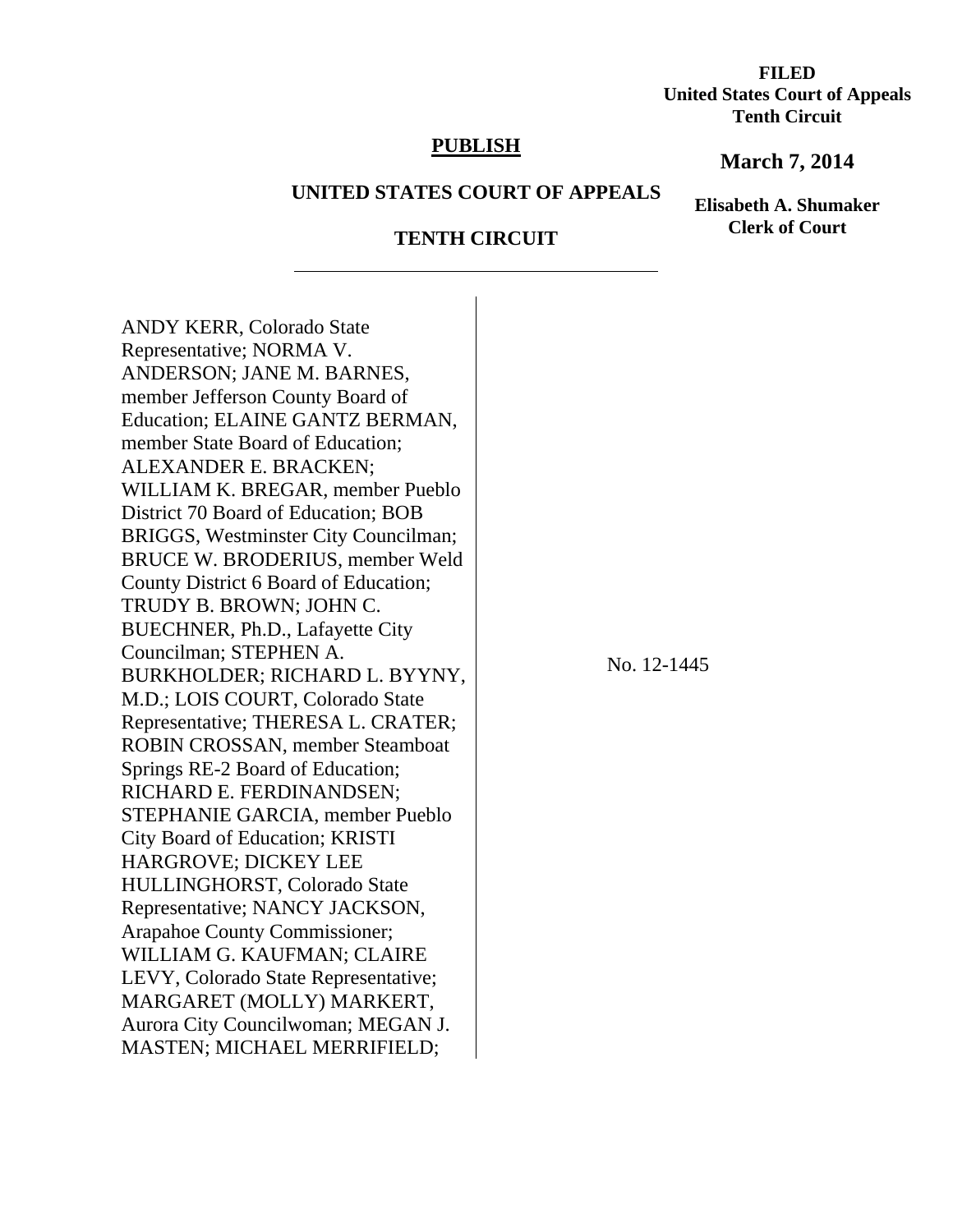MARCELLA (MARCIE) L. MORRISON; JOHN P. MORSE, Colorado State Senator; PAT NOONAN; BEN PEARLMAN, Boulder County Commissioner; WALLACE PULLIAM; PAUL WEISSMANN; JOSEPH W. WHITE,

Plaintiffs - Appellees,

v.

JOHN HICKENLOOPER, Governor of Colorado, in his official capacity,

Defendant - Appellant.

------------------------------

D'ARCY W. STRAUB; INDEPENDENCE INSTITUTE; CATO INSTITUTE; SEN. KEVIN LUNDBERG; REP. JERRY SONNENBERG; REP. JUSTIN EVERETT; REP. SPENCER SWALM; REP. JANAK JOSHI; REP. PERRY BUCK; SEN. TED HARVEY; SEN. KENT LAMBERT; SEN. MARK SCHEFFEL; SEN. KEVIN GRANTHAM; SEN VICKI MARBLE; SEN. RANDY BAUMGARDNER; REP. DAN NORDBERG; REP. FRANK MCNULTY; REP. JARED WRIGHT; REP. CHRIS HOLBERT; REP. KEVIN PRIOLA; SEN. SCOTT RENFROE; SEN. BILL CADMAN; COLORADO UNION OF TAXPAYERS FOUNDATION; NATIONAL FEDERATION OF INDEPENDENT BUSINESS; TABOR FOUNDATION; OKLAHOMA COUNCIL FOR PUBLIC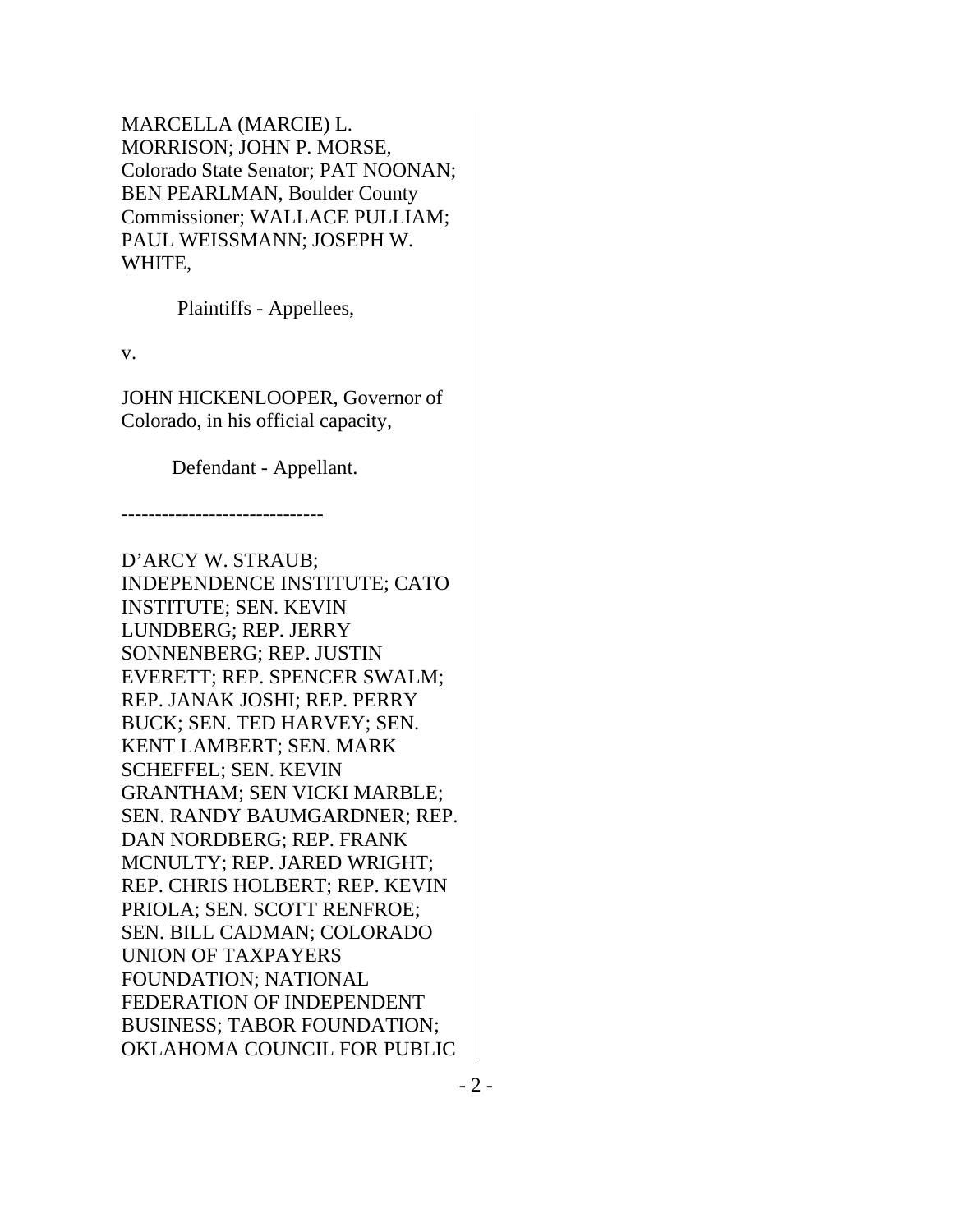AFFAIRS; HOWARD JARVIES TAXPAYERS FOUNDATION; FREEDOM CENTER OF MISSOURI; FREEDOM FOUNDATION; GOLDWATER INSTITUTE; 1851 CENTER FOR CONSTITUTIONAL LAW; COLORADO CHAPTER OF THE AMERICAN ACADEMY OF PEDIATRICS AND COLORADO NONPROFIT ASSOCIATION; COLORADO GENERAL ASSEMBLY; BELL POLICY CENTER; COLORADO FISCAL INSTITUTE; THE CENTER ON BUDGET AND POLICY PRIORITIES; COLORADO PARENT TEACHER ASSOCIATION; ERWIN CHEMERINSKY; HANS LINDE; WILLIAM MARSHALL; GENE NICHOL; WILLIAM WIECEK; COLORADO ASSOCIATION OF SCHOOL BOARDS; COLORADO ASSOCIATION OF SCHOOL EXECUTIVES,

Amici Curiae.

 $\overline{a}$ 

# **Appeal from the United States District Court for the District of Colorado (D.C. No. 1:11-CV-01350-WJM-BNB)**

Daniel D. Domenico, Solicitor General (John W. Suthers, Attorney General, Frederick R. Yarger, Assistant Solicitor General, Bernie Buescher, Deputy Attorney General, Megan Paris Rundlet, Assistant Attorney General, with him on the briefs), Office of the Attorney General for the State of Colorado, Denver, Colorado, for the Defendant-Appellant.

David E. Skaggs (Lino S. Lipinsky de Orlov, Herbert Lawrence Fenster, McKenna Long & Aldridge LLP; Michael F. Feeley, John A. Herrick, Geoffrey M. Williamson, and Carrie E. Johnson, Brownstein Hyatt Farber Schreck LLP, with him on the briefs), Denver, Colorado for the Plaintiffs-Appellees.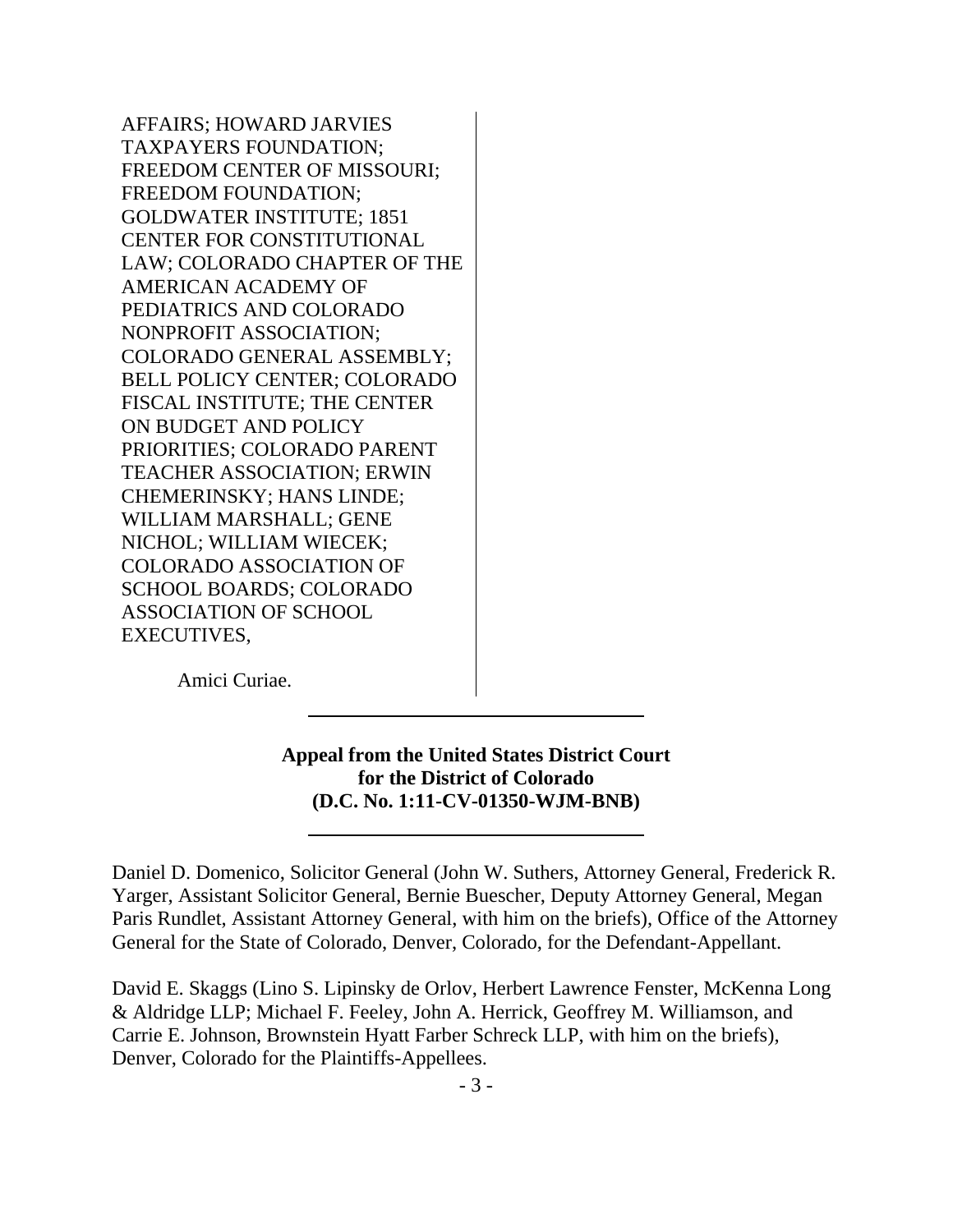Richard A. Westfall, Hale Westfall, LLP, Denver, Colorado and Karen R. Harned and Luke A. Wake, NFIB Small Business Legal Center, Washington, DC, filed an amicus curiae brief for National Federal of Independent Business, Tabor Foundation, Oklahoma Council for Public Affairs, Howard Jarvies Taxpayers Foundation, Freedom Center of Missouri, 1851 Center for Constitutional Law, Freedom Foundation, and Goldwater Institute on behalf of Defendant-Appellant.

David B. Kopel, Independence Institute, Denver, Colorado, and Ilya Shapiro, Cato Institute, Washington, DC, filed an amicus curiae brief for Independence Institute and Cato Institute on behalf of Defendant-Appellant.

James M. Manley, Mountain States Legal Foundation, Lakewood, Colorado, filed an amicus curiae brief for Sen. Kevin Lundberg, Rep. Jerry Sonnenberg, Rep. Justin Everett, Rep. Spencer Swalm, Rep. Janak Joshi, Rep. Perry Buck, Sen. Ted Harvey, Sen. Kent Lambert, Sen. Mark Scheffel, Sen. Kevin Grantham, Sen. Vicki Marble, Sen. Randy Baumgardner, Rep. Dan Nordberg, Rep. Frank McNulty, Rep. Jared Wright, Rep. Chris Holbert, Rep. Kevin Priola, Sen. Scott Renfroe, Sen. Bill Cadman, and Colorado Union of Taxpayers Foundation on behalf of Defendant-Appellant.

D'Arcy W. Straub, Littleton, Colorado, filed an amicus curiae brief for D'arcy W. Straub, on behalf of Defendant-Appellant.

Andrew M. Low, Emily L. Droll, and John M. Bowlin, Davis Graham & Stubbs LLP, Denver, Colorado, filed an amicus curiae brief for Colorado Association of School Boards and Colorado Association of School Executives on behalf of Plaintiffs-Appellees.

Melissa Hart, University of Colorado Law School, Boulder, Colorado, filed an amicus curiae brief for Erwin Chemerinsky, Hans Linde, William Marshall, Gene Nichol, and William Wiecek on behalf of Plaintiffs-Appellees.

Joseph R. Guerra and Kathleen Mueller, Sidley Austin LLP, Washington, DC, filed an amicus curiae brief for The Center on Budget and Policy Priorities on behalf of Plaintiffs-Appellees.

Stephen G. Masciocchi, Holland & Hart, Denver, Colorado, and Maureen Reidy Witt, Holland & Hart, Greenwood Village, Colorado, filed an amicus curiae brief for The Colorado General Assembly on behalf of Plaintiffs-Appellees.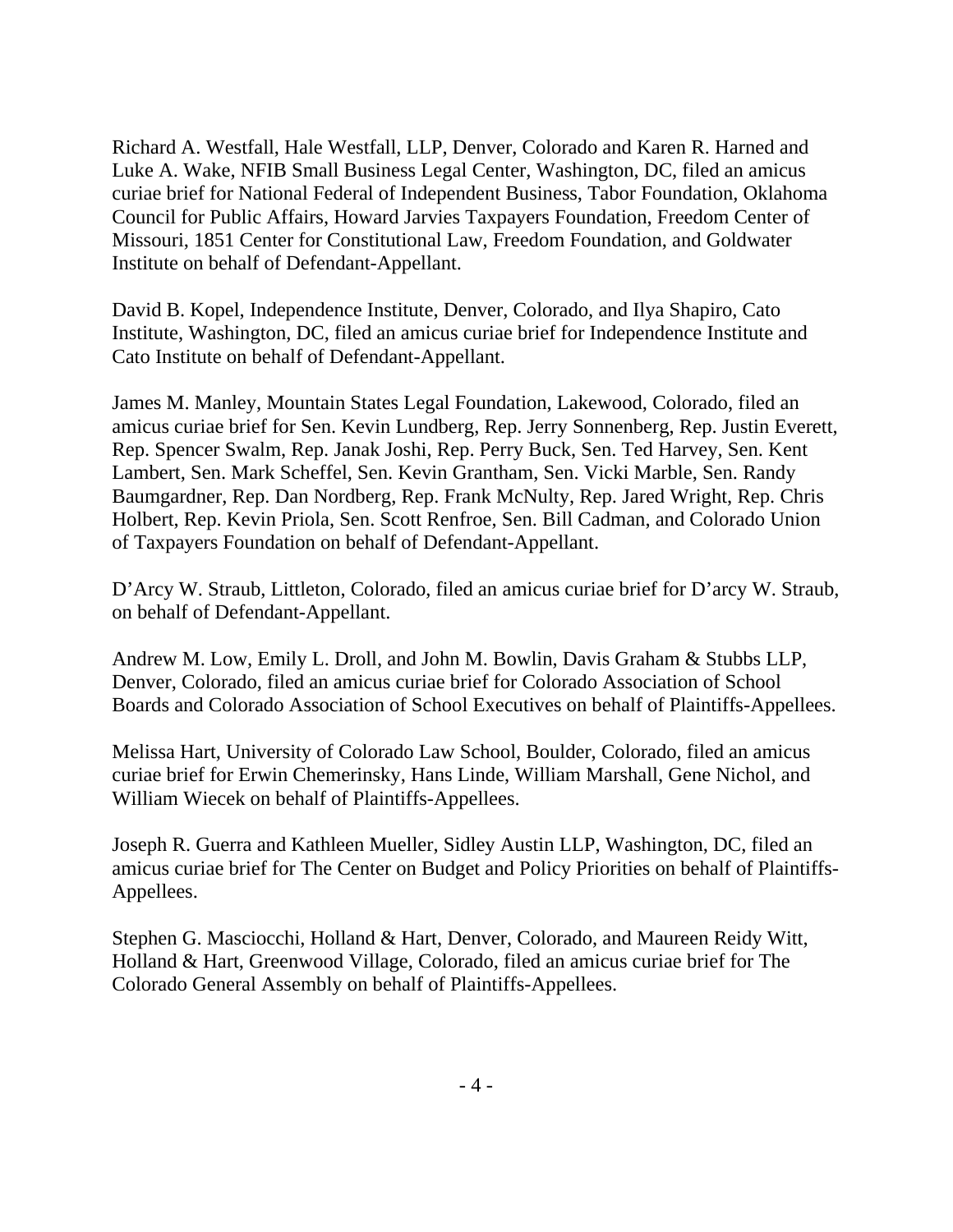Matthew J. Douglas, Holly E. Sterrett, Paul W. Rodney, and Nathaniel J. Hake, Arnold & Porter LLP, Denver, Colorado, filed an amicus curiae brief for the Bell Policy Center and the Colorado Fiscal Institute on behalf of Plaintiffs-Appellees.

Catherine C. Engberg, Shute, Mihaly & Weinberger LLP, San Franscisco, California, filed an amicus curiae brief for Colorado Parent Teacher Association on behalf of Plaintiffs-Appellees.

Harold A. Haddon and Laura G. Kastetter, Haddon, Morgan and Foreman, P.C., Denver, Colorado, filed an amicus curiae brief for Colorado Chapter of the American Academy of Pediatrics and Colorado Nonprofit Association on behalf of Plaintiffs-Appellees.

Before **BRISCOE**, Chief Judge, **SEYMOUR** and **LUCERO**, Circuit Judges.

**LUCERO**, Circuit Judge.

 $\overline{a}$ 

 $\overline{a}$ 

Article IV, § 4 of the Constitution of the United States of America guarantees to the State of Colorado a "Republican Form of Government." It provides: "The United States shall guarantee to every State in this Union a Republican Form of Government, and shall protect each of them against Invasion; and on Application of the Legislature, or of the Executive (when the Legislature cannot be convened) against domestic Violence." U.S. Const. art. IV, § 4. This right to a republican form of government is further assured and mandated by the enabling act of Congress, Colorado Enabling Act, ch. 139, § 4, 18 Stat. 474, 474 (1875), under which the State was admitted to the Union in 1876.

 Various groups, and in particular, several Colorado state legislators, brought an action in the U.S. District Court for the District of Colorado. They claim that the socalled Taxpayer's Bill of Rights, TABOR, violates the Guarantee Clause of the federal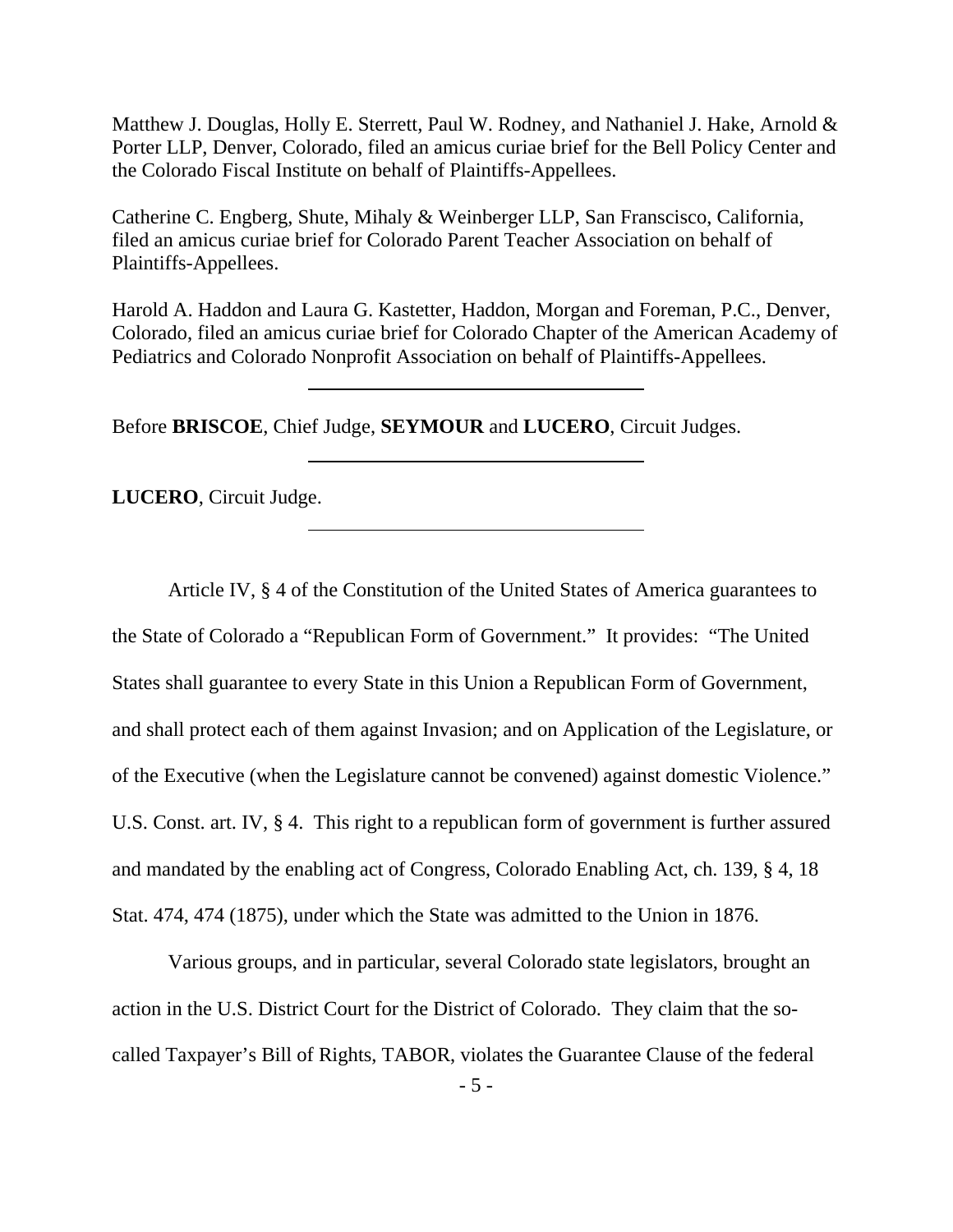Constitution, is in direct conflict with provisions of the Enabling Act, and impermissibly amends the Colorado Constitution.

 In order to avoid Eleventh Amendment sovereignty issues, the Governor of Colorado, John Hickenlooper, was designated as the named defendant. Governor Hickenlooper filed his Answer to the plaintiffs' Complaint, and promptly followed with a motion to dismiss, alleging that plaintiffs lacked Article III standing and prudential standing, and that their claims were barred by the political question doctrine. This motion was denied by the district court, and the Governor brings this appeal to us, asserting error and asking us to dismiss the proceedings on the same bases that he presented to the district court.

 The merits of the case are not before us. We express no view on the substantive issues and intend none. We consider solely standing and the political question doctrine: whether these plaintiffs have suffered a particularized injury not widely shared by the general populace that entitles them to have their case heard by the federal courts, and whether the question presented is purely political in nature and should not be reached by the courts. We conclude that these plaintiffs may bring their claims and that the political question doctrine does not bar our consideration. Exercising jurisdiction under 28 U.S.C. § 1292(b), we affirm the district court's ruling and remand for further proceedings.

**I** 

Article X, § 20 of the Colorado Constitution—better known as the Taxpayer's Bill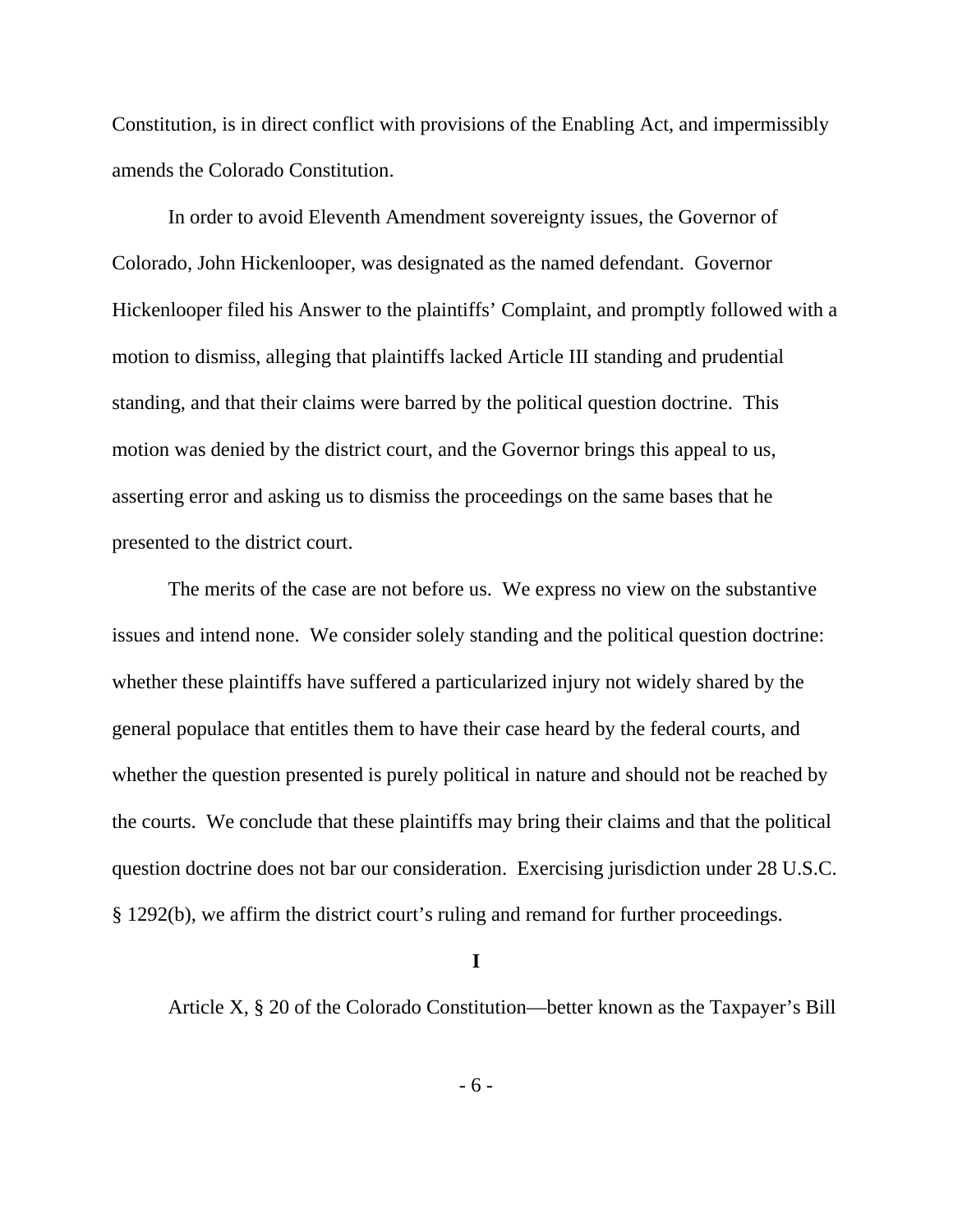of Rights or TABOR—was adopted by voter initiative in 1992.<sup>1</sup> TABOR limits the revenue-raising power of the state and local governments by requiring "voter approval in advance for . . . any new tax, tax rate increase, mill levy above that for the prior year, valuation for assessment ratio increase for a property class, or extension of an expiring tax, or a tax policy change directly causing a new tax revenue gain." Colo. Const. art. X, § 20, cl. 4(a). TABOR also limits state year-to-year spending increases to "inflation plus the percentage change in state population in the prior calendar year," id. cl. 7(a), requires that revenue exceeding this limit "be refunded in the next fiscal year unless voters approve a revenue change," id. cl. 7(d), and bans any "new state real property tax or local district income tax," id. cl. 8(a). Like all provisions in Colorado's Constitution, TABOR may be revoked or amended only with voter approval. Id. art. XIX,  $\S 2$  ("[A]mendments shall be submitted to the registered electors of the state for their approval or rejection, and such as are approved by a majority of those voting thereon shall become part of this constitution."); id. § 1 (requiring voter approval to call constitutional convention).

 More than thirty citizens of Colorado—including educators, parents of school-age children, and current and former state legislators—brought this suit against Colorado Governor John Hickenlooper in May 2011. The Second Amended Substitute Complaint

<sup>&</sup>lt;u>1</u>  $1$  Like the district court, we take judicial notice of the provisions of the Colorado Constitution at issue in this case. See Fed. R. Evid. 201(b).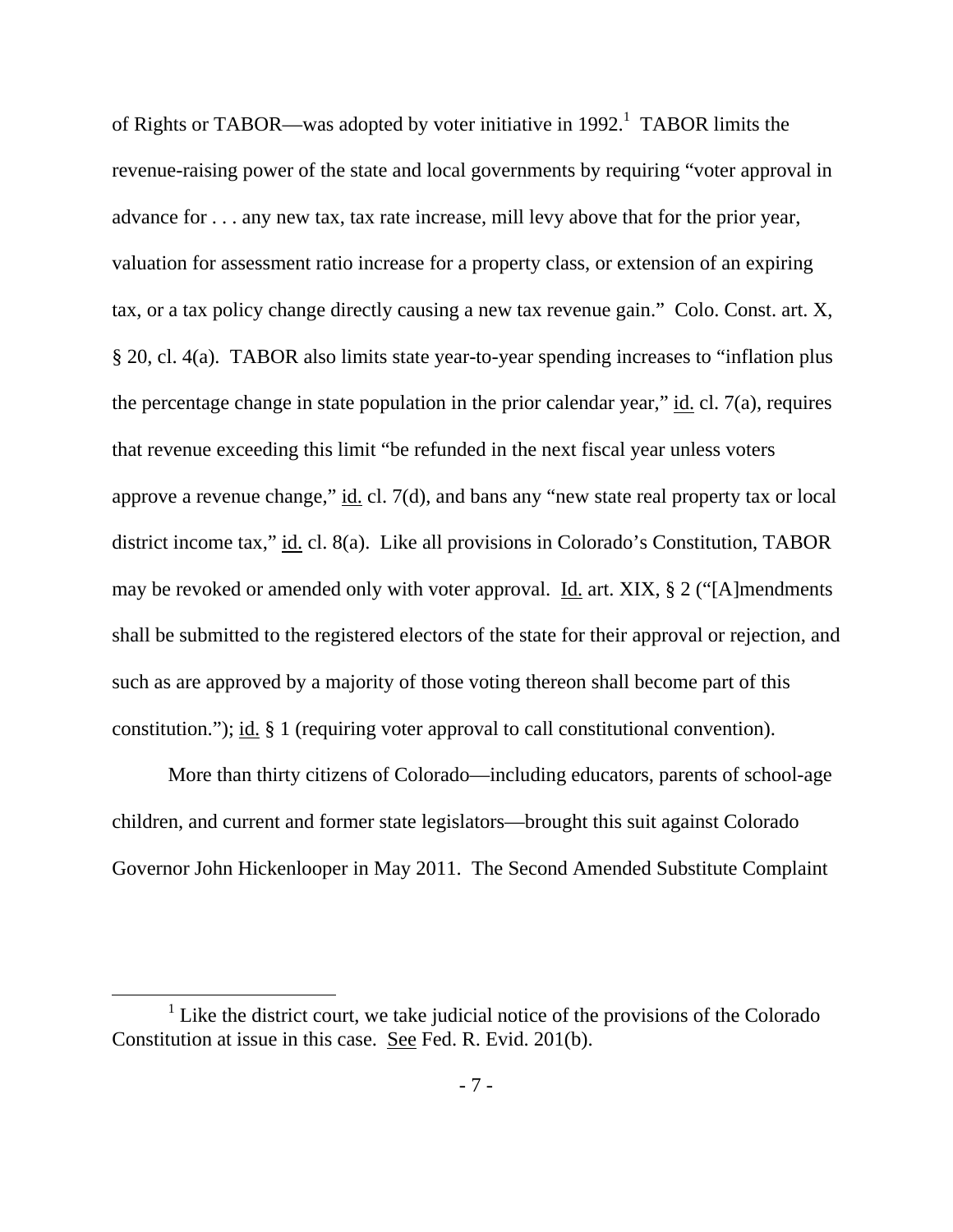for Injunctive and Declaratory Relief (the "complaint")<sup>2</sup> alleges that TABOR

"undermines the fundamental nature of the state's Republican Form of Government" in violation of the Guarantee Clause, U.S. Const. art. IV, § 4. The complaint further alleges that TABOR violates the Colorado Enabling Act, the Supremacy Clause, and the Equal Protection Clause of the Fourteenth Amendment, and that it constitutes an impermissible amendment to the state constitution under state constitutional law principles.

 Governor Hickenlooper moved to dismiss the complaint. He argued that plaintiffs lacked standing and that the political question doctrine required dismissal of all claims. The Governor also argued that the plaintiffs failed to state a claim on which relief could be granted as to their equal protection and impermissible amendment claims. The district court concluded that the plaintiffs who were current state legislators possessed standing and declined to assess the standing of the remaining plaintiffs. It ruled that the political question doctrine did not bar the lawsuit, thereby allowing plaintiffs to proceed on their Guarantee Clause and Enabling Act challenges to TABOR. The district court dismissed

 $\overline{\ }$  2  $2$  The complaint in this case has gone through several iterations. Plaintiffs originally intended to sue the state of Colorado, but following preliminary discussions with attorneys in the Office of the Colorado Attorney General, both sides agreed that Governor Hickenlooper should be named as the defendant in order to avoid possible Eleventh Amendment issues. Thus, on June 16, 2011, plaintiffs filed what they styled a "Substituted Complaint for Injunctive and Declaratory Relief." The district court later granted several motions to amend. Plaintiffs' Second Amended Substitute Complaint for Injunctive and Declaratory Relief is the operative complaint in this action.All references and citations to the complaint herein refer to that document. See S. Utah Wilderness Alliance v. Palma, 707 F.3d 1143, 1152 (10th Cir. 2013) ("Where . . . the original complaint has been super[s]eded by an amended complaint, we examine the amended complaint in assessing a plaintiff's claims . . . ." (quotation omitted)).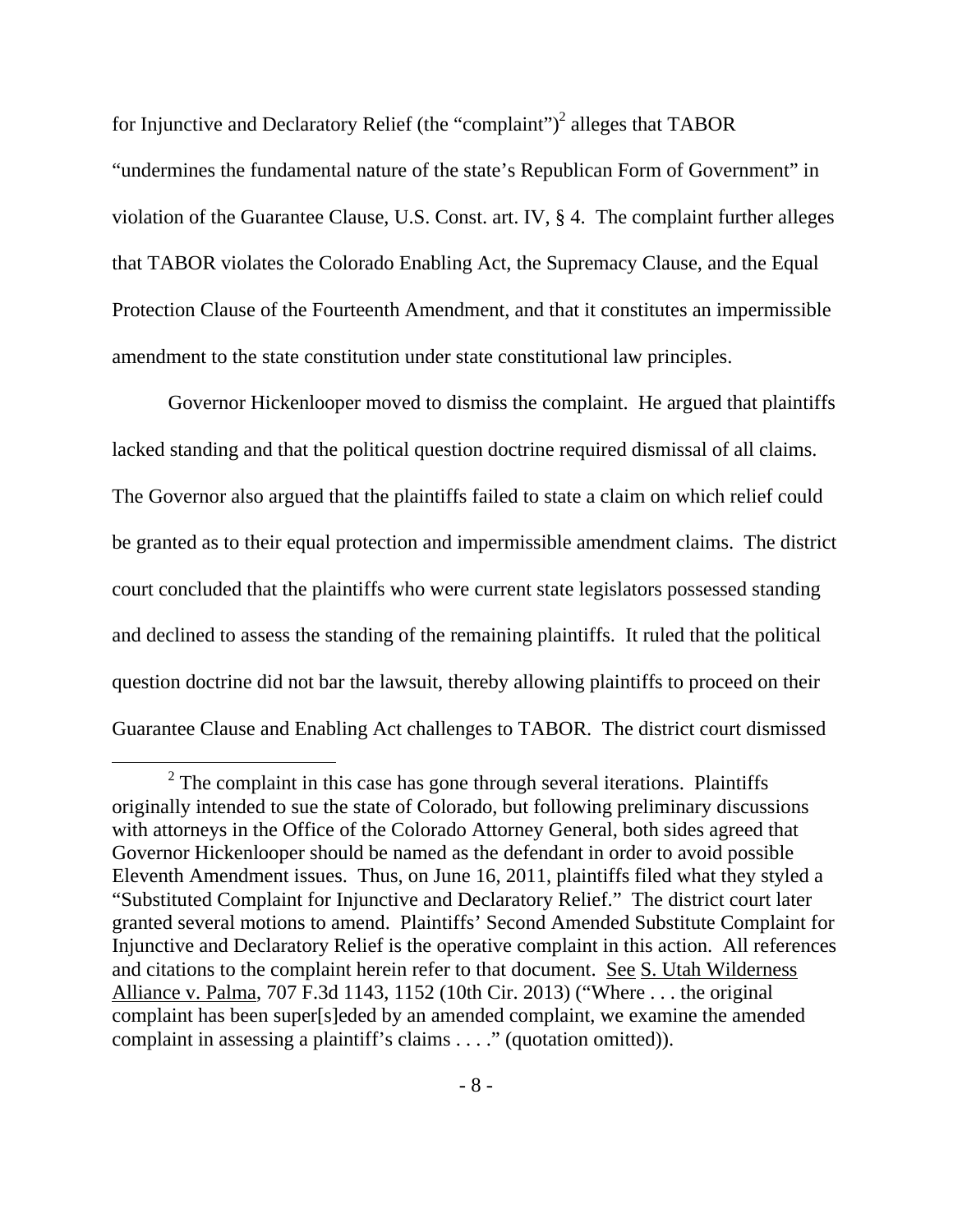the equal protection challenge for failure to state a claim but refused to dismiss the impermissible amendment claim, exercising supplemental jurisdiction under 28 U.S.C. § 1367(a).

 Governor Hickenlooper then asked the district court to certify its order for interlocutory appeal pursuant to 28 U.S.C. § 1292(b). The district court granted his request for certification and stayed the proceedings. A previous panel of this court granted permission to appeal. See 28 U.S.C. § 1292(b) ("The Court of Appeals which would have jurisdiction of an appeal of such action may thereupon, in its discretion, permit an appeal to be taken from such order [certified for interlocutory appeal].").

## **II**

We review de novo the district court's rulings on standing. Petrella v. Brownback, 697 F.3d 1285, 1292 (10th Cir. 2012). The plaintiffs bear the burden of establishing each element of standing. Id. In determining whether plaintiffs have met their burden, we assume the allegations contained in the complaint are true and view them in the light most favorable to the plaintiffs. S. Utah Wilderness Alliance, 707 F.3d at 1152. To establish Article III standing, a plaintiff must show: (1) that it has suffered a concrete and particular injury in fact that is either actual or imminent; (2) the injury is fairly traceable to the alleged actions of the defendant; and (3) the injury will likely be redressed by a favorable decision. Lujan v. Defenders of Wildlife, 504 U.S. 555, 560-61 (1992).

The district court determined that the plaintiffs who are current state legislators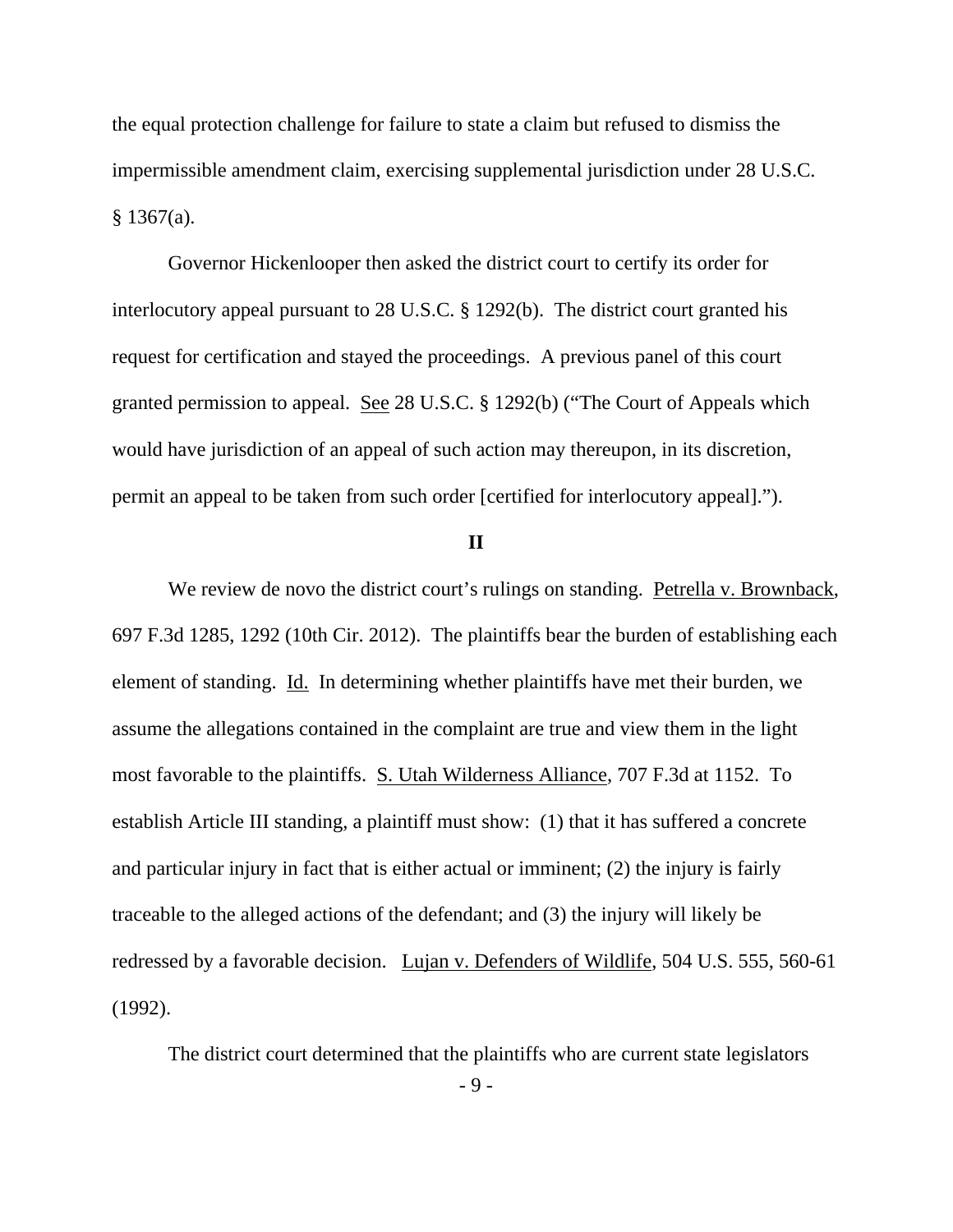(the "legislator-plaintiffs") have standing and thus declined to assess the standing of any of the other named plaintiffs. See Village of Arlington Heights v. Metro. Hous. Dev. Corp., 429 U.S. 252, 264 & n.9 (1977) (allowing suit to proceed based on "one individual plaintiff who has demonstrated standing" without considering standing of remaining plaintiffs); see also Massachusetts v. Envtl. Prot. Agency, 549 U.S. 497, 518 (2007) ("Only one of the petitioners needs to have standing to permit us to consider the petition for review."). We similarly limit our review to the standing of the legislator-plaintiffs.

## **A**

 $-10-$  Our analysis of standing begins with injury-in-fact. The legislator-plaintiffs claim that TABOR deprives them of their ability to perform the "legislative core functions of taxation and appropriation." They say that TABOR prevents them from doing their jobs. Several cases have held, in other contexts, that an inhibition on a person's ability to perform work constitutes an injury-in-fact. See Singleton v. Wulff, 428 U.S. 106, 112-13 (1976) (allowing physicians who perform abortions to challenge law restricting Medicaid reimbursement); Ezell v. City of Chicago, 651 F.3d 684, 696 (7th Cir. 2011) (concluding "supplier of firing-range facilities" possessed standing to challenge city's ban on such facilities); Sammon v. N.J. Bd. of Med. Exam'rs, 66 F.3d 639, 642 (3d Cir. 1995) (aspiring midwives had standing to challenge statutory scheme that made "it more difficult for [them] to practice their chosen profession"); see also Pierce v. Soc'y of Sisters, 268 U.S. 510, 532, 535-36 (1925) (overturning state law mandating public education characterized by plaintiffs as conflicting "with right of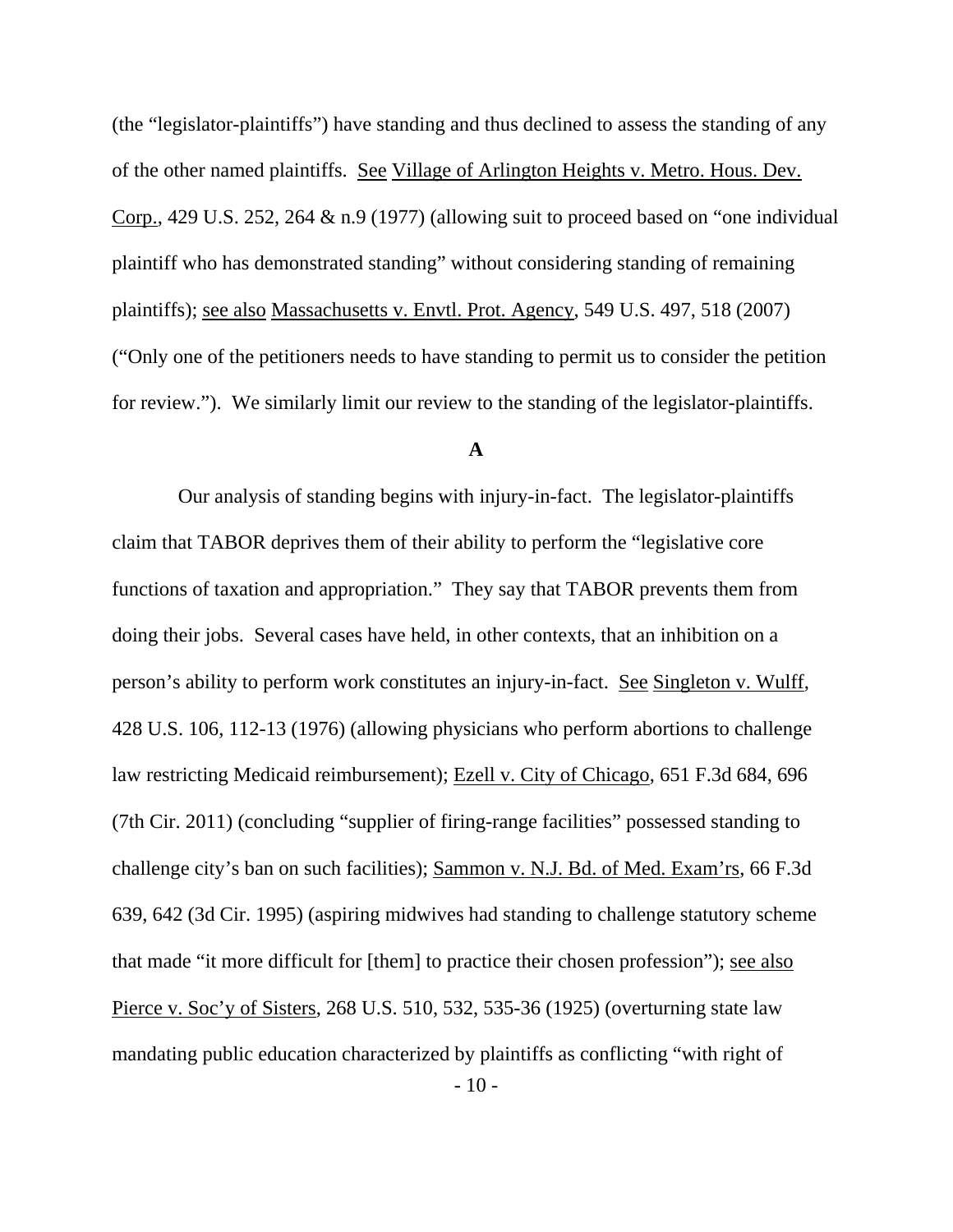schools and teachers . . . to engage in a useful business or profession"). However, standing in these cases was based in part on the harm, either financial or penal, that plaintiffs would suffer as a result of legislation inhibiting their ability to work. TABOR does not inflict either type of injury upon Colorado legislators. See Colo. Const. art. V, § 6 (fixing salary of members of the General Assembly); id. § 16 (providing legislative immunity to members).

 Nonetheless, the Supreme Court has held that members of a state legislature may have standing to sue in order to vindicate the "plain, direct and adequate interest in maintaining the effectiveness of their votes." Coleman v. Miller, 307 U.S. 433, 438 (1939). We therefore consider the legislator-plaintiffs' claimed injury under the Supreme Court's legislative standing framework, first articulated in Coleman and later refined by Raines v. Byrd, 521 U.S. 811 (1997).

 Coleman involved a challenge by state legislators to Kansas' ratification of a proposed federal constitutional amendment. 307 U.S. at 435. Twenty senators voted in favor of the proposed amendment, and twenty voted against. Id. at 436. The Lieutenant Governor, presiding over the state Senate, broke the tie in favor of ratification, and the state House of Representatives later approved the amendment. Id. Twenty-one senators, including the twenty who had opposed the amendment, sought a writ of mandamus in state court. Id. After the state court denied mandamus relief, the Supreme Court granted certiorari. Id. at 437.

The Court held that the legislators had standing to sue: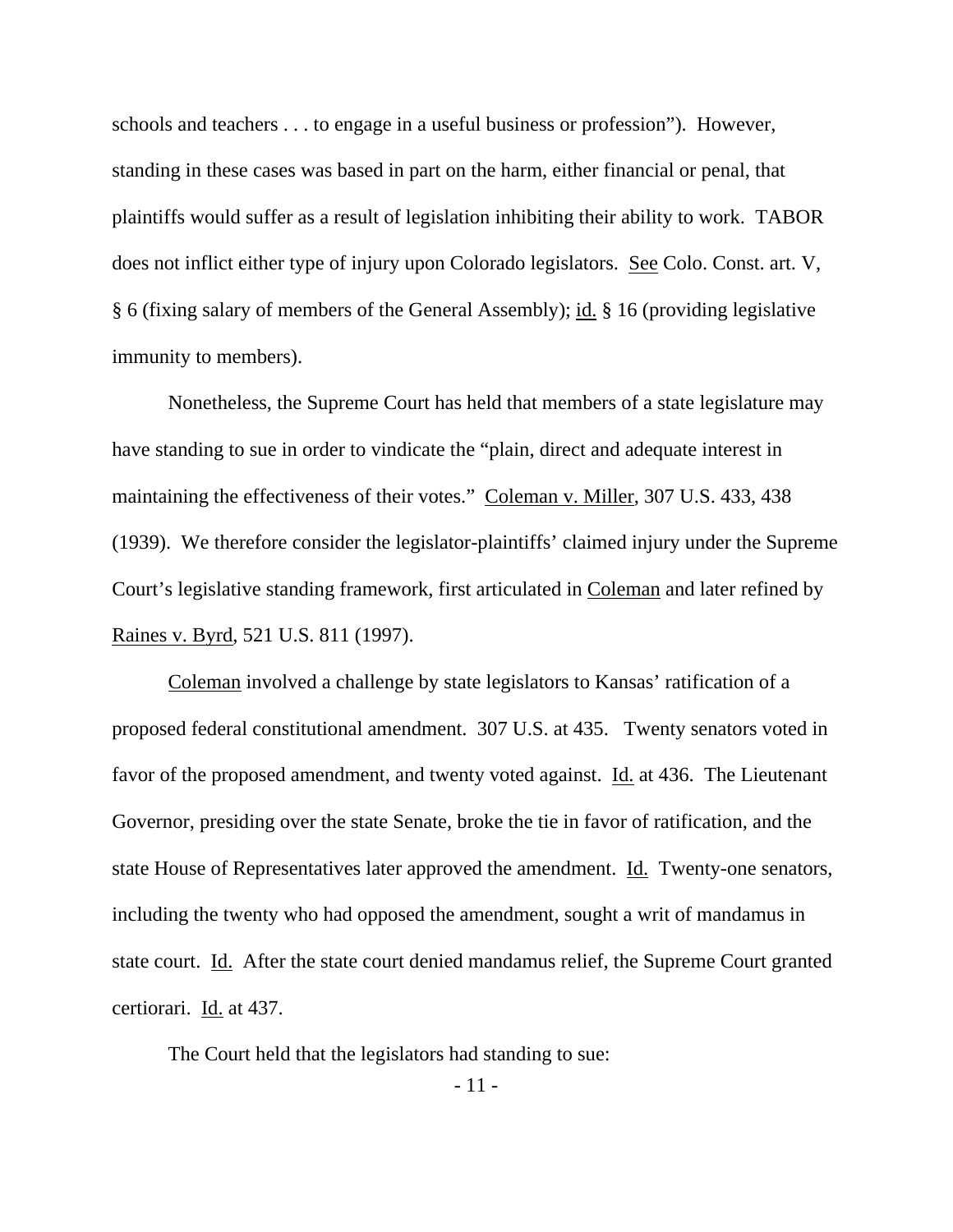[P]laintiffs include twenty senators, whose votes against ratification have been overridden and virtually held for naught although if they are right in their contentions their votes would have been sufficient to defeat ratification. We think that these senators have a plain, direct and adequate interest in maintaining the effectiveness of their votes. Petitioners come directly within the provisions of the statute governing our appellate jurisdiction. They have set up and claimed a right and privilege under the Constitution of the United States to have their votes given effect and the state court has denied that right and privilege.

Id. at 438. It reasoned perforce from two cases in which ordinary voters were permitted to challenge state ratifications of federal constitutional amendments. Id. at 438-39 (citing Leser v. Garnett, 258 U.S. 130 (1922) (entertaining citizen challenge to registration of female voters) and Hawke v. Smith, 253 U.S. 221 (1920) (entertaining citizen challenge to Ohio constitutional amendment requiring voter approval of federal constitutional amendments)).

 In Raines, the Supreme Court declined to extend Coleman. Raines dealt with a challenge to the Line Item Veto Act ("LIVA") brought by six Members of Congress who had voted against it. 521 U.S. at 814. Holding that its "standing inquiry has been especially rigorous when reaching the merits of the dispute would force us to decide whether an action taken by one of the other two branches of the Federal Government was unconstitutional," id. at 819-20, it distinguished an earlier suit in which a legislator had successfully asserted standing to challenge his exclusion from Congress. Id. at 820-21 (citing Powell v. McCormack, 395 U.S. 486 (1969)). Plaintiffs in Raines were not "singled out for specially unfavorable treatment as opposed to other Members of their respective bodies," 521 U.S. at 821, and they failed to allege deprivation of something to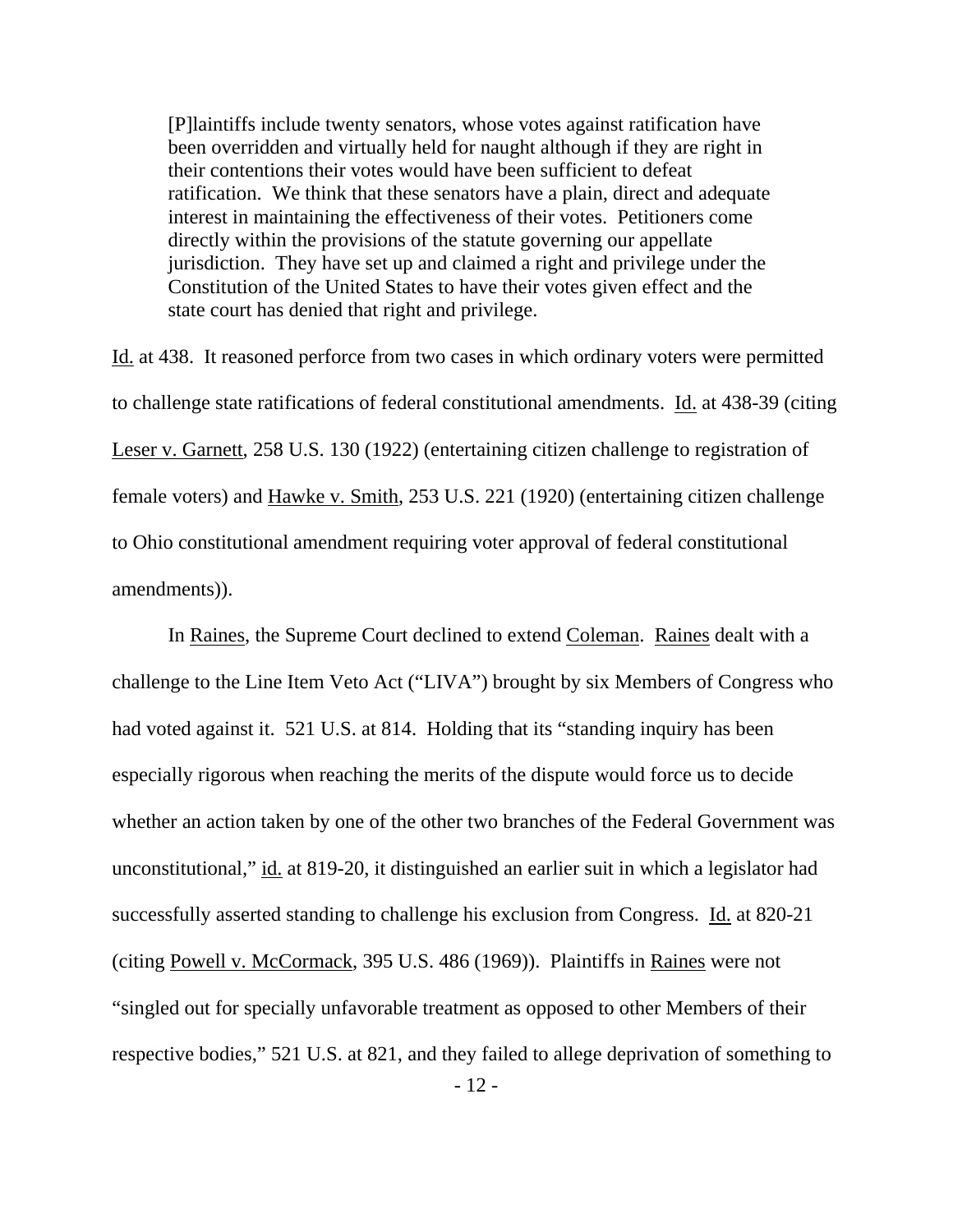which they were "personally . . . entitled." Id. (emphasis omitted).

Raines also distinguished Coleman, concluding that

Coleman stands []at most . . . for the proposition that legislators whose votes would have been sufficient to defeat (or enact) a specific legislative Act have standing to sue if that legislative action goes into effect (or does not go into effect), on the ground that their votes have been completely nullified.

521 U.S. at 823 (footnote omitted). It ultimately ruled that the Raines plaintiffs lacked standing. "[T]heir votes [against LIVA] were given full effect," the Court stated; "[t]hey

simply lost that vote." Id. at 824 (footnote omitted). The Supreme Court characterized

the Raines plaintiffs' alleged injury as "the abstract dilution of institutional legislative

power." Id. at 826.

It emphasized that the plaintiffs in that case used the word "effectiveness"

(describing their vote for appropriations bills) in a way that "pulls Coleman too far from

its moorings" and "stretches the word far beyond the sense in which the Coleman opinion

used it." Raines, 521 U.S. at 825-26.

The argument goes as follows. Before [LIVA], Members of Congress could be sure that when they voted for, and Congress passed, an appropriations bill that included funds for Project X, one of two things would happen: (i) the bill would become law and all of the projects listed in the bill would go into effect, or (ii) the bill would not become law and none of the projects listed in the bill would go into effect. Either way, a vote for the appropriations bill meant a vote for a package of projects that were inextricably linked. After [LIVA], however, a vote for an appropriations bill that includes Project X means something different. Now, in addition to the two possibilities listed above, there is a third option: the bill will become law and then the President will "cancel" Project X.

Id. at 825 (footnote omitted). LIVA could not possibly "nullify [plaintiffs'] votes in the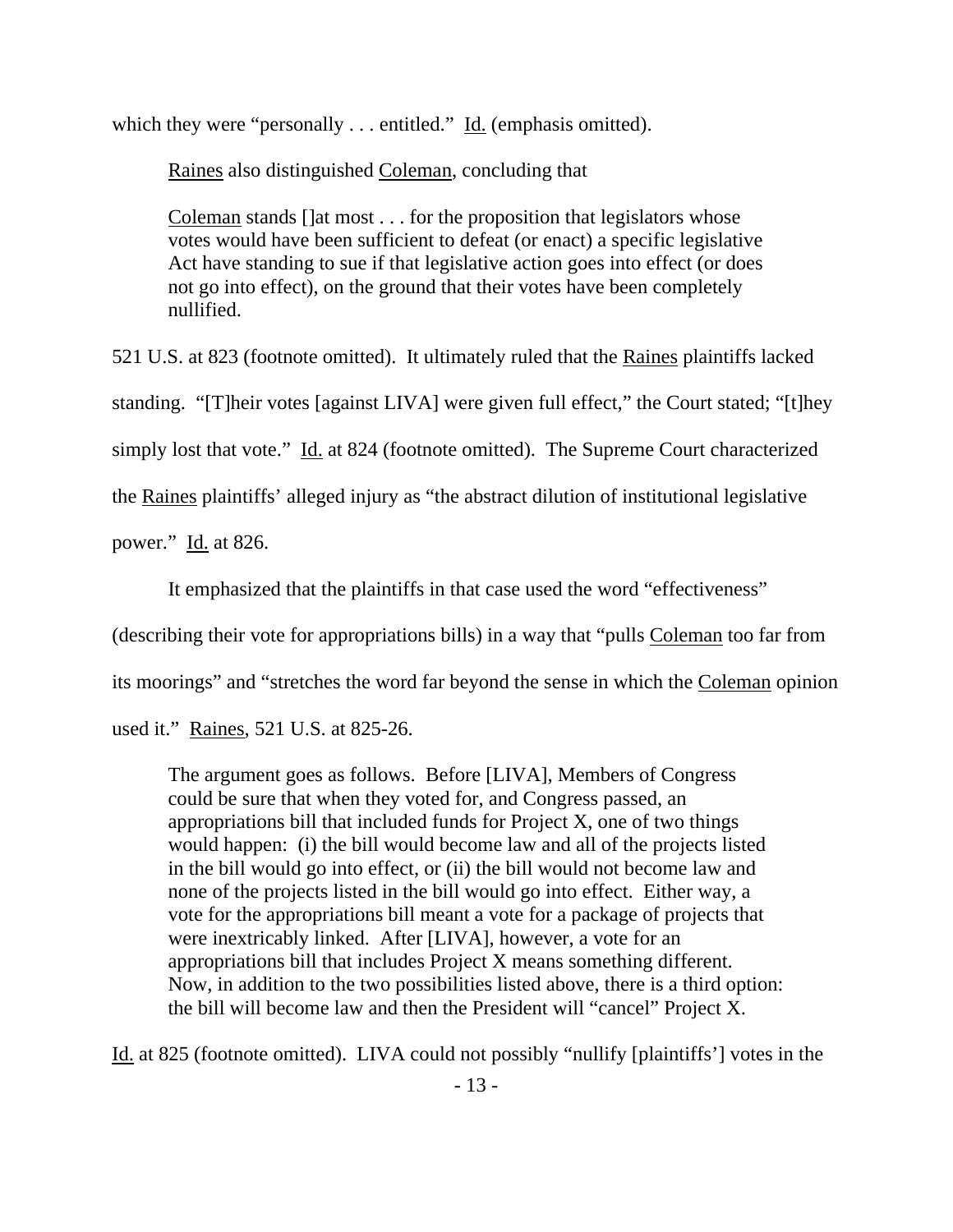future in the same way that the votes of the Coleman legislators had been nullified" because "a majority of Senators and Congressman can vote to repeal [LIVA], or to exempt a given appropriations bill (or a given provision in an appropriations bill) from [LIVA]." Id. at 824.

 Neither Coleman nor Raines maps perfectly onto the alleged injury in this case. Unlike those in Raines, the allegations before us go well beyond mere "abstract dilution." Plaintiffs claim that they have been deprived of their power over taxation and revenue. Under TABOR, the state "must have voter approval in advance for . . . any new tax, tax rate increase, . . . or a tax policy change directly causing a net tax revenue gain to any district," with narrow exceptions.<sup>3</sup> Colo. Const. art. X,  $\S 20$ , cl. 4(a). With respect to taxing and revenue, which the plaintiffs describe as "legislative core functions," the General Assembly allegedly operates not as a legislature but as an advisory body, empowered only to recommend changes in the law to the electorate.

 These allegations fall closer to the theory of vote nullification espoused in Coleman than to the abstract dilution theory rejected in Raines. Under TABOR, a vote for a tax increase is completely ineffective because the end result of a successful

 <sup>3</sup>  $3$  The exceptions permit "emergency taxes" when two-thirds of the legislature "declares the emergency and imposes the tax by separate recorded roll call votes," Colo. Const. art. X, § 20, cl. 6, and permit the suspension of the prior approval requirement "[w]hen annual district revenue is less than annual payments on general obligation bonds, pensions, and final court judgments," id. cl. 1. None of the parties suggests these exceptions alter our analysis.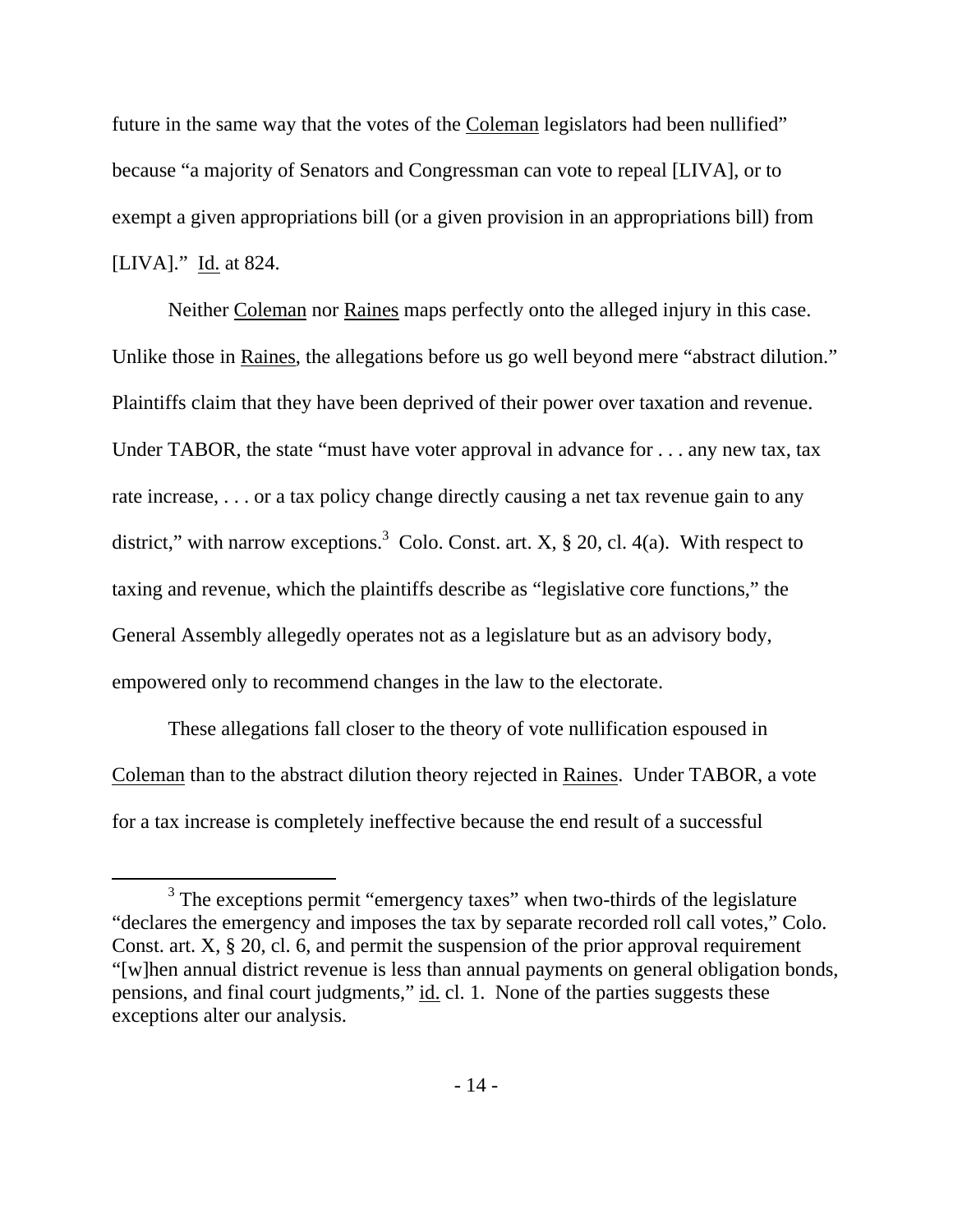legislative vote in favor of a tax increase is not a change in the law.<sup>4</sup> A vote that is advisory from the moment it is cast, regardless of how other legislators vote, is "ineffective" in a way no vote envisioned by LIVA could be.

 Moreover, the case at bar does not share other characteristics highlighted by the Raines Court. Unlike LIVA, TABOR was not passed by, and cannot be repealed by, the Colorado General Assembly. See Raines, 521 U.S. at 824; Colo. Const. art. XIX (requiring voters to approve constitutional amendments or the calling of a constitutional convention). In Schaffer v. Clinton, 240 F.3d 878 (10th Cir. 2001), we concluded that a Congressman lacked standing to challenge a Congressional pay increase, noting that "as in Raines, there has been no nullification of Congressman Schaffer's ability to vote." Id. at 885-86. His pay was increased "simply because he lost [a] vote," and to the extent he found the pay increase objectionable, the Congressman was free "to press for a change in the law setting Representatives' salaries or for Congress to amend the COLA provisions pursuant to the normal legislative process." Id. at 886 (quotation omitted). In sharp contrast, TABOR denies the Colorado General Assembly the "ability to vote" on operative tax increases, and the legislator-plaintiffs cannot undo its provisions "pursuant to the normal legislative process." Id. at 885-86.

 $\overline{4}$ <sup>4</sup> The governor may veto the result of a successful legislative vote in Colorado, but the result of a veto is not analogous to what TABOR requires. Colo. Const. art. IV, § 11. When the governor vetoes a bill, it does not become law but is returned to the legislature, which may override the veto by a two-thirds vote. Id. Votes subject to a veto are not advisory from the moment that they are cast in the same way as votes requiring "voter approval in advance," id. art. X, § 20, cl. 4, before a law is enacted.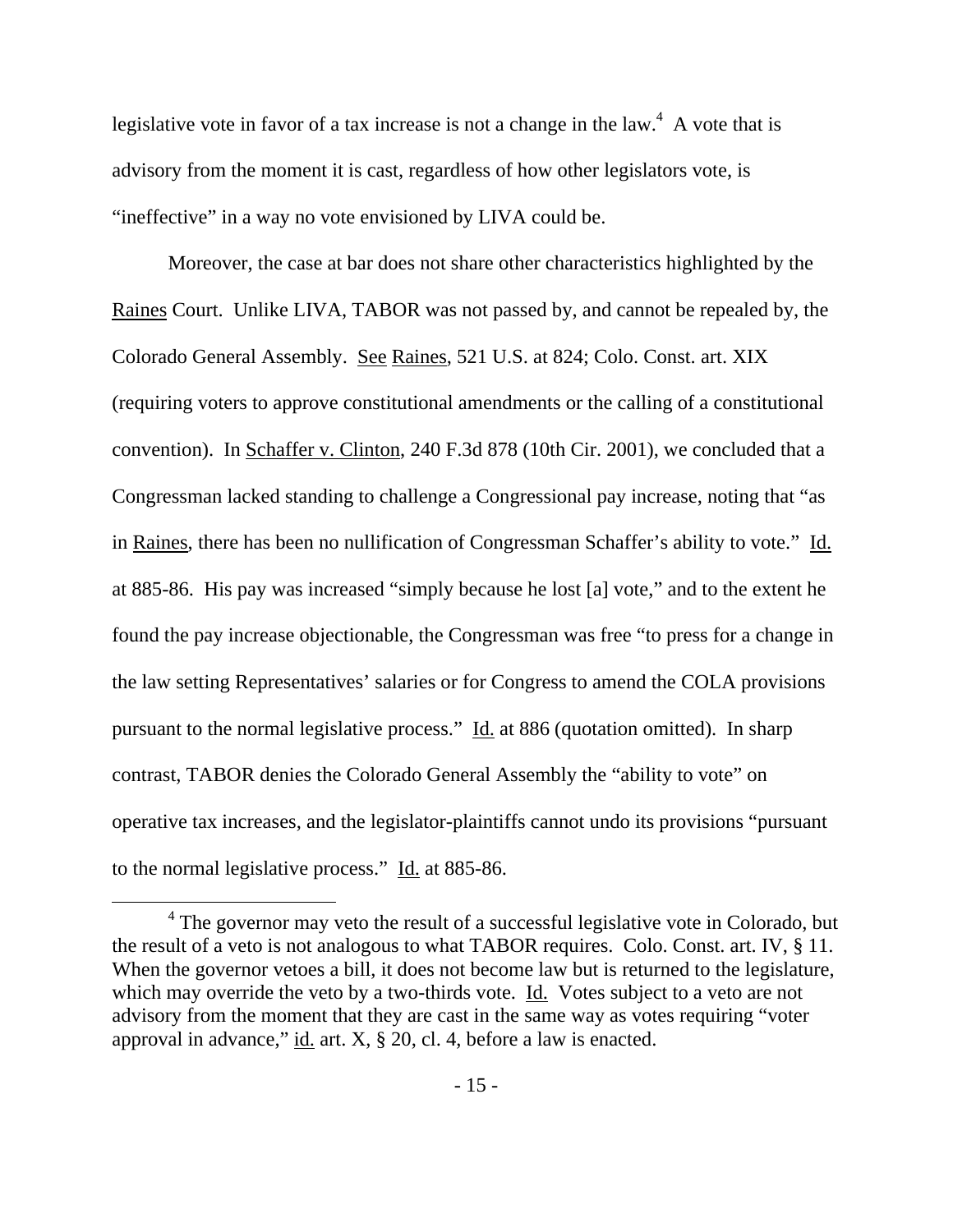- 16 - Several other courts have relied on this key distinction between Coleman and Raines. In Russell v. DeJongh, 491 F.3d 130 (3d Cir. 2007), the Third Circuit considered whether a member of the Legislature of the Virgin Islands possessed standing to assert a claim that the governor had improperly appointed justices to the Supreme Court of the Virgin Islands. Id. at 131. Claiming that the expiration of a statutory ninety-day deadline extinguished the governor's authority to submit nominations, and that the governor's decision to ignore the deadline nullified his vote in favor of the law creating the deadline, the plaintiff sought a declaration that the nominations were void. Id. at 133-34. The court explained that "legislators have a legally protected interest in their right to vote on legislation and other matters committed to the legislature, which is sometimes phrased as an interest in 'maintaining the effectiveness of their votes.'" Id. at 134 (quoting Coleman, 307 U.S. at 438). However, "[n]ot every affront to a legislator's interest in the effectiveness of his vote . . . is an injury in fact sufficient to confer standing." Id. Although courts have "h[e]ld uniformly that an official's mere disobedience or flawed execution of a law for which a legislator voted . . . is not an injury in fact," the Russell court noted that "distortion of the process by which a bill becomes law by nullifying a legislator's vote or depriving a legislator of an opportunity to vote . . . is an injury in fact." Id. at 135 (quotation omitted). It rejected the plaintiff's reliance on Coleman and another case, Silver v. Pataki, 755 N.E.2d 842 (N.Y. 2001) (per curiam), because "the challenged actions in those cases left the plaintiffs with no effective remedies in the political process." Russell, 491 F.3d at 135 (footnote omitted). In announcing that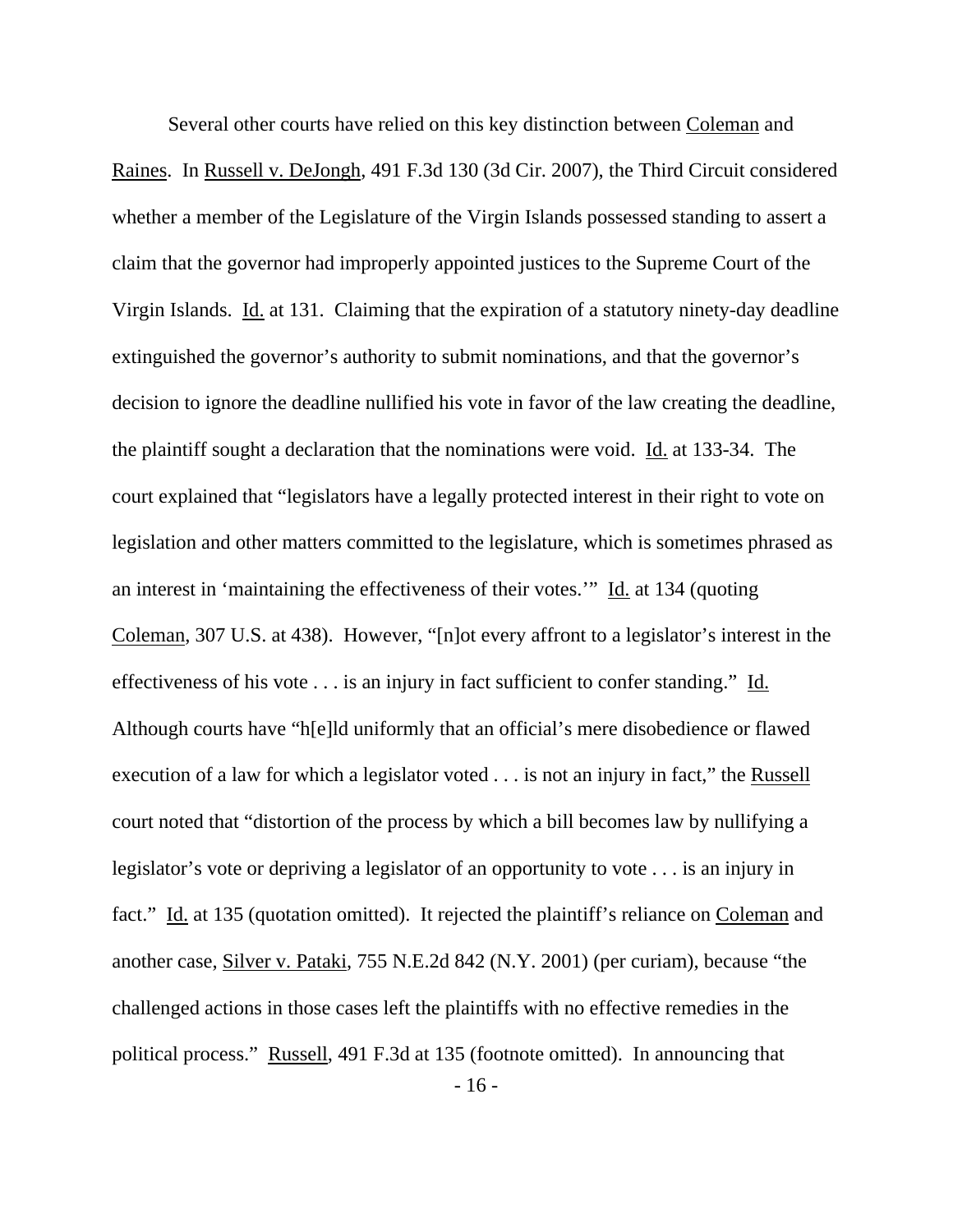Russell was not a "vote nullification" case, the Third Circuit explained that "[t]he consequence of the Governor's late submission of the nominations was . . . not to circumvent the Legislature, but to place the decision whether to confirm the nominees directly in their hands." Id. at 136. In the case at bar, the power to tax and spend is not directly in the hands of the Colorado legislature.

 The New York Court of Appeals drew a similar line in Silver, which dealt with a challenge by the Speaker of the New York Assembly to the Governor's line item veto authority on non-appropriation bills.<sup>5</sup> 755 N.E.2d at 845. Considering both state and federal cases on legislative standing, the court distinguished between alleged injuries related to "lost political battles" and those concerning "nullification of votes."<sup>6</sup> Id. at 847. The Court characterized Coleman as involving vote nullification, and Raines as a "lost vote" case. Id. It concluded that the plaintiff possessed standing in part because he was "not seeking to obtain a result in a courtroom which he failed to gain in the halls of the Legislature." Id. at 848 (quotation omitted). In contrast, the court explained that the Raines plaintiffs "lost their political battles when legislation was validly enacted over their opposition." Id. We are not confronted with claimants who complain of nothing

 $rac{1}{5}$  $<sup>5</sup>$  The New York State Constitution provides for line-item vetoes with respect to</sup> bills that "contain several items of appropriation of money." N.Y. Const. art. IV, § 7.

 $6$  Although we recognize the Court of Appeals of New York is not bound by Article III, the Silver decision applies the injury-in-fact test in terms essentially identical to the federal requirement. Id. at 847, 848 (requiring an "injury in fact" that is "concrete and particularized" (quotations omitted)). We cite Silver for its persuasive interpretation of Coleman and Raines.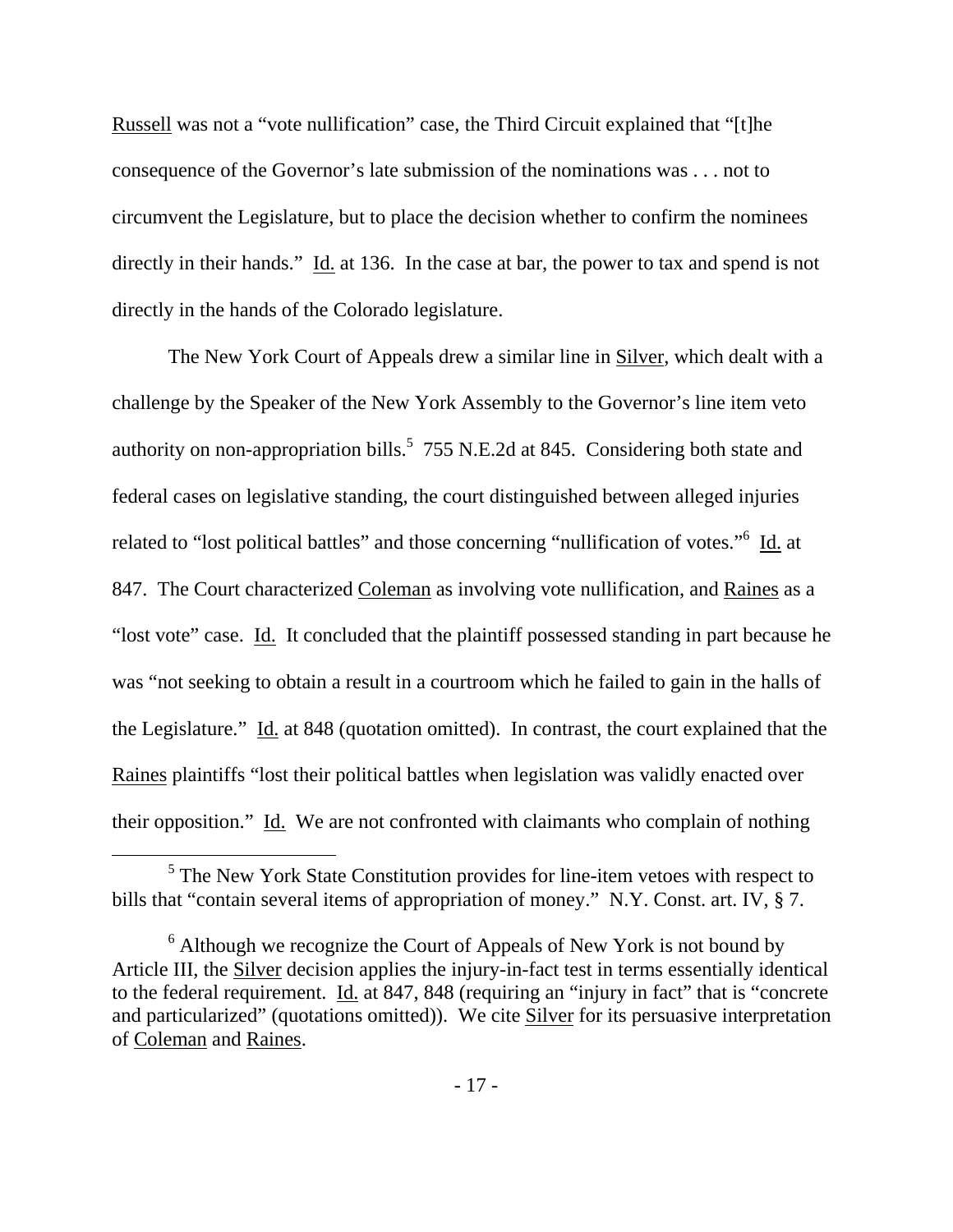more than a lack of success within the legislature; plaintiffs' complaint alleges that TABOR has stripped the legislature of its rightful power.

 Baird v. Norton, 266 F.3d 408 (6th Cir. 2001), illustrates the difference between legislators who allege unconstitutional state action and legislators who merely seek to reverse the results of a lost vote. In Baird, two state legislators who were on the losing side of a concurrent resolution approving gaming compacts complained that the approval was improper. Id. at 409-10. Unlike the action in Coleman, the court observed, the suit was not joined by a sufficient number of legislators to defeat the concurrent resolution and thus the plaintiffs lacked standing. Id. at 412. The rule from Raines applied because the plaintiffs were not arguing "that the compacts themselves [were] unconstitutional" but instead alleged that "the compacts would have been defeated[] had the constitutionally required procedures been followed." Id. at 413. Baird therefore stands for the proposition that legislators seeking standing arising from a lost vote must demonstrate that they would have won had proper procedures been followed. Allegations before us go beyond those in Baird; the plaintiff-legislators in this case challenge a provision that, they allege, deprives them of the ability to cast meaningful votes at all.

 Other circuits, the D.C. Circuit in particular, have interpreted Raines in a similar manner. In Campbell v. Clinton, 203 F.3d 19 (D.C. Cir. 2000), the court held that a number of congressmen lacked standing to challenge U.S. participation in the NATO campaign in Yugoslavia. Id. at 19. It wrote that Supreme Court precedent cannot be read to suggest "that the President 'nullifies' a congressional vote and thus legislators have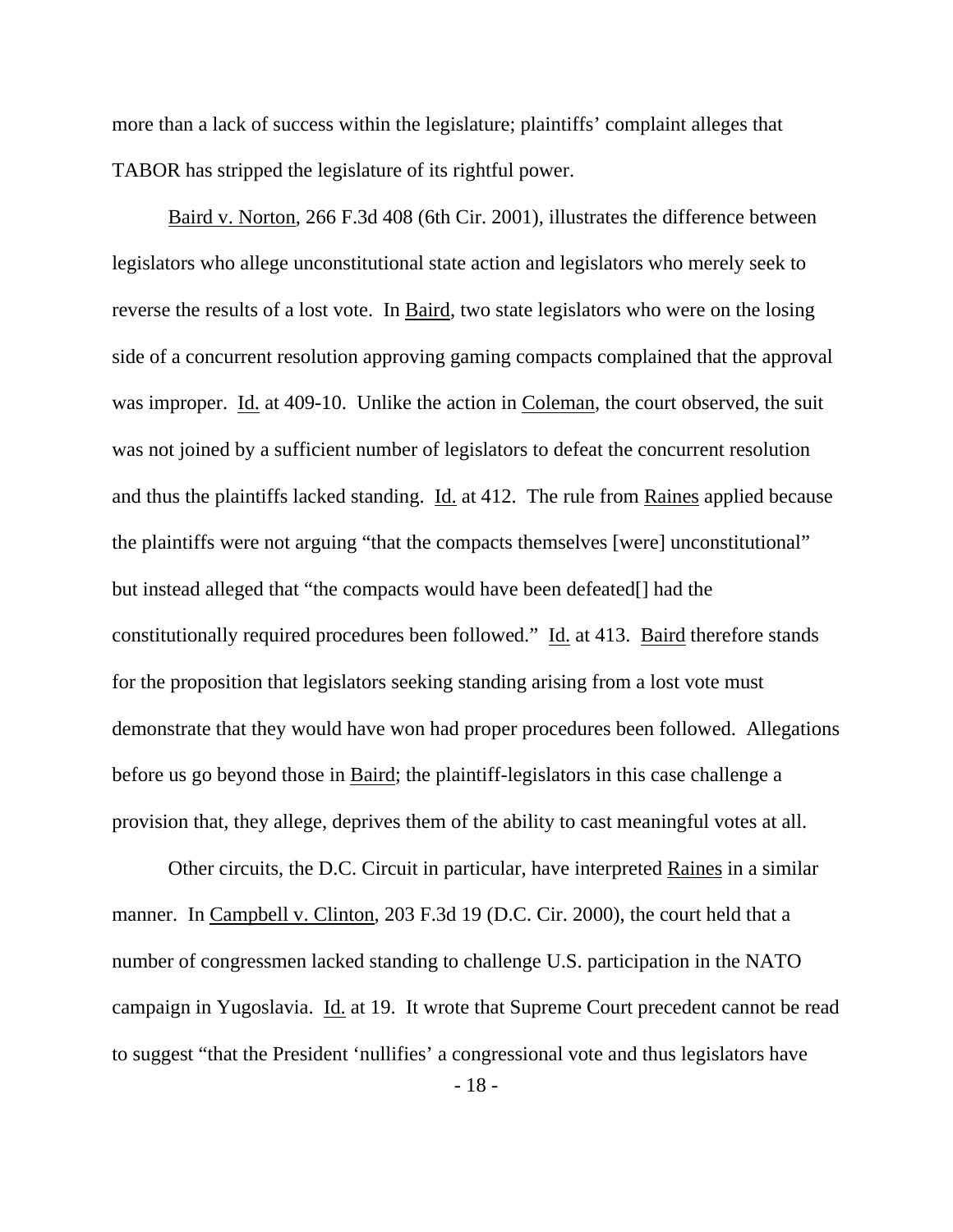standing whenever the government does something Congress voted against." Id. at 22. The majority concluded that Judge Randolph, who concurred in the judgment and wrote separately, did "not give sufficient attention to Raines' focus on the political self-help available to congressmen. . . . [T]he [Raines] Court denied them standing as congressmen because they possessed political tools with which to remedy their purported injury." Id. at 24; see also Chenoweth v. Clinton, 181 F.3d 112, 116 (D.C. Cir. 1999) (concluding House members lacked standing to challenge the President's implementation of a program through executive order, in part because "[i]t is uncontested that the Congress could terminate the [program] were a sufficient number in each House so inclined"); Kucinich v. Obama, 821 F. Supp. 2d 110, 120 (D.D.C. 2011) (successful use of vote nullification theory "necessitates the absence of a legislative remedy"). We agree with these cases that Raines rested in large measure on the plaintiffs' ability to correct the alleged injury through ordinary legislation, an ability the legislator-plaintiffs in this case lack. A legislator who complains of nothing more than dissatisfaction with the actions, or inaction, of his colleagues does not state an injury to a judicially cognizable interest.

 Furthermore, because the present suit deals with the relationship between a state legislature and its citizenry, we are not presented with the separation-of-powers concerns that were present in Raines. See 521 U.S. at 819-20 ("[O]ur standing inquiry has been especially rigorous when reaching the merits of the dispute would force us to decide whether an action taken by one of the other two branches of the Federal Government was unconstitutional."). The Raines decision has been characterized as "standing informed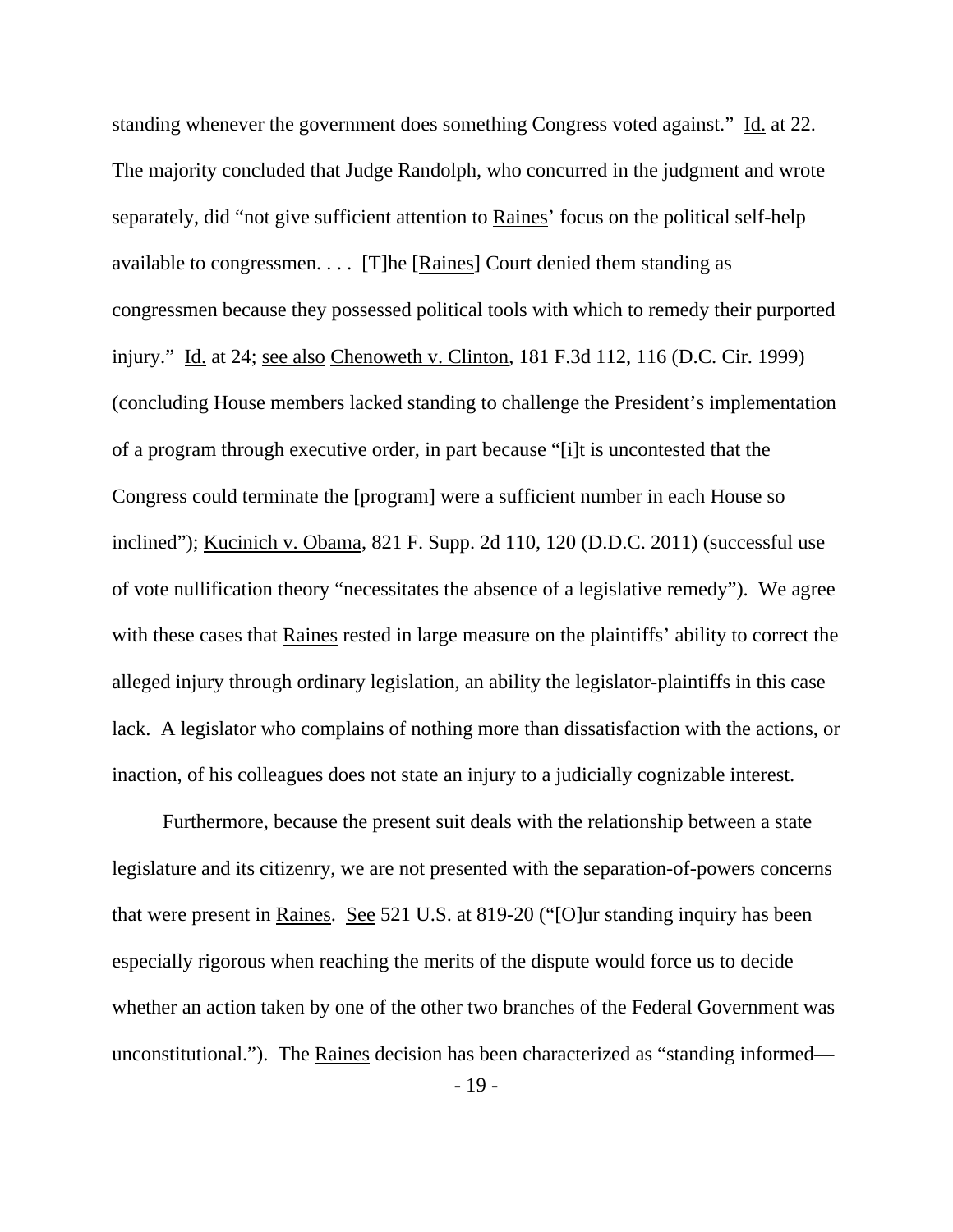and indeed virtually controlled—by political-question concerns." 13B Charles Alan Wright et al., Federal Practice & Procedure, § 3531.11.2, at 135 (3d ed. 2008). In Tachiona v. United States, 386 F.3d 205 (2d Cir. 2004), the Second Circuit similarly concluded that Raines was "distinguishable in crucial respects" because it did not "involve[] a constitutional challenge to an action taken by one of the other two branches of the Federal Government—a fact that the Court believed merited an 'especially rigorous' standing inquiry." Id. at 213 (quoting Raines, 521 U.S. at 819-20); see also Chenoweth, 181 F.3d at 116 (stating that Raines may "require [the court] to merge [its] separation of powers and standing analyses").

 Notably, the Colorado General Assembly, through its Committee on Legal Services, has chosen to participate as an amicus curiae in favor of legislative standing in this appeal.<sup>7</sup> The General Assembly's participation further distinguishes this case from Raines, in which the Court "attach[ed] some importance to the fact that appellees ha[d] not been authorized to represent their respective Houses of Congress in this action, and indeed both Houses actively oppose[d] their suit." 521 U.S. at 829.

 The legislator-plaintiffs' allegations in the case before us differ in some respects from those at issue in Coleman. Nevertheless, we must reject Governor Hickenlooper's argument that plaintiffs' failure to identify a "specific legislative act" that TABOR has

 $\overline{7}$  $<sup>7</sup>$  The General Assembly's amicus brief does not imply "authorization" of the</sup> legislator-plaintiffs.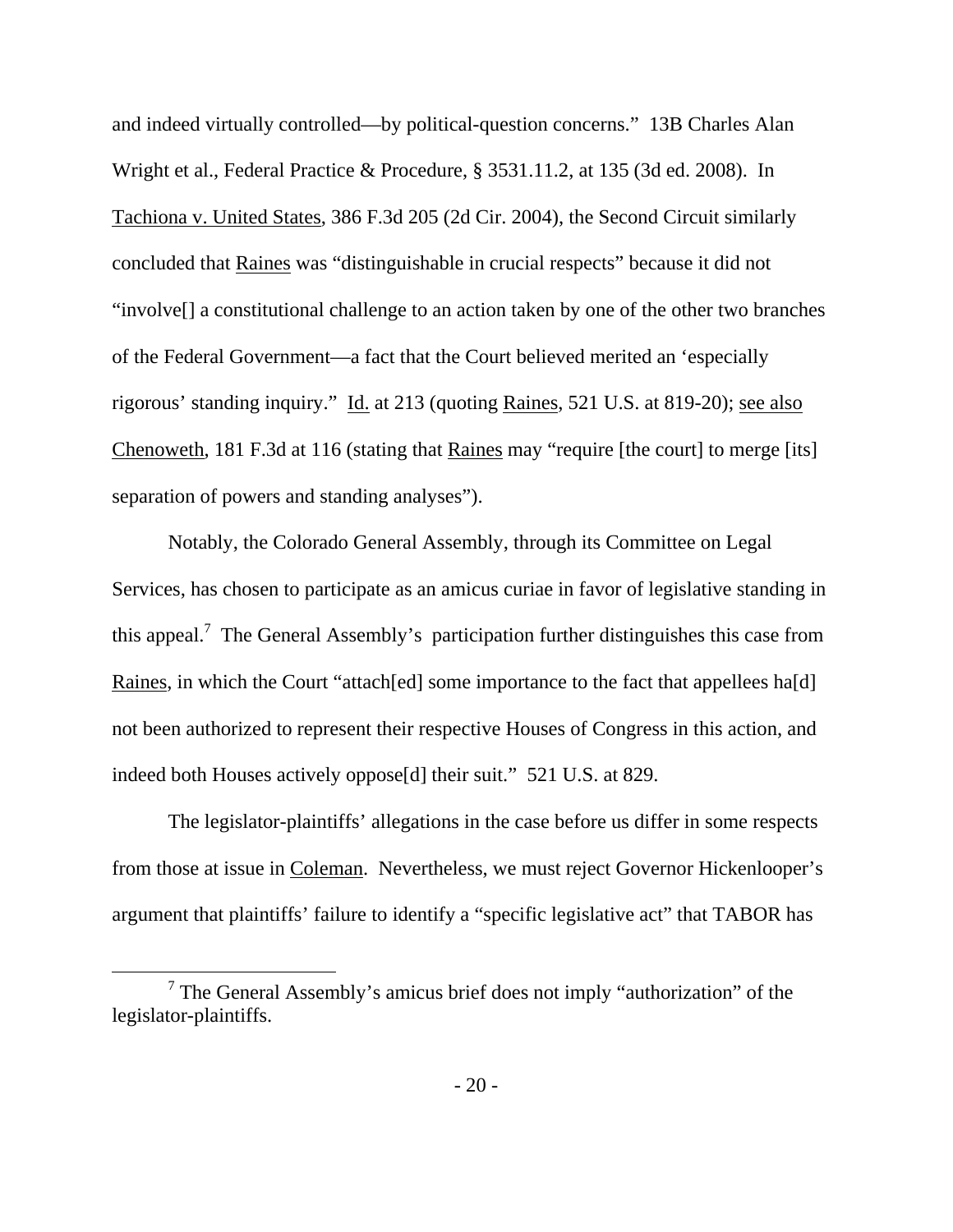precluded is fatal to their claim. See Raines, 521 U.S. at 823. He argues that the legislator-plaintiffs must refer a tax increase to the voters, and have that measure rejected, before they bring suit.<sup>8</sup> This argument misunderstands the alleged injury. Legislatorplaintiffs contend they have been injured because they are denied the authority to legislate with respect to tax and spending increases. They cannot point to a specific act that would have resulted in a tax increase because any revenue-raising bill passed by both houses of the General Assembly and signed by the governor, instead of becoming law,

<sup>9</sup> We recognize that legislatures may permissibly be deprived of authority to legislate in certain arenas. The First Amendment, to take an obvious example, says that "Congress shall make no law" in a variety of fields. U.S. Const. amend. I. We distinguish the sorts of substantive prohibitions found in the Bill of Rights and elsewhere—"Congress shall make no law" means "there shall be no federal law"—from TABOR's alleged transformation of the state legislature from a body that makes laws to a body that recommends to the public laws increasing taxes or spending. So construed, the injury allegedly caused by TABOR is unique and unlikely to cause the federal courts to be flooded with legislators on the losing side of a vote. We are aware of a few Supreme Court cases involving requirements of municipal referenda before a decision made by a city council could go into effect. See City of Eastlake v. Forest City Enters., Inc., 426 U.S. 668, 670 (1976) (changes in land use required 55% citizen approval in referendum); James v. Valtierra, 402 U.S. 137, 139, 142 (1971) (construction of low-cost housing could not occur without voter referendum, noting other referenda requirements in California Constitution). In neither case was standing a contested issue, nor did any plaintiff rest a claim on the Guarantee Clause.

 <sup>8</sup>  $8$  Both parties have provided supplemental authority to this court noting that Colorado voters recently approved "Proposition AA," which imposes a new tax on marijuana and was referred for a referendum, but rejected "Amendment 66," a citizen initiative that would have raised taxes to fund certain public school reforms. However, "standing is determined at the time the action is brought, and we generally look to when the complaint was first filed, not to subsequent events." Mink v. Suthers, 482 F.3d 1244, 1253-54 (10th Cir. 2007) (citation omitted). We accordingly do not consider these November 2013 events.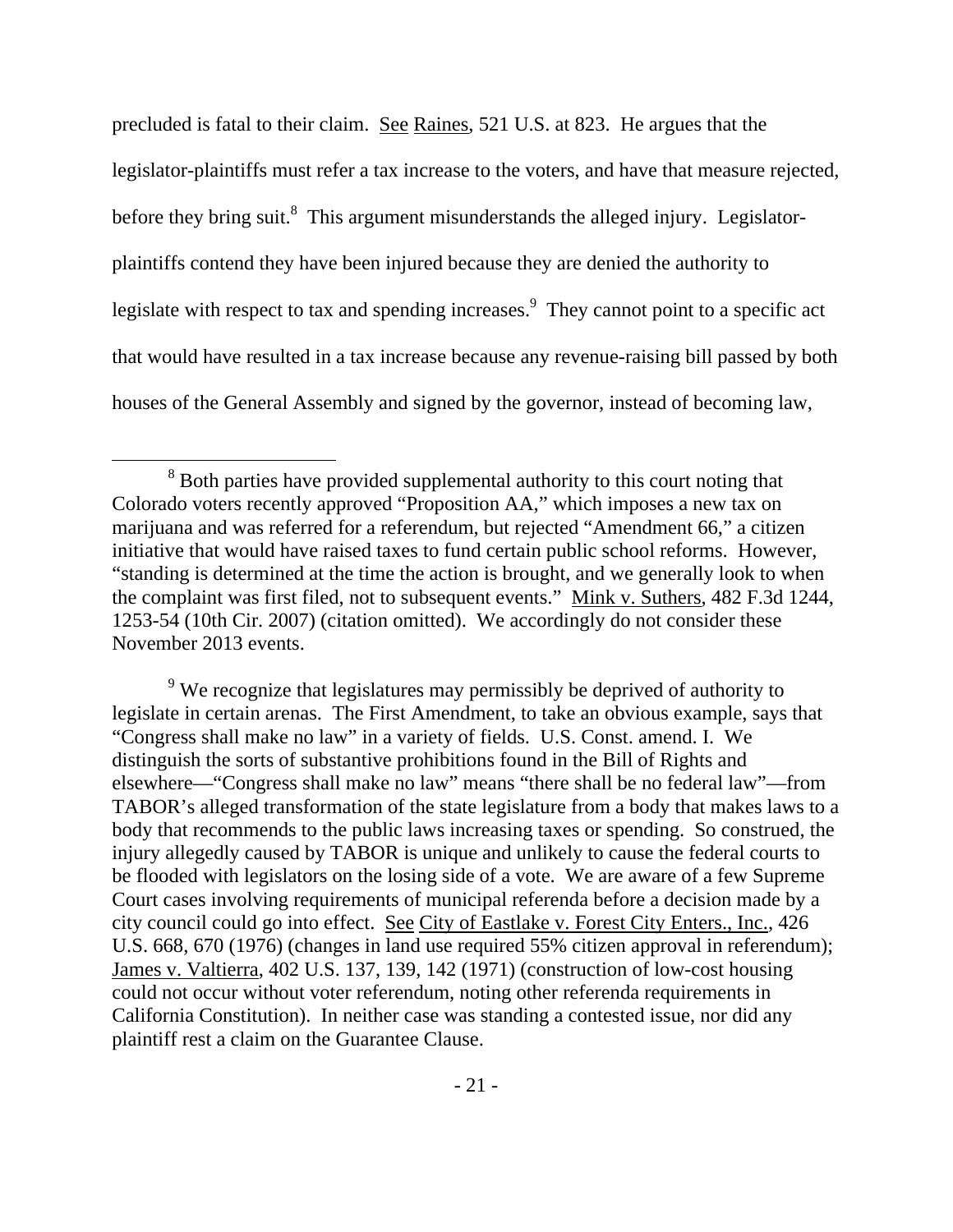would merely be placed on the ballot at the next election. In other words, the legislatorplaintiffs' injury is their disempowerment rather than the failure of any specific tax increase.

 The extent and type of disempowerment distinguishes the case before us from Alaska Legislative Council v. Babbitt, 181 F.3d 1333 (D.C. Cir. 1999). In that case, the D.C. Circuit concluded that members of the Alaska State Legislature and a legislative committee lacked standing to challenge a federal statute that established a priority for subsistence hunting and fishing on federal lands in the state. Id. at 1335-36. Plaintiffs' theory that the federal statute "render[ed] the Alaska Legislature unable to control hunting and fishing on federal lands within the State" was rejected because "there is not the slightest suggestion here that these particular legislators had the votes to enact a particular measure, that they cast those votes or that the federal statute or the federal defendants did something to nullify their votes." Id. at 1338. The court expressed skepticism that the federal statute undermined state prerogatives, noting that federal regulations promulgated pursuant to the challenged statute expressly incorporated state game and fishing rules. Id. Much like the plaintiffs in Raines, the Alaska legislators therefore retained some legislative control and were not without a legislative remedy.

This led the D.C. Circuit to conclude that the "supposed injury is nothing more than an abstract dilution of institutional legislative power to regulate and manage fish and wildlife resources, and we are not sure it amounts to even this much." Id. (quotation omitted). The state legislators in Alaska Legislative Council complained only that they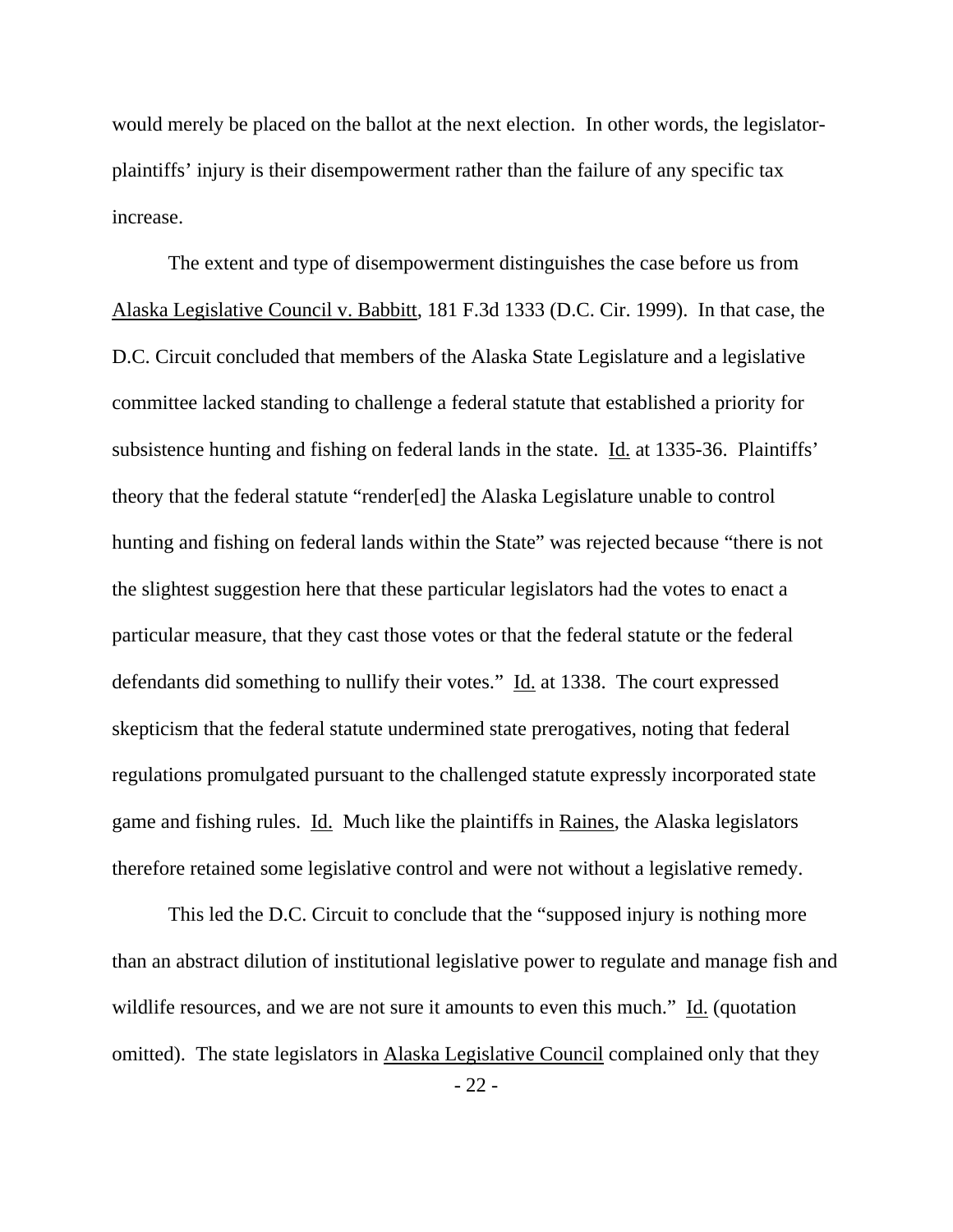lost some control over federal lands, a power the Constitution expressly grants to Congress. See U.S. Const. art. IV, § 3, cl. 2 ("The Congress shall have Power to dispose of and make all needful Rules and Regulations respecting the Territory or other Property belonging to the United States . . . ."). By contrast, the state legislators before us have alleged that TABOR strips them of all power to conduct a "legislative core function" that is not constitutionally committed to another legislative body.

 In light of the actual injury alleged, Governor Hickenlooper's "specific legislative act" argument does not carry the day. TABOR plainly bars the General Assembly from instituting a new tax through legislative action. Our standing jurisprudence does not demand that plaintiffs engage in an obviously futile gesture. In United States v. Hardman, 297 F.3d 1116 (10th Cir. 2002) (en banc), we considered a challenge to 16 U.S.C. §§ 703 and 668(a), which prohibit possession of certain eagle feathers absent a permit. Hardman, 297 F.3d at 1122-23. Only members of federally recognized tribes were eligible for such permits. Id. at 1121. We rejected the government's argument that the non-member claimants in the case lacked standing because they had not applied for permits, noting that "the application itself requires certification of membership." Id. "Because it would have been futile for these individuals to apply for permits, we find that they have standing to challenge the statutory and regulatory scheme." Id. A similar principle applies here: The legislator-plaintiffs were not required to pass a law purporting to independently increase taxes in violation of TABOR before filing this action.

- 23 -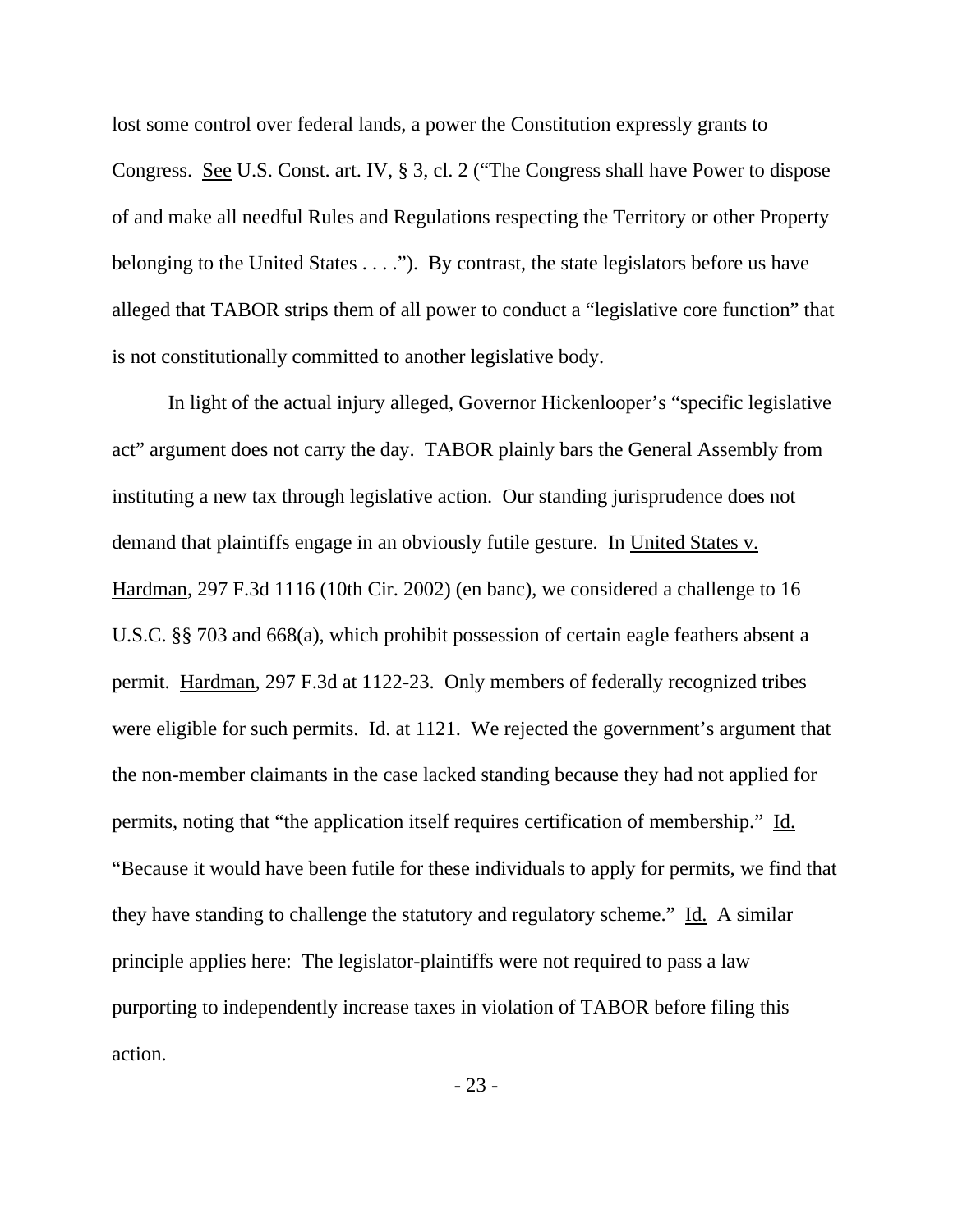That both Coleman and Raines involved allegations concerning a single vote does not imply that only single-vote matters may give rise to an injury in fact. If plaintiffs seek legislative standing based on the nullification of a particular vote, Raines requires that they identify "a specific legislative act . . . [that] goes into effect (or does not go into effect)" as a result. 521 U.S. at 823; see also Baird, 266 F.3d at 412. But we do not read Raines to require legislators seeking standing to plead facts substantially identical to Coleman's. Were that the case, the discussion of various other elements militating against legislative standing in Raines would be dicta. See 521 U.S. at 819-20, 825-26. And it would be a bizarre result if the nullification of a single vote supported legislative standing, but the nullification of a legislator's authority to cast a large number of votes did not.

We recognize that the legislator-plaintiffs' alleged injury shares certain characteristics with that asserted in Raines. Just as the legislator-plaintiffs in this case, the Raines plaintiffs did not assert a claim that they were "personally entitled" to cast an effective vote on revenue-raising measures in the sense that the authority at issue "runs . . . with the Member's seat, a seat which the Member holds (it may quite arguably be said) as trustee for his constituents, not as a prerogative of personal power." Id. at 821. But the same was true in Coleman, which the court declined to overrule despite a clear opportunity to do so. See id. at 825-26. If an elected official cannot sue on his own behalf to assert legislative prerogatives on the theory that his power properly belongs to his constituents, legislative standing would cease to exist outside the narrow category of

- 24 -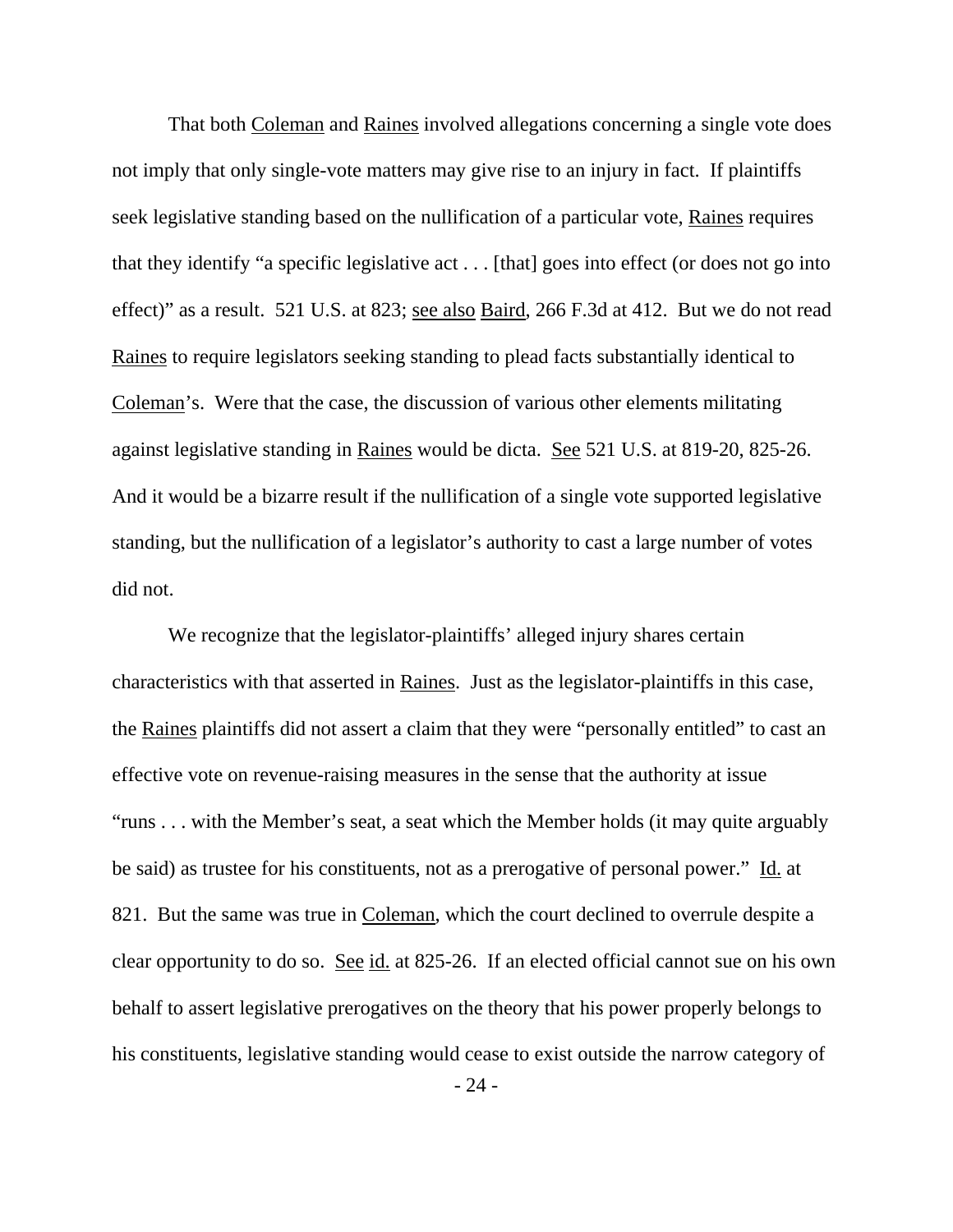particularly unfair treatment exemplified by Powell. This factor alone thus cannot be sufficient to defeat standing.

 Some legislative standing cases have relied in part on the fact that a claimed injury impacted all members of a legislature in denying standing to a sub-group of legislators. In Schaffer, for example, the injuries alleged "necessarily damage[d] all Members of Congress equally." 240 F.3d at 885 (quoting Raines, 521 U.S. at 821) (alterations omitted). And in Kucinich, the court held that a group of House members lacked standing to challenge alleged violations of the War Powers resolution partially on the basis that the claimed injury "impacts the whole of Congress—not solely the ten plaintiffs[] before the Court." 821 F. Supp. 2d at 117-18. But both of these cases also rested in part on the "lost vote" rationale, the availability of internal legislative remedies, or separation-of-powers concerns, none of which are present in this case. See Schaffer, 240 F.3d at 886 (plaintiffs received objectionable pay raise because they lost a vote, and could cure any injury "pursuant to the normal legislative process"); Kucinich, 821 F. Supp. 2d at 120 (plaintiffs "overlook the important role political remedies have in the standing analysis" by arguing their votes were nullified while "acknowledging that they retain legislative remedies").

In sum, the case under review differs from both Coleman and Raines—and the cases interpreting those decisions—in important respects. We ultimately agree with the district court that the legislator-plaintiffs have sufficiently alleged an injury to the "plain, direct and adequate interest in maintaining the effectiveness of their votes," Coleman,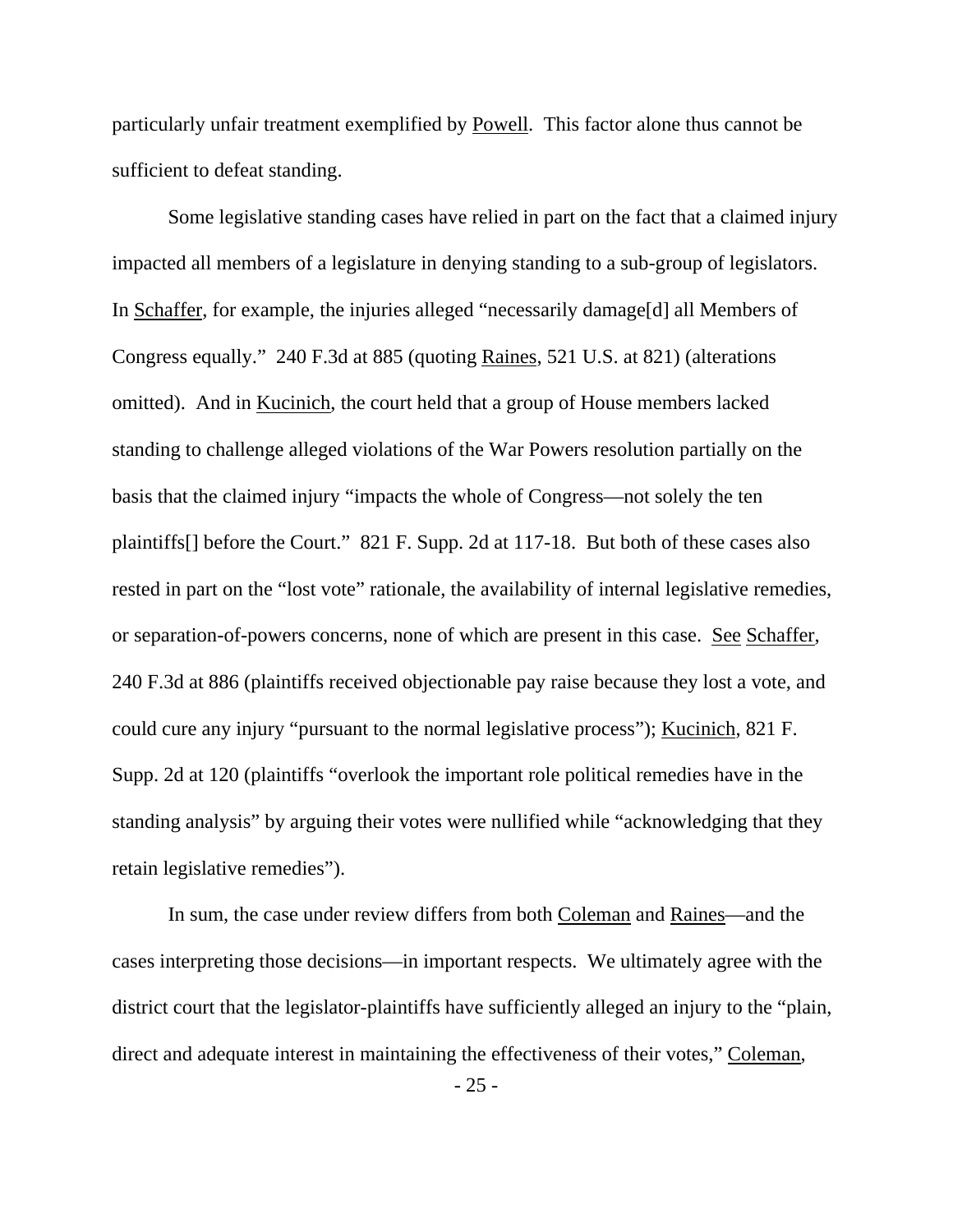407 U.S. at 438, rather than relying only on an "abstract dilution of institutional legislative power," Raines, 521 U.S. at 826. On remand, the plaintiffs will be required to prove their allegations. But at this stage, assuming the truth of all well-pled allegations contained in the complaint, we conclude that the legislator-plaintiffs have satisfied Coleman's requirements for legislative standing. We therefore hold that plaintiffs have suffered an injury in fact, and thus proceed to a brief discussion of causation and redressability.

### **B**

 To satisfy causation for standing purposes, plaintiffs must demonstrate that their injury is "fairly traceable to the challenged action of the defendant." Defenders of Wildlife, 504 U.S. at 560 (quotation and alterations omitted). And an injury is redressable if a court concludes it is "likely, as opposed to merely speculative, that the injury will be redressed by a favorable decision." Id. at 561 (quotations omitted).

 The Governor suggests that we construe the alleged injury as broadly as possible for purposes of analyzing causation. He selects two phrases from the operative complaint, arguing that plaintiffs' alleged injuries are a claimed slide into fiscal dysfunction and inadequate education funding. Neither injury, he suggests, is caused by TABOR or redressable by a decision invalidating it. As explained supra, however, the legislator-plaintiffs' alleged injury is not a lack of revenue flowing into state coffers but the elimination of their authority to make laws raising taxes or increasing spending. This injury is directly attributable to TABOR's requirement that any tax increase be approved

- 26 -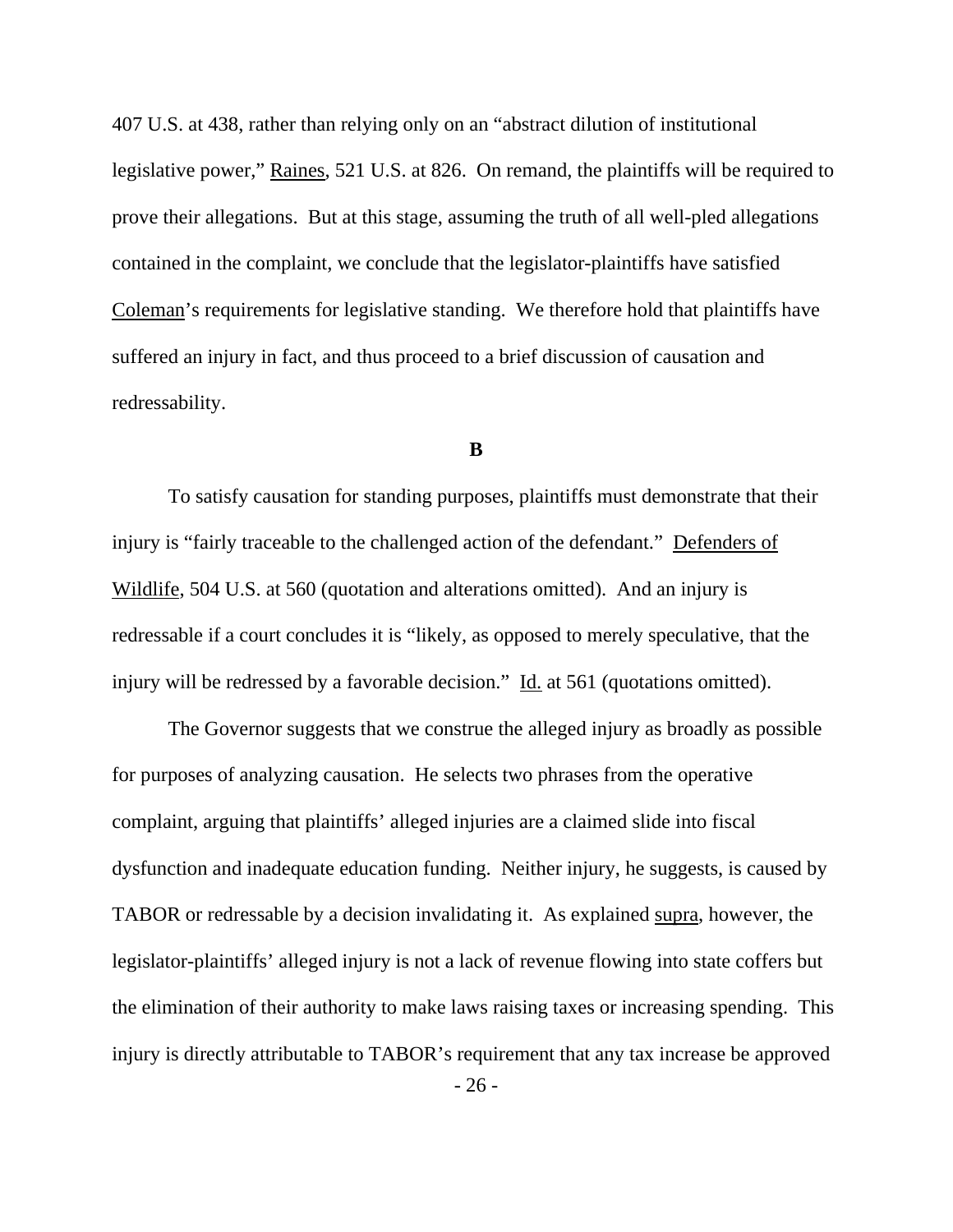by Colorado voters. Plaintiffs seek a declaratory judgment that TABOR is null and void and an order prohibiting any state officer from enforcing TABOR's provisions. Such a judgment would allow the legislator-plaintiffs to vote directly for increased taxes, thereby redressing their alleged injury.<sup>10</sup>

**C** 

In addition to the Article III requirements for standing, we also consider prudential standing considerations. See Sac & Fox Nation of Mo. v. Pierce, 213 F.3d 566, 573 (10th Cir. 2000) (listing prudential standing principles). Governor Hickenlooper suggests that plaintiffs assert only a "generalized grievance shared in substantially equal measure by all or a large class of citizens." Warth v. Seldin, 422 U.S. 490, 499 (1975) (quotation omitted). We disagree. The Governor's argument again rests on the premise that the legislator-plaintiffs' claimed injury is nothing more than a decrease in the amount of tax revenue collected by the state. Such an alleged injury would constitute a generalized grievance. Courts should generally decline to hear cases based on nothing more than a plaintiff's disagreement with budgetary policies. See Valley Forge Christian Coll. v.

<sup>&</sup>lt;sup>10</sup> To the extent that Governor Hickenlooper argues that the plaintiffs' Guarantee Clause claim is not redressable because it cannot be enforced against him, this assertion is contradicted by the Supreme Court's decision in Minor v. Happersett, 88 U.S. 162 (1875). There, the Court held that the Guarantee Clause "necessarily implies a duty on the part of the States themselves to provide such a government." Id. at 175. As Colorado's chief executive, Governor Hickenlooper bears responsibility for enforcing that guarantee on the state's behalf. See Developmental Pathways v. Ritter, 178 P.3d 524, 529-30 (Colo. 2008) (governor is generally proper defendant in suit challenging state constitutional amendment).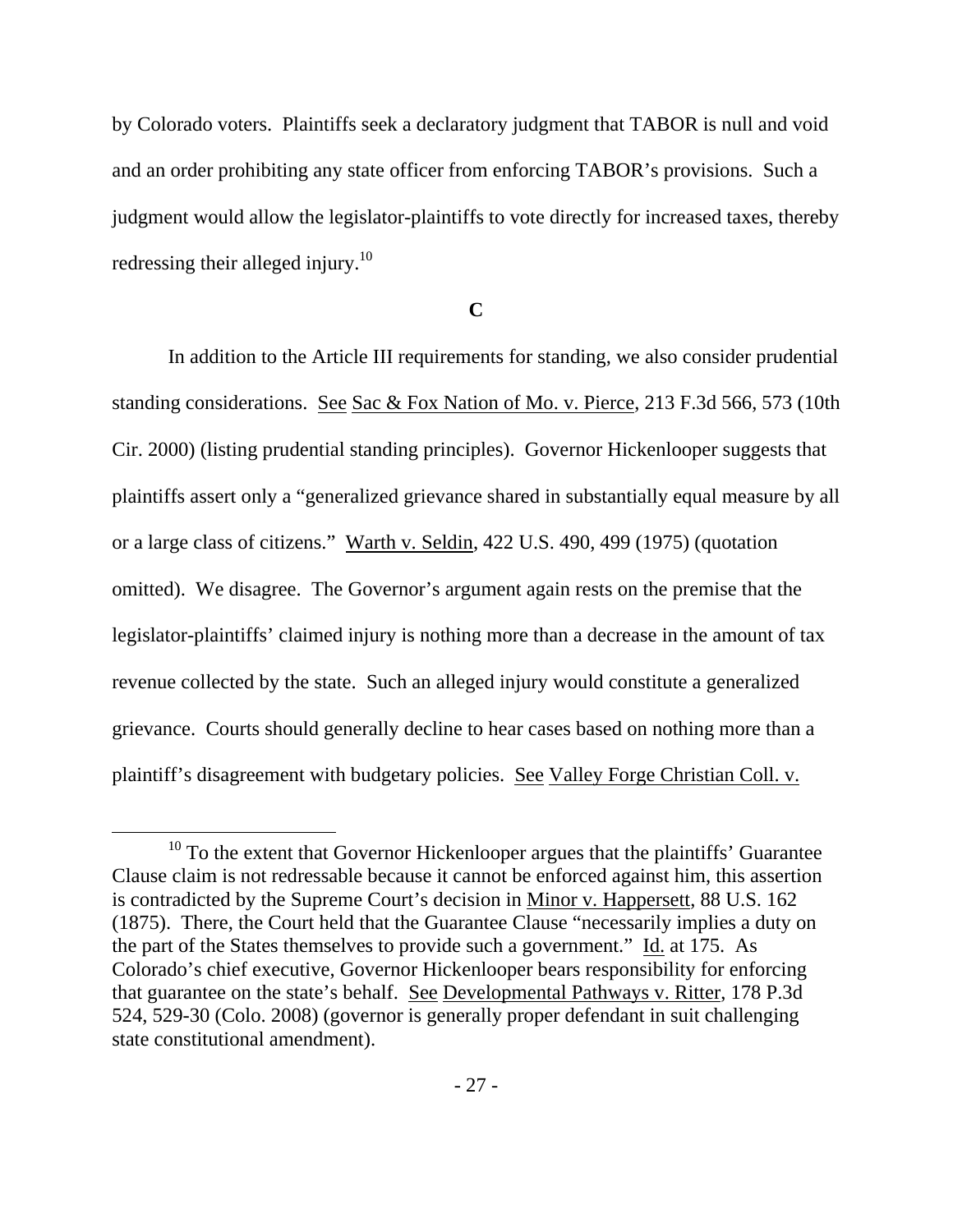Ams. United for Separation of Church & State, 454 U.S. 464, 476-78 (1982).

We do not doubt that TABOR has a substantial effect on the state of Colorado and its citizens. But the injury the legislator-plaintiffs seek to redress, as explained in Parts II.A & B, supra, is particular to their positions as state legislators and is not "shared in substantially equal measure by all or a large class of citizens." Warth, 422 U.S. at 499. Only the one hundred members of the Colorado General Assembly can claim the disempowerment injury alleged here. Denying prudential standing in this case would be particularly problematic given our instruction that parties harmed by "generalized grievances should normally be directed to the legislative, as opposed to judicial, branches of government." Bd. of Cnty. Comm'rs v. Geringer, 297 F.3d 1108, 1112 (10th Cir. 2002). As we have discussed, the legislator-plaintiffs cannot obtain a remedy through the legislative process.

- 28 - Moreover, the Supreme Court has stressed that its prudential standing limitation on widely dispersed injuries "invariably appears in cases where the harm at issue is not only widely shared, but is also of an abstract and indefinite nature—for example, harm to the common concern for obedience to law." FEC v. Akins, 524 U.S. 11, 23 (1998) (quotation omitted). "Often the fact that an interest is abstract and the fact that it is widely shared go hand in hand. But their association is not invariable, and where a harm is concrete, though widely shared, the Court has found injury in fact." Id. at 24 (quotation omitted); see also Pub. Citizen v. U.S. Dep't of Justice, 491 U.S. 440, 449-50 (1989) ("The fact that other citizens or groups of citizens might make the same complaint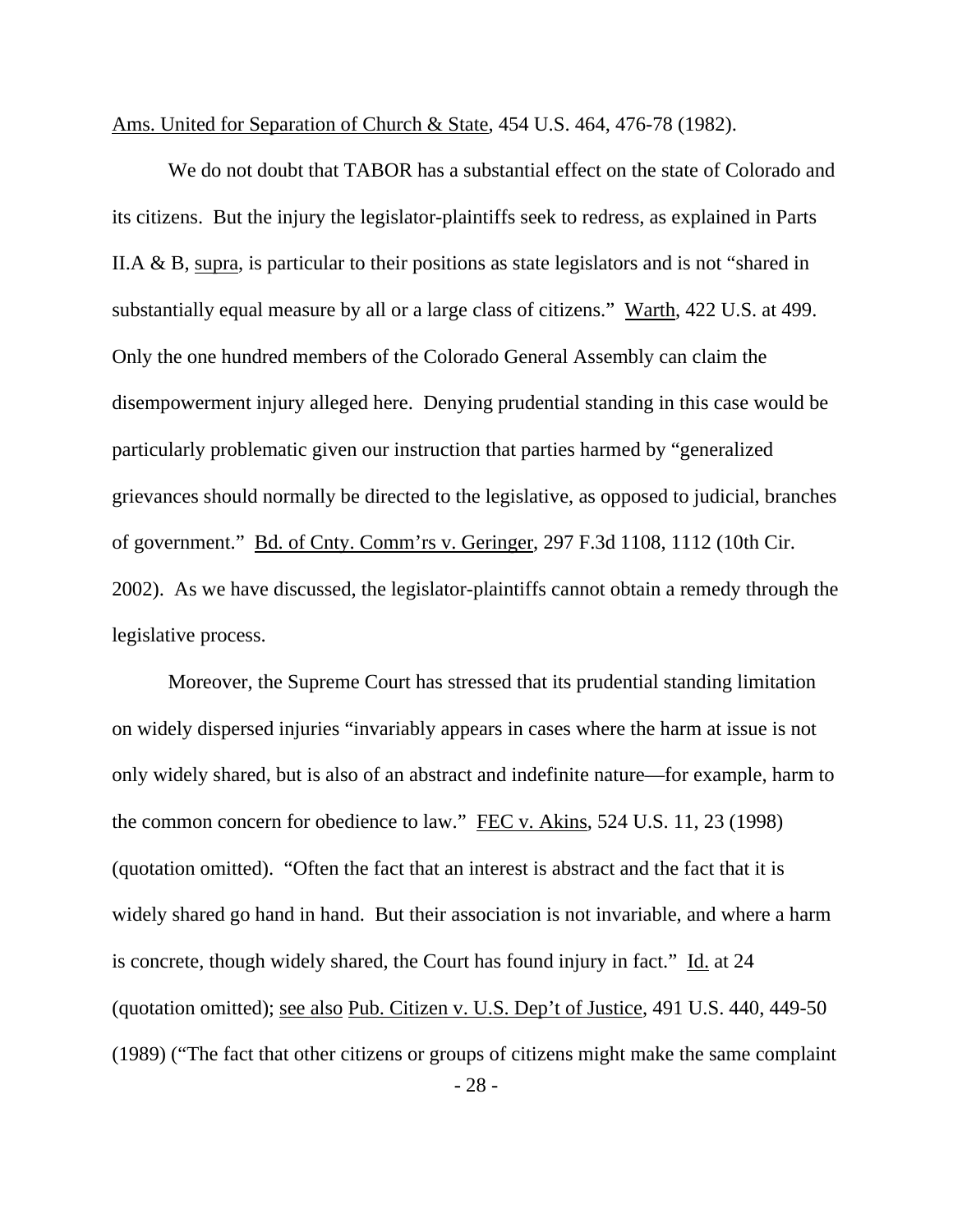. . . does not lessen appellants' asserted injury . . . ."). As discussed in Part II.A, supra, we conclude that the legislator-plaintiffs have alleged a concrete injury.

Because neither the Article III standing requirements nor the asserted doctrine of prudential standing bars the legislator-plaintiffs' suit, we affirm the district court's rulings on legislative standing.

#### **III**

 We turn to another justiciability hurdle, the political question doctrine. "The political question doctrine excludes from judicial review those controversies which revolve around policy choices and value determinations constitutionally committed for resolution to the halls of Congress or the confines of the Executive Branch." Japan Whaling Ass'n v. Am. Cetacean Soc'y, 478 U.S. 221, 230 (1986). Applicability of the political question doctrine is a question of law that we review de novo. Custer Cnty. Action Ass'n v. Garvey, 256 F.3d 1024, 1031-32 (10th Cir. 2001).

### **A**

 As a threshold matter, we must decide if the political question doctrine categorically precludes Guarantee Clause challenges against state constitutional amendments adopted by popular vote. There is some support for this position in Supreme Court cases predating the modern articulation of the political question doctrine in Baker v. Carr, 369 U.S. 186 (1962). But we conclude that neither Luther v. Borden, 48 U.S. (7 How.) 1 (1849), nor Pacific States Telephone & Telegraph Co. v. Oregon, 223 U.S. 118 (1912), precludes merits consideration in this case.

## - 29 -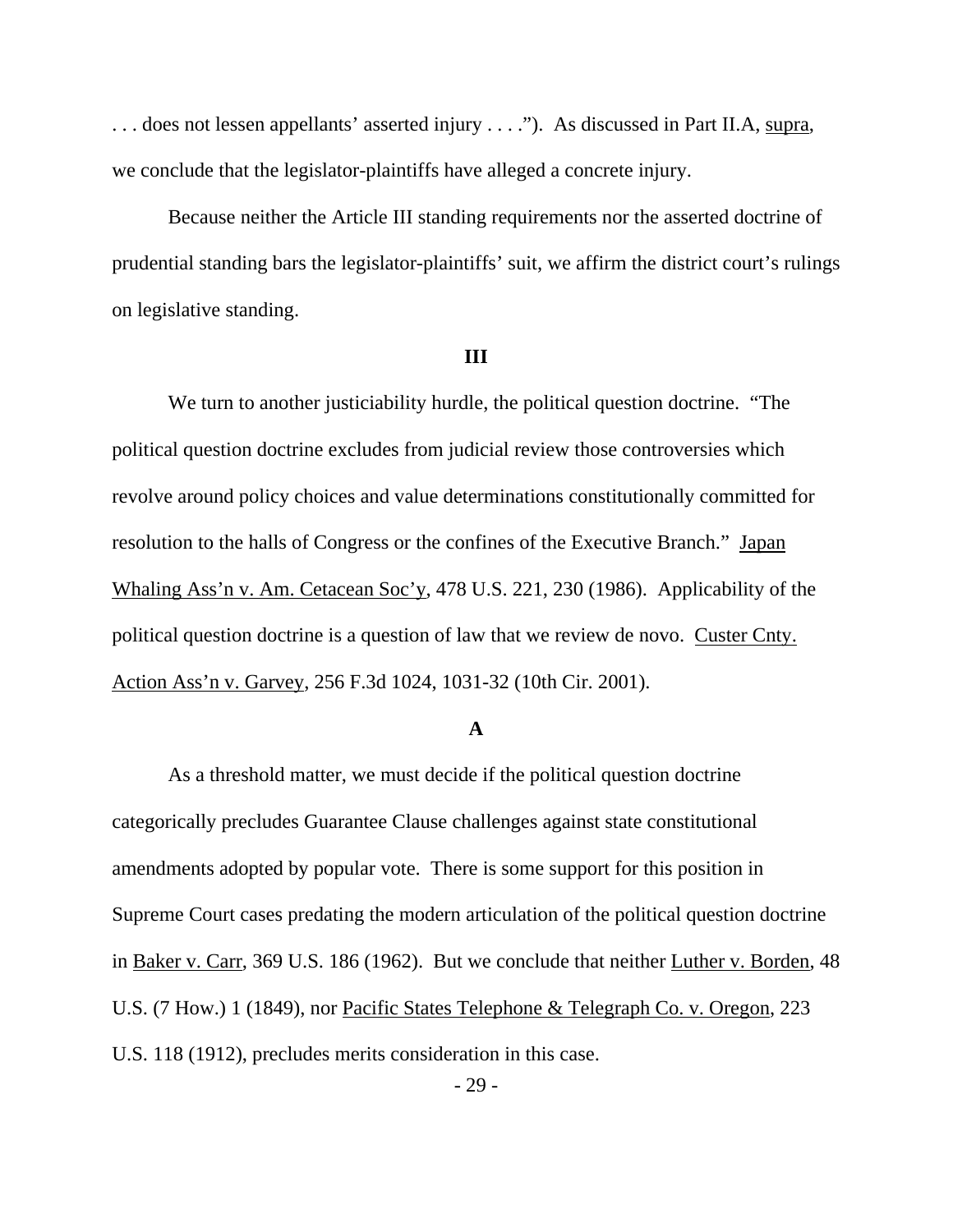In Luther, the Supreme Court was asked to resolve a dispute that would have required it to determine which of two putative governments legitimately controlled Rhode Island at the time. On the basis that the issue "ha[d] been already decided by the courts of Rhode Island," the Court held that "[u]pon such a question the courts of the United States are bound to follow the decisions of the State tribunals." 48 U.S. at 40. The Court also discussed the Guarantee Clause, labeling the issue of which government was valid as "political in its nature," vested not in the judiciary but in Congress. Id. at 42. "Under [the Guarantee Clause] it rests with Congress to decide what government is the established one in a State." Id.

 Pacific States involved a fact pattern similar to the one before us, but a much broader legal challenge. Shortly after Oregon amended its state constitution to permit lawmaking by initiative and referendum, the people enacted "a law taxing certain classes of corporations." Pac. States, 223 U.S. at 135. A corporation affected by the new tax challenged its legitimacy, alleging that "by the adoption of the initiative and referendum, the State violates the right to a republican form of government." Id. at 140 (quotation omitted). "In other words," said the Court, "the propositions [of error in the complaint] each and all proceed alone upon the theory that the adoption of the initiative and referendum destroyed all government republican in form in Oregon." Id. at 141. Construing the plaintiff's complaint as an attempt to overturn "not only . . . the particular statute which is before us, but . . . every other statute passed in Oregon since the adoption of the initiative and referendum," id., the Justices held "the issues presented, in their very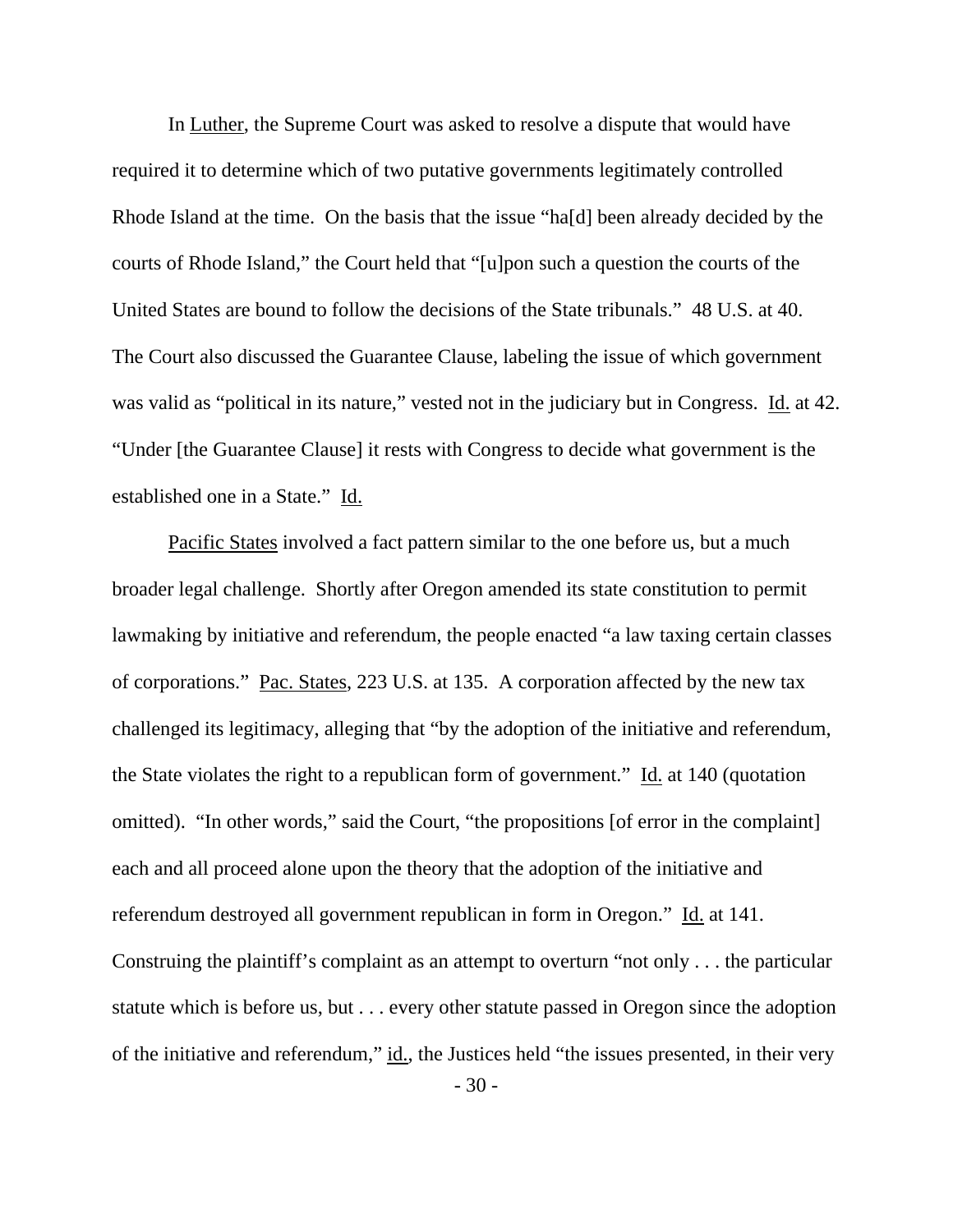essence, [to be] . . . political and governmental, and embraced within the scope of powers conferred upon Congress," id. at 151.

 Both the Luther and Pacific States claims differ from those at bar. Importantly, both cases involved wholesale attacks on the validity of a state's government rather than, as before us, a challenge to a single provision of a state constitution. See Pac. States, 223 U.S. at 150 (the "essentially political nature" of the question presented "is at once made manifest by understanding that the assault which the contention here advanced makes it not on the tax as a tax, but on the State as a State");  $^{11}$  Luther, 48 U.S. at 47 (whether the people of a state "abolish[ed] an old government, and establish[ed] a new one in its place, is a question to be settled by the political power"). There can nevertheless be little doubt that these cases include language suggesting that Guarantee Clause litigation is categorically barred by the political question doctrine. In Luther, the Court stated that

 $11$  Contrary to the Governor's position, Pacific States did not involve an issue "identical to the one presented here." We are confronted with an allegation that one provision of the Colorado Constitution brings it below a constitutionally mandated threshold. Governor Hickenlooper directs us to the plaintiff's brief in Pacific States in support of his argument that the issues presented in the two cases are identical. According to that brief, the people of Oregon passed in 1910 an amendment similar in relevant respects to TABOR that required voter approval via referendum before certain taxes could be enacted. We note that the amendment was passed after the Oregon Supreme Court rendered the decision reviewed by the Pacific States Court, see Oregon v. Pac. States Tel. & Tel. Co., 99 P. 427 (Or. 1909), and it is therefore unclear whether that amendment was formally before the Court in Pacific States. In any event, the Court's opinion in Pacific States does not mention Oregon's prior approval amendment, which was repealed by the people in November 1912. We are unpersuaded that an argument briefed by one party but never addressed by the Court requires us to read Pacific States more narrowly than its framing of the issues suggests.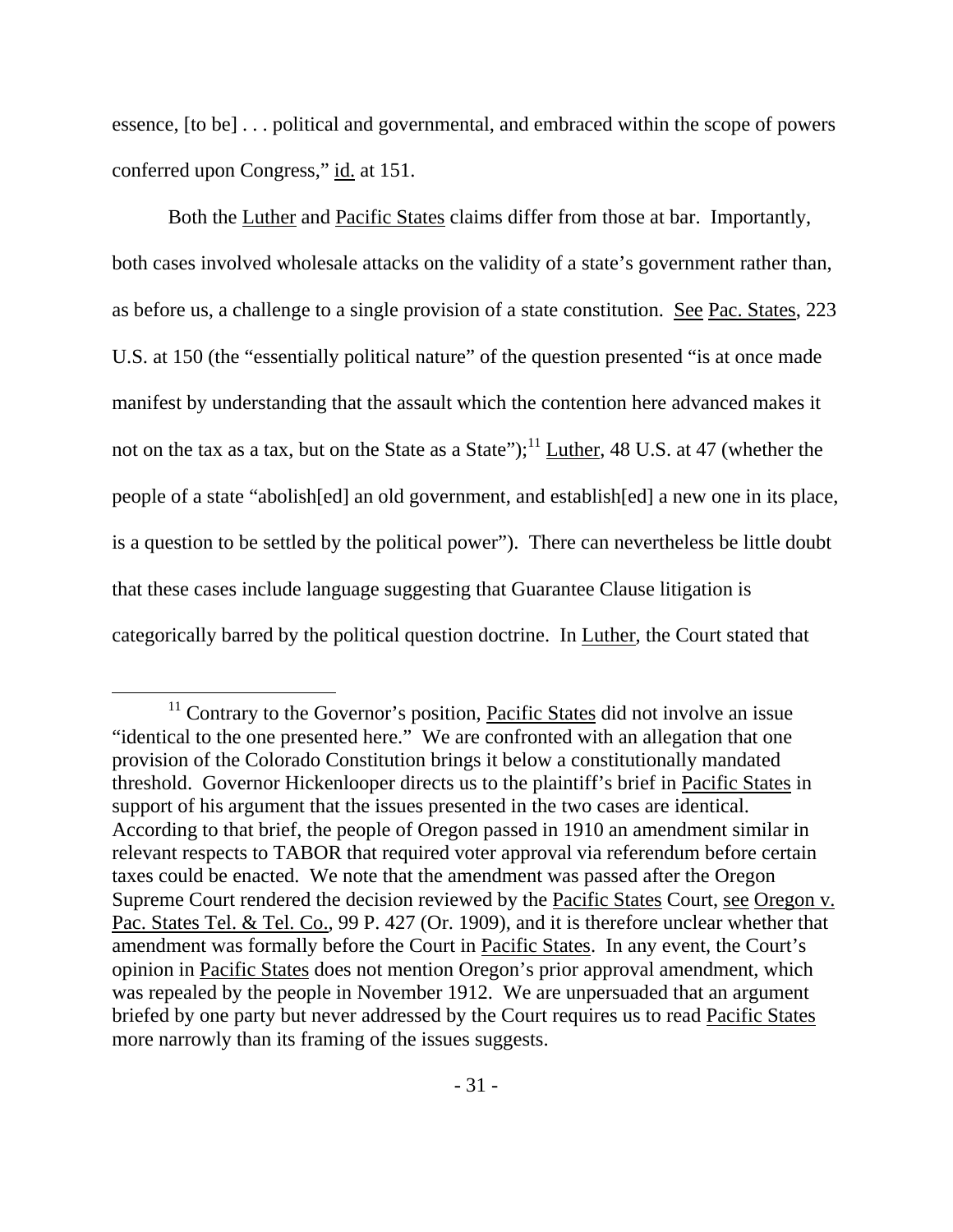"Congress must necessarily decide what government is established in the State before it can determine whether it is republican or not." 48 U.S. at 42. And when the Pacific States Court faced the question of "whether it is the duty of the courts or the province of Congress to determine when a State has ceased to be republican in form, and to enforce the guaranty of the Constitution on that subject," it declared that the issue was "political in character, and therefore not cognizable by the judicial power, but solely committed by the Constitution to the judgment of Congress." 223 U.S. at 133.

 Had those been the Supreme Court's final words on the justiciability of the Guarantee Clause, a categorical approach might be proper. However, the Court in Baker highlighted the proposition that its prior political question cases turned on a number of "attributes which, in various settings, diverge, combine, appear, and disappear in seeming disorderliness" and that much confusion had resulted "from the capacity of the 'political question' label to obscure the need for case-by-case inquiry." 369 U.S. at 210-11. After reviewing its prior cases applying the political question doctrine, the Court explained that "several formulations which vary slightly according to the settings in which the questions arise may describe a political question." Id. at 217.

 Baker then announced six factors that render a case non-justiciable under the political question doctrine:

[A] textually demonstrable constitutional commitment of the issue to a coordinate political department; or a lack of judicially discoverable and manageable standards for resolving it; or the impossibility of deciding without an initial policy determination of a kind clearly for nonjudicial discretion; or the impossibility of a court's undertaking independent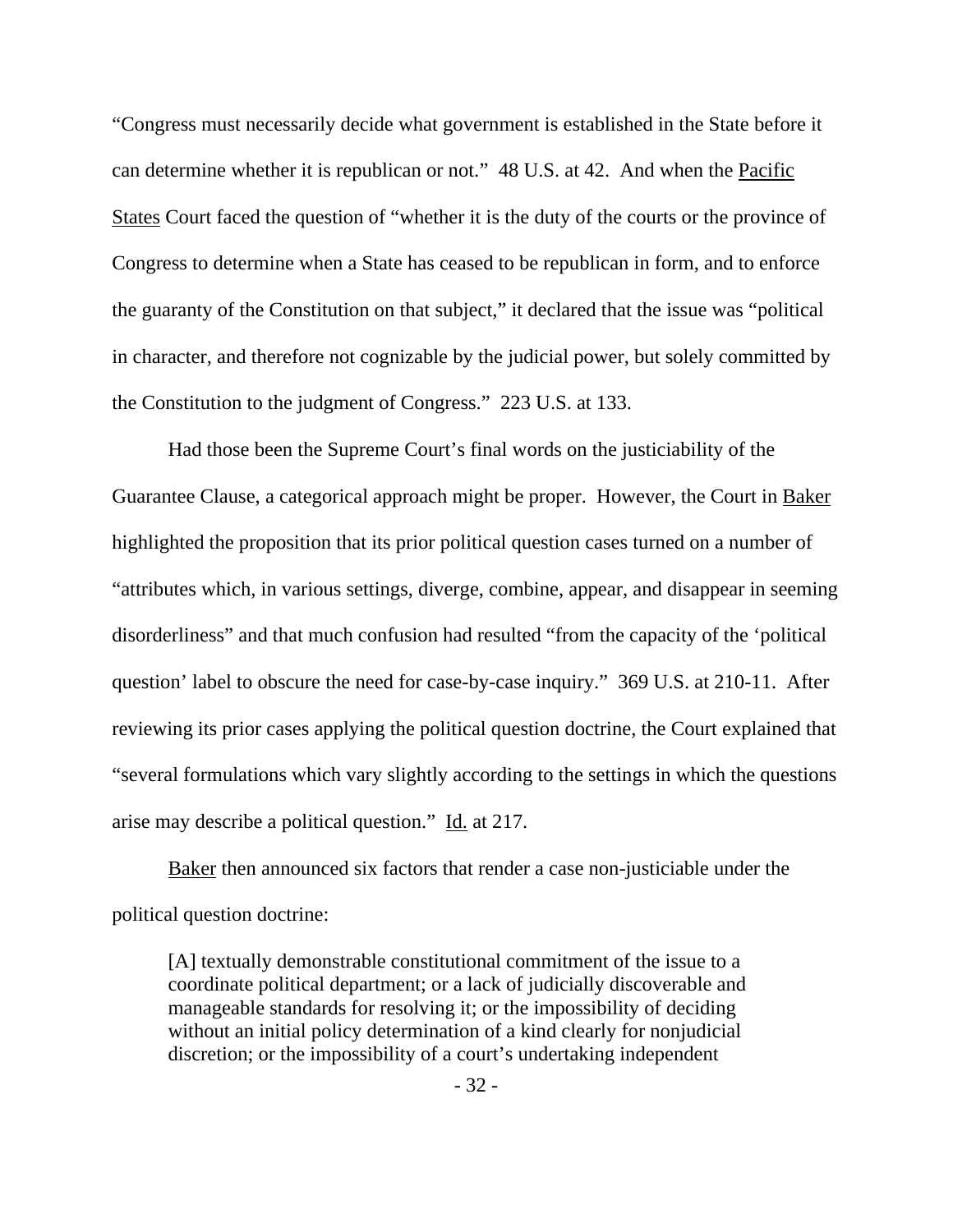resolution without expressing lack of the respect due coordinate branches of government; or an unusual need for unquestioning adherence to a political decision already made; or the potentiality of embarrassment from multifarious pronouncements by various departments on one question.

Id. "Unless one of these formulations is inextricable from the case at bar, there should be no dismissal for nonjusticiability on the ground of a political question's presence." Id. (emphasis added).

 Given the clarity of this holding, we must agree with the plaintiffs that the six tests identified in Baker are the exclusive bases for dismissing a case under the political question doctrine. Furthermore, the Baker Court explicitly rejected a categorical Guarantee Clause bar. Immediately after announcing the six political question factors, the Court addressed the argument that the case under its consideration "shares the characteristics of decisions that constitute a category not yet considered, cases concerning the Constitution's guaranty, in Art. IV, § 4, of a republican form of government." Baker, 369 U.S. at 217-18. It determined that the prior cases in which the Court had considered "Guaranty Clause claims involve those elements which define a 'political question,'" referencing the aforementioned six factors, "and for that reason and no other, they are nonjusticiable." Id. at 218 (emphasis added). "[N]onjusticiability of such claims has nothing to do with their touching upon matters of state governmental organization." Id.

The **Baker** opinion includes a lengthy discussion of **Luther**, ultimately concluding that the decision rested on four of the six previously identified factors:

the commitment to the other branches of the decision as to which is the lawful state government; the unambiguous action by the President, in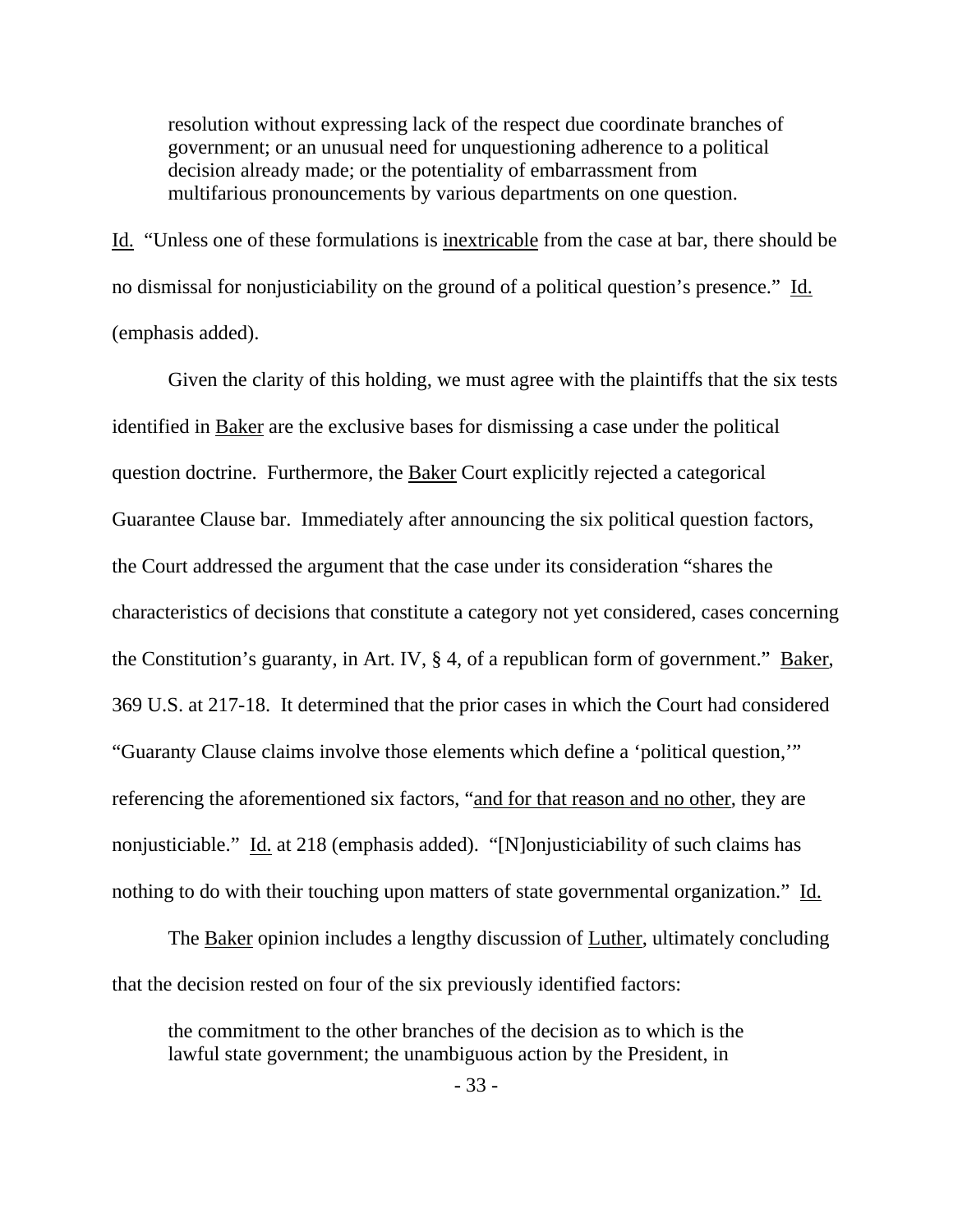recognizing the charter government as the lawful authority; the need for finality in the executive's decision; and the lack of criteria by which a court could determine which form of government was republican.

Id. at 222. A reading of Luther under which "the political question barrier was . . . absolute" was rejected, with the Court continuing that in some circumstances a court could determine "the limits of the meaning of 'republican form,' and thus the factor of lack of criteria might fall away." Id. at 222 n.48. Even then, however, "there would remain other possible barriers to decision because of primary commitment to another branch, which would have to be considered in the particular fact setting presented." Id. In recognizing Luther as standing solely for the proposition that "the Guaranty Clause is not a repository of judicially manageable standards which a court could utilize independently in order to identify a State's lawful government," it clarified that it had consistently declined to resort to the clause as a "standard for invalidating state action." Id. at 223.

 More recently, the Supreme Court has continued to decline interpretation of its political question doctrine precedent as categorically barring Guarantee Clause litigation. In New York v. United States, 505 U.S. 144 (1992), the Court expressed displeasure that Luther's "limited holding metamorphosed into the sweeping assertion that violation of the great guaranty of a republican form of government in States cannot be challenged in the courts." Id. at 184 (quotation omitted). The Supreme Court stressed that it has "addressed the merits of claims founded on the Guarantee Clause without any suggestion that the claims were not justiciable." Id. (citing Att'y Gen. of Mich. ex rel. Kies v.

- 34 -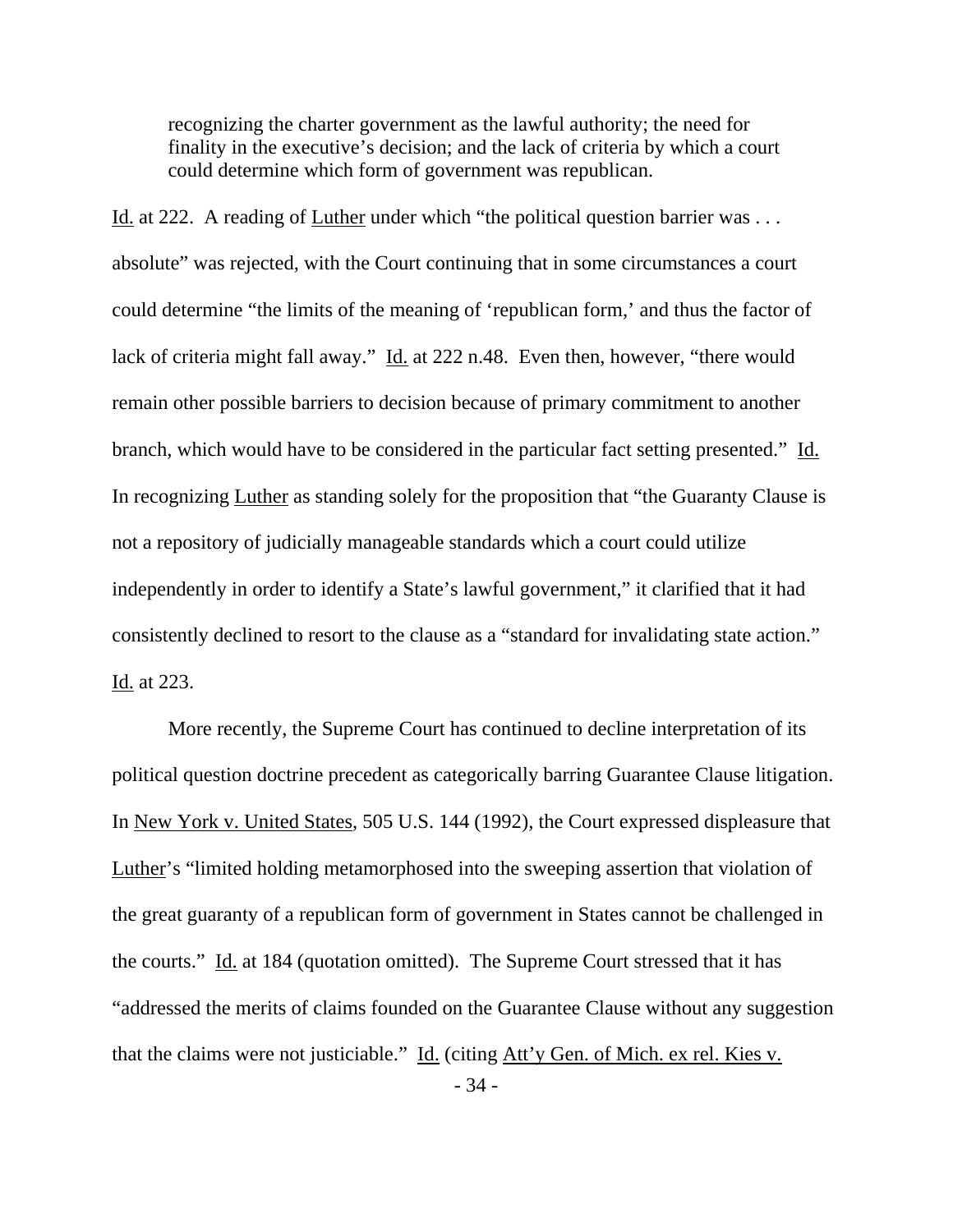Lowrey, 199 U.S. 233, 239 (1905); Forsyth v. Hammond, 166 U.S. 506, 519 (1897); In re Duncan, 139 U.S. 449, 461-62 (1891); Minor, 88 U.S. at 175-76). And although the Court did not address the issue directly, it noted that modern decisions have "suggested that perhaps not all claims under the Guarantee Clause present nonjusticiable political questions," id. at 185, quoting the statement in Reynolds v. Sims, 377 U.S. 533, 582 (1964) that "[s]ome questions raised under the Guarantee Clause are nonjusticiable."

 Relying on the Court's directive in Baker that "there should be no dismissal for non-justiciability on the ground of a political question's presence" absent one of the specifically identified factors, 369 U.S. at 217, we reject the proposition that Luther and Pacific States brand all Guarantee Clause claims as per se non-justiciable.

## **B**

We must yet apply the six-factor test announced in Baker. For the convenience of the reader, we restate the Baker factors, inserting in brackets an Arabic number before each of the six tests, and proceed to a discussion of those factors.

[1] a textually demonstrable constitutional commitment of the issue to a coordinate political department; or [2] a lack of judicially discoverable and manageable standards for resolving it; or [3] the impossibility of deciding without an initial policy determination of a kind clearly for nonjudicial discretion; or [4] the impossibility of a court's undertaking independent resolution without expressing lack of the respect due coordinate branches of government; or [5] an unusual need for unquestioning adherence to a political decision already made; or [6] the potentiality of embarrassment from multifarious pronouncements by various departments on one question.

Baker, 369 U.S. at 217.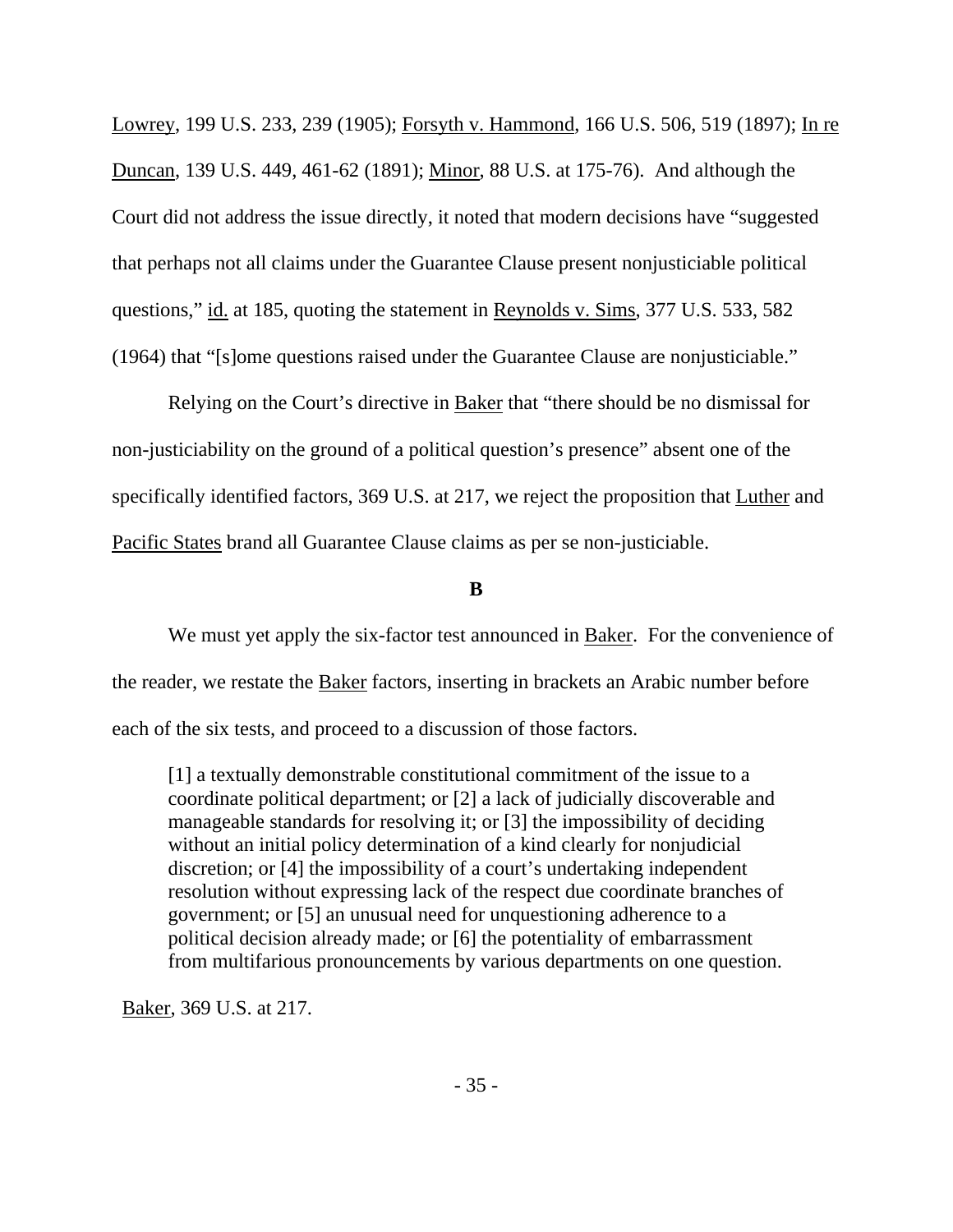Initially, we consider whether the Guarantee Clause manifests "a textually demonstrable constitutional commitment of the issue to a coordinate political department." Id. The Guarantee Clause provides: "The United States shall guarantee to every State in this Union a Republican Form of Government, and shall protect each of them against Invasion; and on Application of the Legislature, or of the Executive (when the Legislature cannot be convened) against domestic Violence." U.S. Const. art. IV, § 4.

 The text of the Guarantee Clause does not mention any branch of the federal government. It commits the "United States"—which would normally be read as including the Article III courts—to the preservation of republican government in the states. The Guarantee Clause is found not in Article I or Article II, where we would expect to find it if its provisions were textually committed to another branch, but in Article IV. Moreover, two other provisions of Article IV specifically empower Congress to act, but the Guarantee Clause does not. See id. § 1 ("[T]he Congress may by general Laws prescribe the Manner in which [public] Acts, Records, and Proceedings shall be proved, and the Effect thereof."); id. § 3 ("New states may be admitted by Congress into this Union . . . Congress shall have Power to dispose of and make all needful Rules and Regulations respecting the Territory or other Property belonging to the United States."). The omission of any mention of Congress from the Guarantee Clause, despite Congress' prominence elsewhere in Article IV, indicates there is no "textually demonstrable commitment"—certainly not an inextricable one—barring our review or district court

**1** 

- 36 -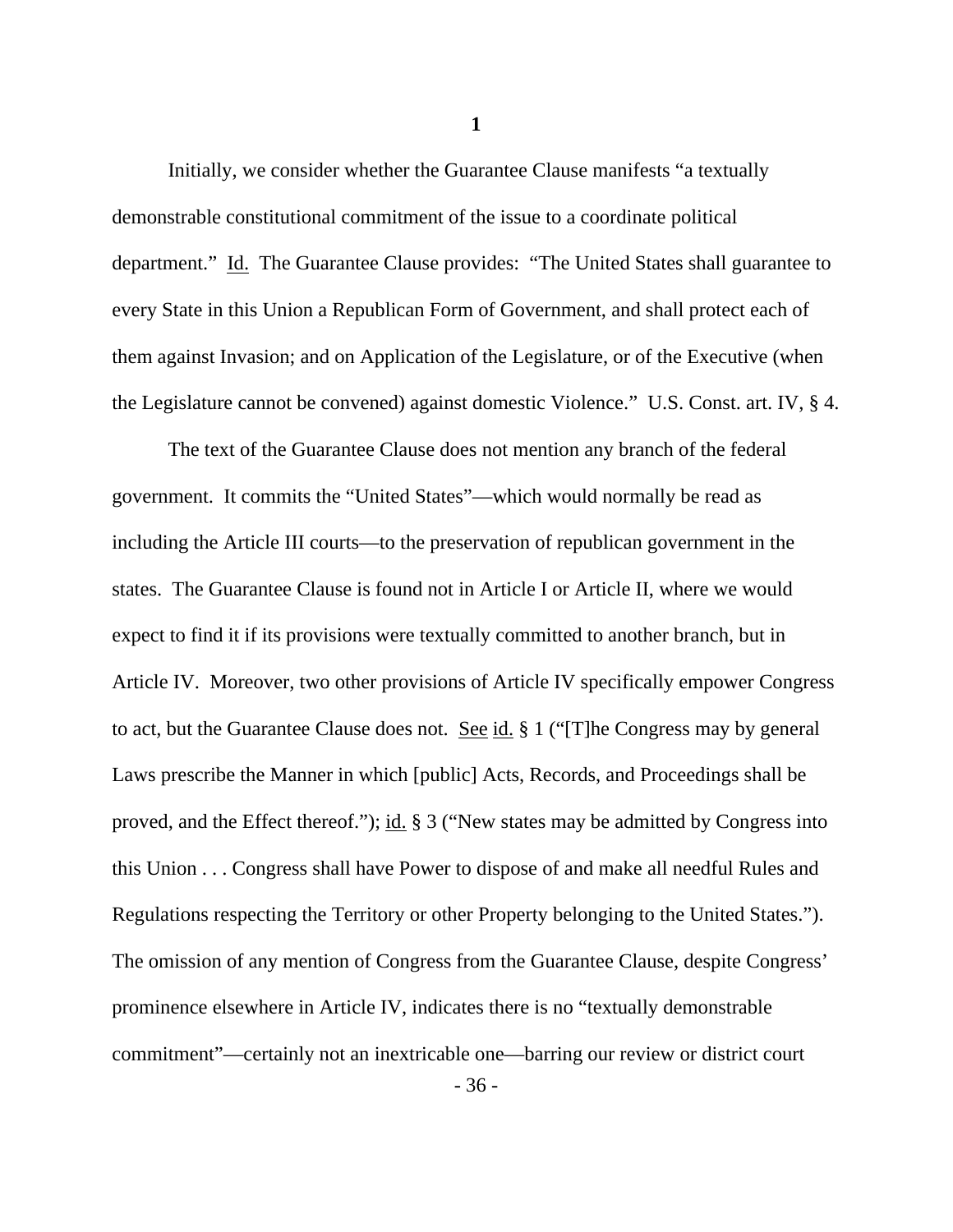consideration of this case. Baker's refusal to bar Guarantee Clause claims on an "absolute" basis would be rendered a nullity if the clause itself contained a textual commitment to the coordinate political branches. 369 U.S. at 222 & n.48.

As part of its discussion of Luther, the Baker opinion stated that "Chief Justice Taney . . . found further textual and practical reasons for concluding that, if any department of the United States was empowered by the Guaranty Clause to resolve the issue, it was not the judiciary." 369 U.S. at 220. Note that the "issue" referenced was not whether a state government had fallen below a minimum constitutional threshold, but "what government is the established one in a State." Id. (quoting Luther, 48 U.S. at 42). The quoted passage explains that "when the senators and representatives of a State are admitted into the councils of the Union, the authority of the government under which they are appointed, as well as its republican character, is recognized by the proper constitutional authority." Id. (quoting Luther, 48 U.S. at 42).

 Inexorably, the Baker Court concluded that Congress was the appropriate authority for determining "which is the lawful state government." 369 U.S. at 222. This conclusion follows logically from the Constitution's text, which makes Congress the arbiter of congressional elections. See U.S. Const. art. I, § 5, cl. 1 ("Each House shall be the Judge of the Elections, Returns and Qualifications of its own Members . . . ."). Yet, possibility of congressional action does not preclude a judicial determination regarding whether an admittedly established state government has later adopted an impermissibly un-republican state constitutional provision. The Pacific States opinion does not identify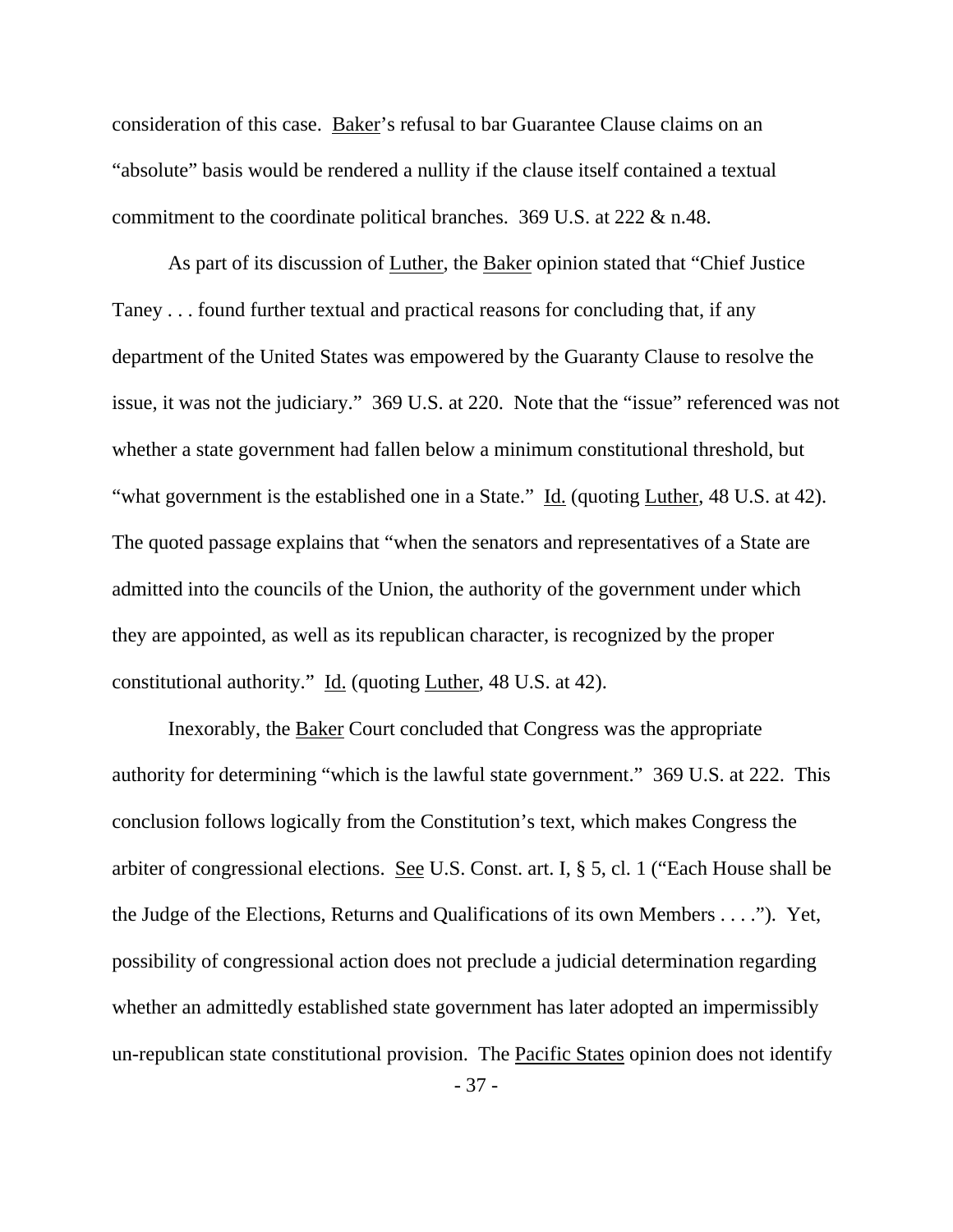any textual commitment of authority, but it too dealt with a claim that "assail[ed] ... the rightful existence of the State." 223 U.S. at 141-42; see also id. at 151 (plaintiffs "demand of the State that it establish its right to exist as a State").<sup>12</sup> We must read Luther's statement regarding recognition of congressional delegates, 48 U.S. at 42, in that context: When choosing between slates of representatives from two competing governments, congressional admission of one slate over the other would seem to imply recognition of one putative government as the proper (and republican) representatives of the citizenry. And given the textually demonstrable commitment to Congress the role of determining the "Elections, Returns and Qualifications of its own Members," U.S. Const. art. I, § 5, cl. 1, we would not hesitate to conclude that the first Baker test would forbid the judiciary from choosing between two putative state governments. That is not this case, however; the legislator-plaintiffs do not challenge the representative legitimacy of Colorado's current government or the authority of its congressional delegation to serve in Washington. Looking to the "particular fact setting presented," as Baker directed, 369 U.S. at 222 n.28, we discern no textual commitment of the narrow issue raised by the plaintiffs to a coordinate political branch.

<sup>&</sup>lt;sup>12</sup> Similarly, in **Hanson v. Flower Mound**, 679 F.2d 497 (5th Cir. 1982) (per curiam), the court summarily rejected a pro se litigant's claim that "the government of the Town of Flower Mound is a nullity" based on a violation of the Guarantee Clause. Id. at 499, 502. Assuming the Clause applied to municipalities, the Court concluded that "the question whether a government is a nullity because its form violates the Clause is a nonjusticiable political question." Id. at 502 (citing Luther, 48 U.S. at 42).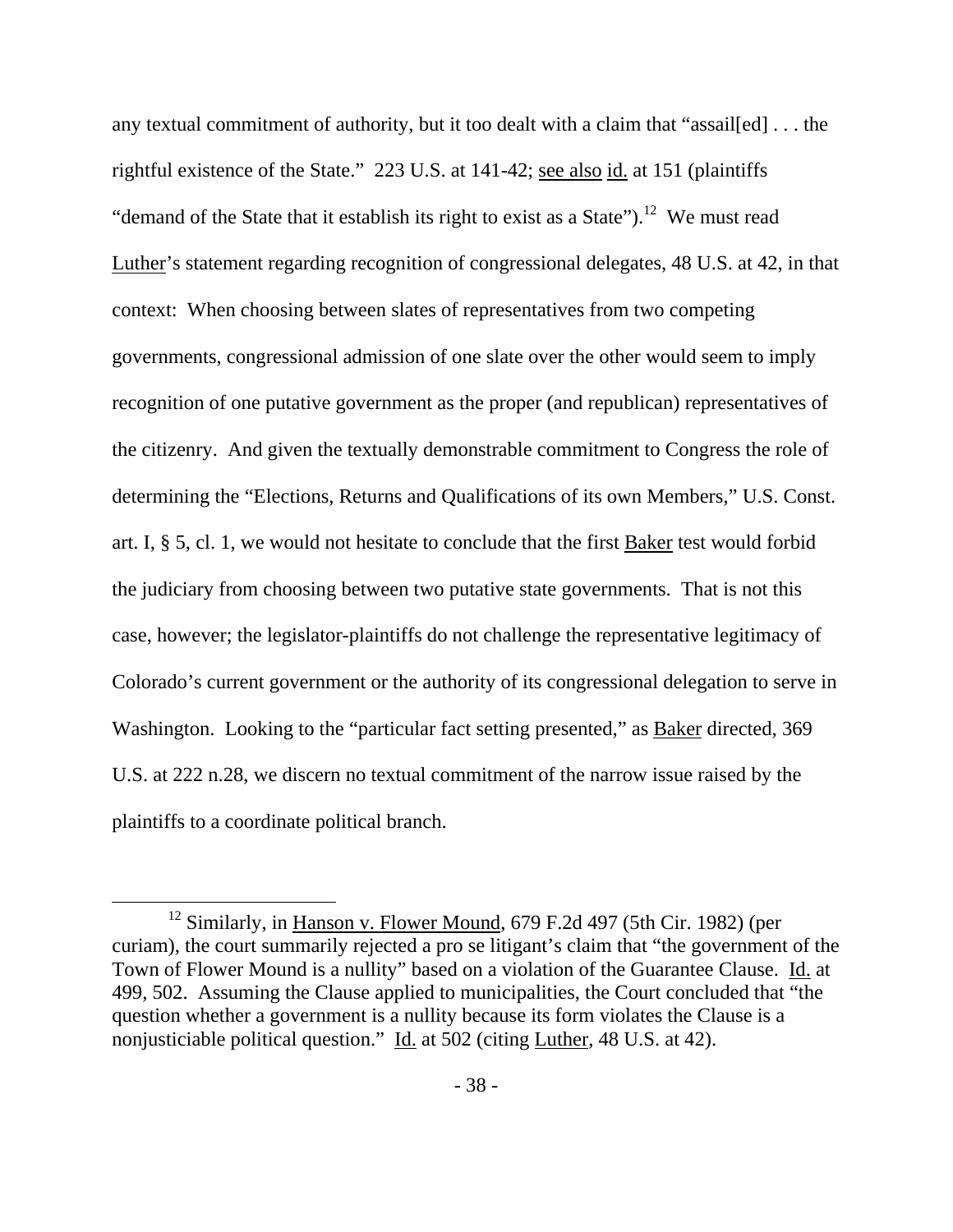We are similarly unpersuaded that a "lack of judicially discoverable and manageable standards," id. at 217, precludes judicial review of this lawsuit. As construed by Baker, the Luther decision rested in part on the lack of criteria for determining which government was legitimately republican. See 369 U.S. at 222. We reiterate that this holding rests on the impossibility of applying judicial standards to choose between two governments that each claim to be valid, rather than any extraordinary vagueness in the text of the Guarantee Clause itself. The Luther Court asked "by what rule could it have determined the qualification of voters upon the adoption or rejection of the proposed constitution, unless there was some previous law of the State to guide it," and answered: The Court lacks "the right to determine what political privileges the citizens of a State are entitled to, unless there is an established constitution or law to govern its decision." 48 U.S. at 41. That is not this case.

 There is sparse judicial precedent interpreting the Guarantee Clause to aid our analysis. Even Guarantee Clause cases in which the Supreme Court declined to invoke the political question doctrine do not provide much meaningful guidance in this case. See Kies, 199 U.S. at 239 ("If the legislature of the State has the power to create and alter school districts and divide and apportion the property of such districts . . . the action of the legislature is compatible with a republican form of government . . . ."); Minor, 88 U.S. at 175-76 (depriving women of the franchise did not violate Guarantee Clause because none of the original thirteen states nor any state admitted to that point "save

- 39 -

**2**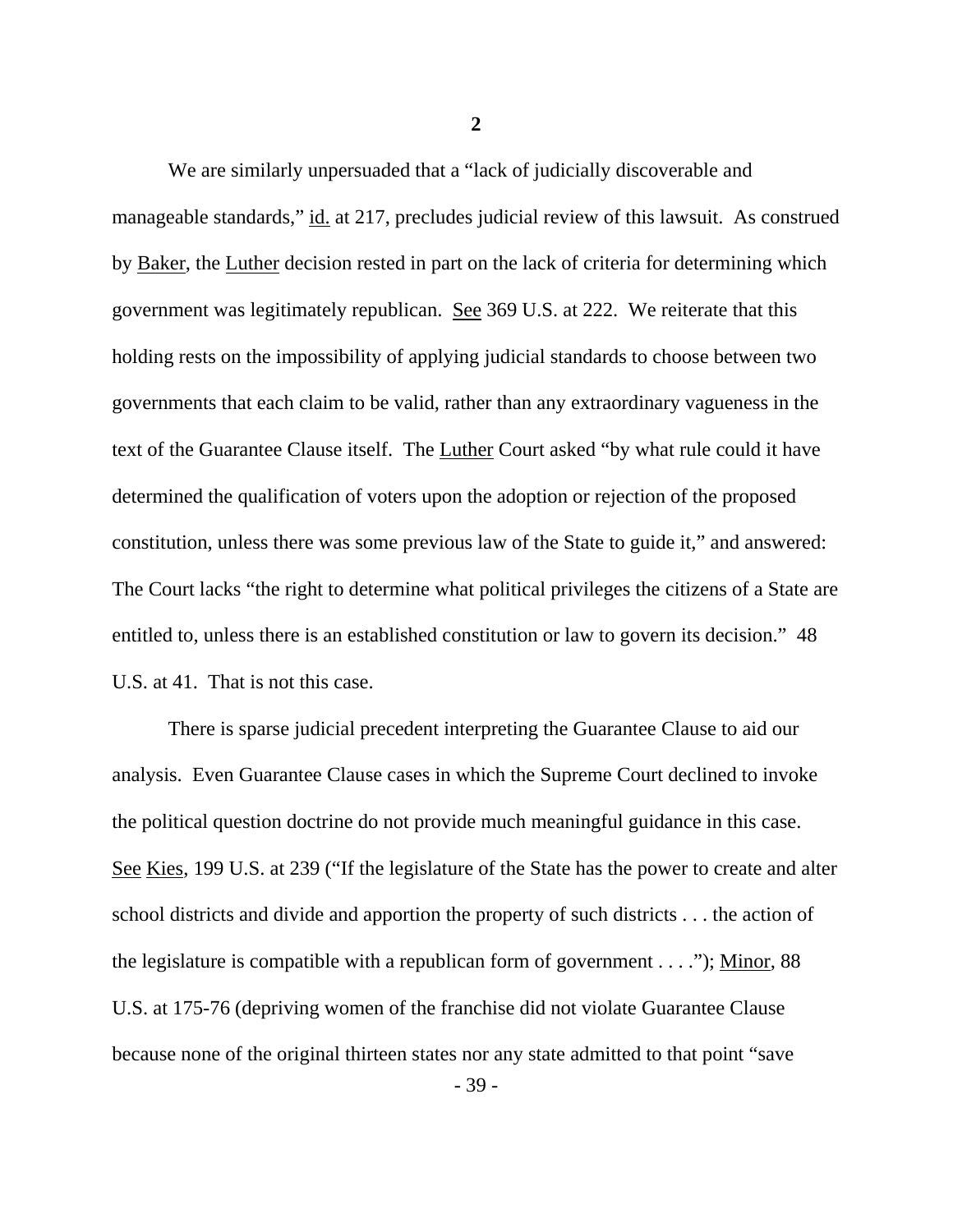perhaps New Jersey" allowed women to vote). "Judicially manageable standards" must include—but cannot be limited to—precedent. We must not "hold[] a case nonjusticiable under the second Baker test without first undertaking an exhaustive search for applicable standards." Alperin v. Vatican Bank, 410 F.3d 532, 552 (9th Cir. 2005).

 Before the Supreme Court's decision in District of Columbia v. Heller, 554 U.S. 570 (2008), there was similarly sparse judicial interpretation of the Second Amendment at both the state and federal levels. Precedent that did exist included a Supreme Court case that had long been understood as foreclosing the suggestion that the Second Amendment protects an individual right. See United States v. Miller, 307 U.S. 174, 178 (1939). Outside the judiciary, historians and law professors studied the meaning of the Amendment, relying on sources typically used to aid constitutional interpretation: dictionaries, ratification history, contemporary treatises, and the like. Meanwhile, states and localities had developed various provisions regulating firearms. Such legislative enactments became relevant because courts, including the Heller Court, were willing to consider the rarity of state enactments in determining whether they are constitutionally permissible. 554 U.S. at 629 ("Few laws in the history of our Nation have come close to the severe restriction of the District's handgun ban."). There is no evidence that the Court in Heller even considered the possibility that the sources available to it could be insufficient for developing judicially discoverable and manageable standards.

 As it was with the Second Amendment, so it is with the Guarantee Clause. We are directed, by both parties and by various amici, to sources that courts have relied on for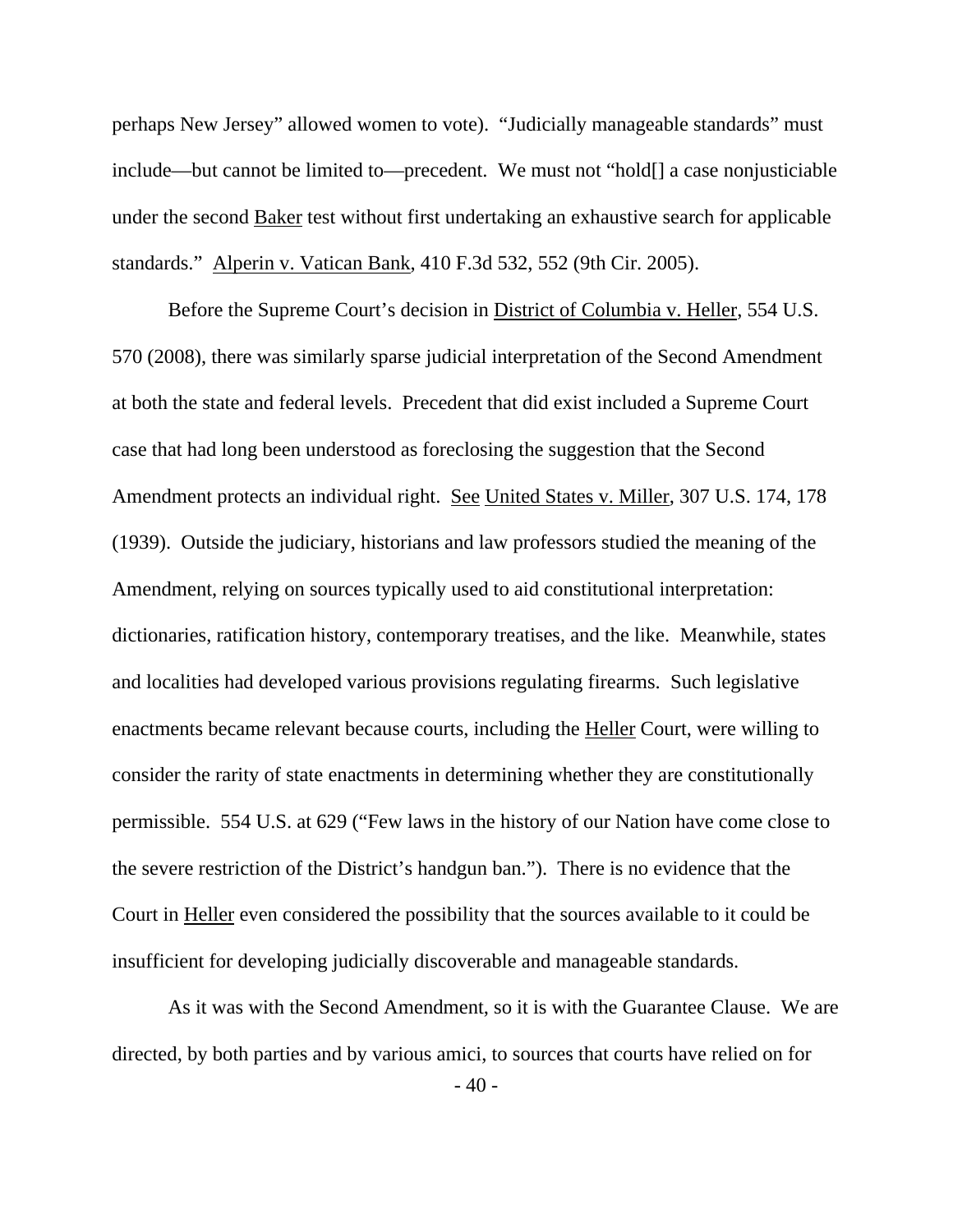centuries to aid them in constitutional interpretation. Briefing directs us to several of the Federalist Papers, founding-era dictionaries, records of the Constitutional Convention, and other papers of the founders. We have the authority to take judicial notice of other state constitutional provisions regulating the legislature's power to tax and spend. See Fed. R. Evid. 201(b). At this stage of the litigation, we must strike a delicate balance between acknowledging that repositories of judicially manageable standards exist and allowing further record development in the district court before the merits of the case are adjudicated. See Largess v. Supreme Judicial Court for the State of Mass., 373 F.3d 219, 225 (1st Cir. 2004) (per curiam) ("[R]esolving the issue of justiciability in the Guarantee Clause context may also turn on the resolution of the merits of the underlying claim."). Without reaching or considering the merits, we note the ready availability of sources providing judicially manageable guidance on the meaning of the Guarantee Clause. We are unwilling to allow dicta suggesting that the Guarantee Clause is per se nonjusticiable to become a self-fulfilling prophecy; in order to develop judicially manageable standards, courts must be permitted to reach the stage of litigation where such standards are developed.

 Our holding comports with the holdings of other circuits that have applied the second prong of Baker. We are not asked to second-guess military decisions, see Aktepe v. United States, 105 F.3d 1400, 1404 (11th Cir. 1997) ("[C]ourts lack standards with which to assess whether reasonable care was taken to achieve military objectives while minimizing injury and loss of life."), nor must we consider sensitive foreign policy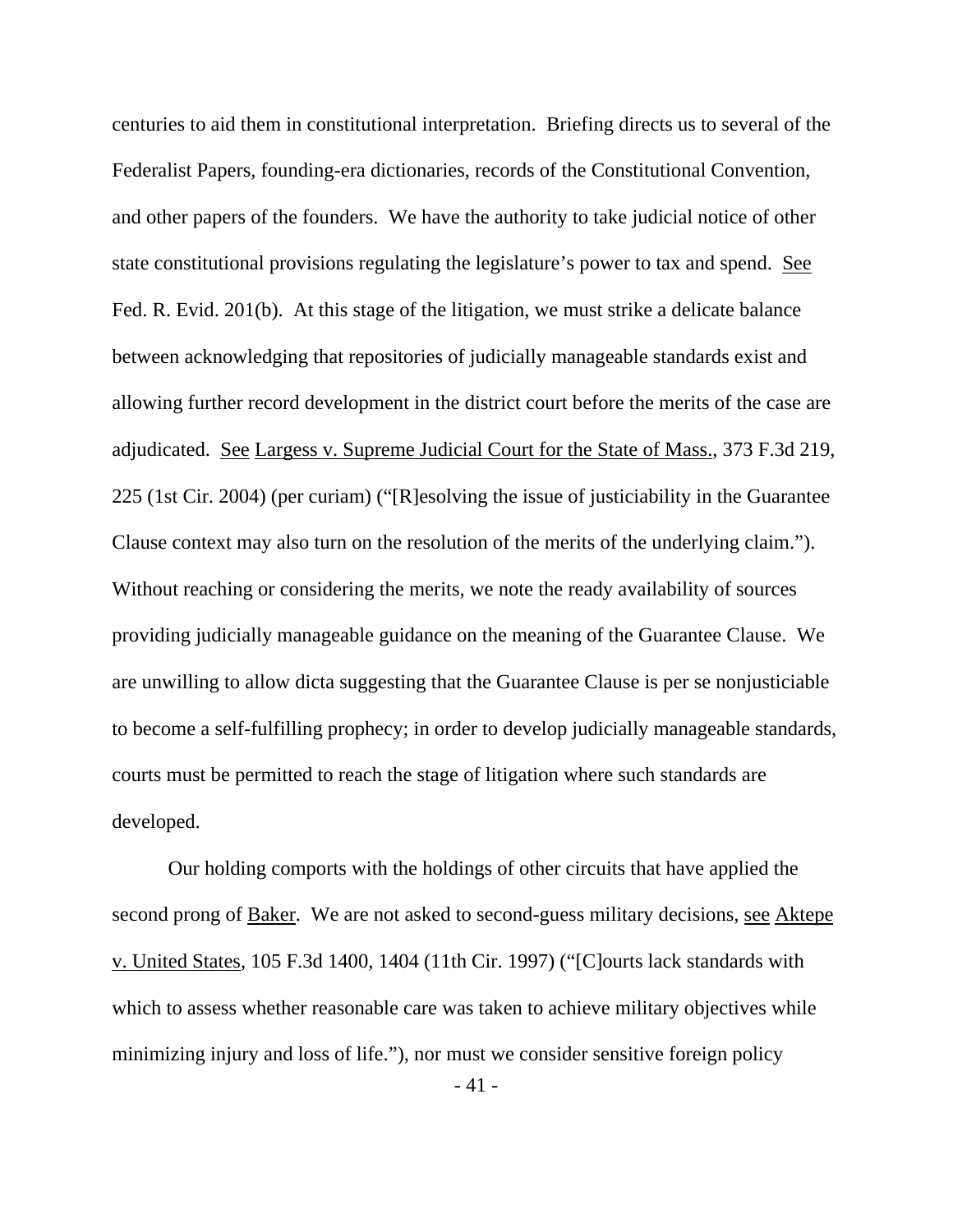issues, see Schneider v. Kissinger, 412 F.3d 190, 196 (D.C. Cir. 2005) (declining to determine whether "it was proper for an Executive Branch official . . . to support covert actions against" a foreign official (quotation omitted)).

 In Wang v. Masaitis, 416 F.3d 992 (9th Cir. 2005), the Ninth Circuit applied the Baker factors to a case that would have required it to "decide whether, under the Treaty Clause of the Constitution, the United States may enter into a 'treaty' with a nonsovereign entity." Id. at 993. It discussed "Baker's distinction between discerning a nation's sovereignty (a political question) and interpreting the impact of that status on the law (a judicial one)." Id. at 995. Considering the second and third Baker factors together, the Ninth Circuit held: "'Resolution of the question may not be easy, but it only requires us to apply normal principles of interpretation to the constitutional provisions at issue.'" Id. at 996 (quoting Goldwater v. Carter, 444 U.S. 996, 999 (1979) (Powell, J., concurring)). The same is true in this case. We cannot identify any feature of the Guarantee Clause that makes it unamenable to "normal principles of interpretation."

 Under Fed. R. Civ. P. 8(a)(2), a plaintiff must provide "a short and plain statement of the claim showing that the pleader is entitled to relief." The Governor notes that we relied on the plaintiffs' initial pleadings to apply the Baker test in Schroeder v. Bush, 263 F.3d 1169 (10th Cir. 2001). But we did not hold that plaintiffs must incorporate into their complaint every legal source relevant to the applicable standard. Our review of the record and briefing in this case satisfies us that judicially discoverable and manageable standards for Guarantee Clause litigation exist. An attempt to define those standards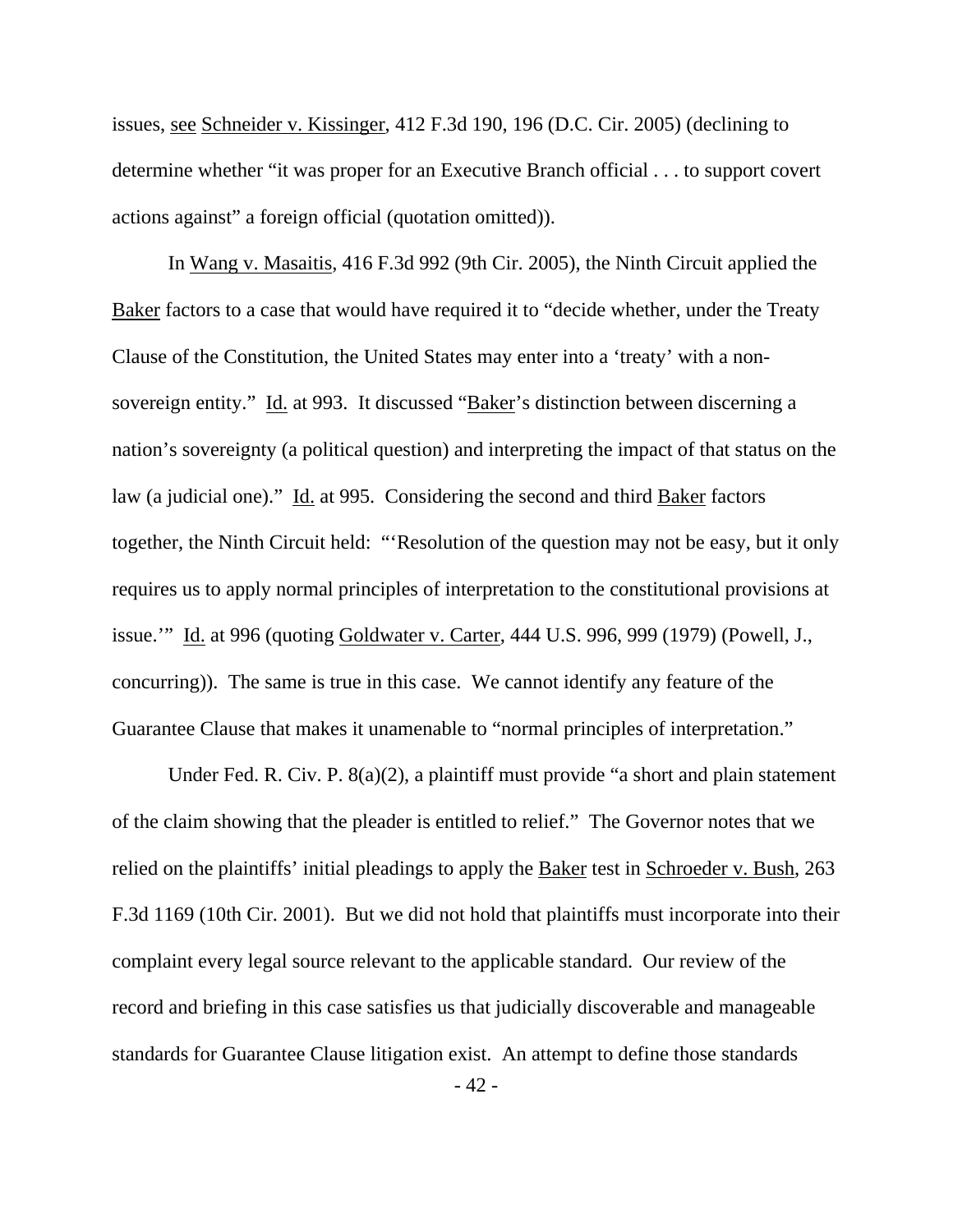thoroughly would necessarily implicate adjudication on the merits not appropriate for interlocutory appeal.

**3** 

With respect to the third **Baker** test, we conclude that resolving this case will not require the making of a "policy determination of a kind clearly for nonjudicial discretion." Baker, 369 U.S. at 217. TABOR is a hotly contested issue in Colorado that has had a wide-ranging influence on the state's fiscal policy. But the interpretation of constitutional text—even vague constitutional text—is central to the judicial role. See Marbury v. Madison, 5 U.S. (1 Cranch) 137, 177 (1803) ("It is emphatically the province and duty of the judiciary to say what the law is."). We "cannot avoid [our] responsibility merely because the issues have political implications." Zivotofsky ex rel. Zivotofsky v. Clinton, 132 S. Ct. 1421, 1428 (2012) (quotation omitted).

 We agree with the district court that this lawsuit is distinguishable from others in which courts have invoked the "policy determination" prong in Baker. See, e.g., Schroeder, 263 F.3d at 1175 ("Courts are ill-equipped to make highly technical, complex, and on-going decisions regarding how to maintain market conditions, negotiate trade agreements, and control currency."); Ad Hoc Comm. on Judicial Admin. v. Massachusetts, 488 F.2d 1241, 1245 (1st Cir. 1973) (concluding that "the financing and, to an important extent, the organization of the judicial branches" requires a policy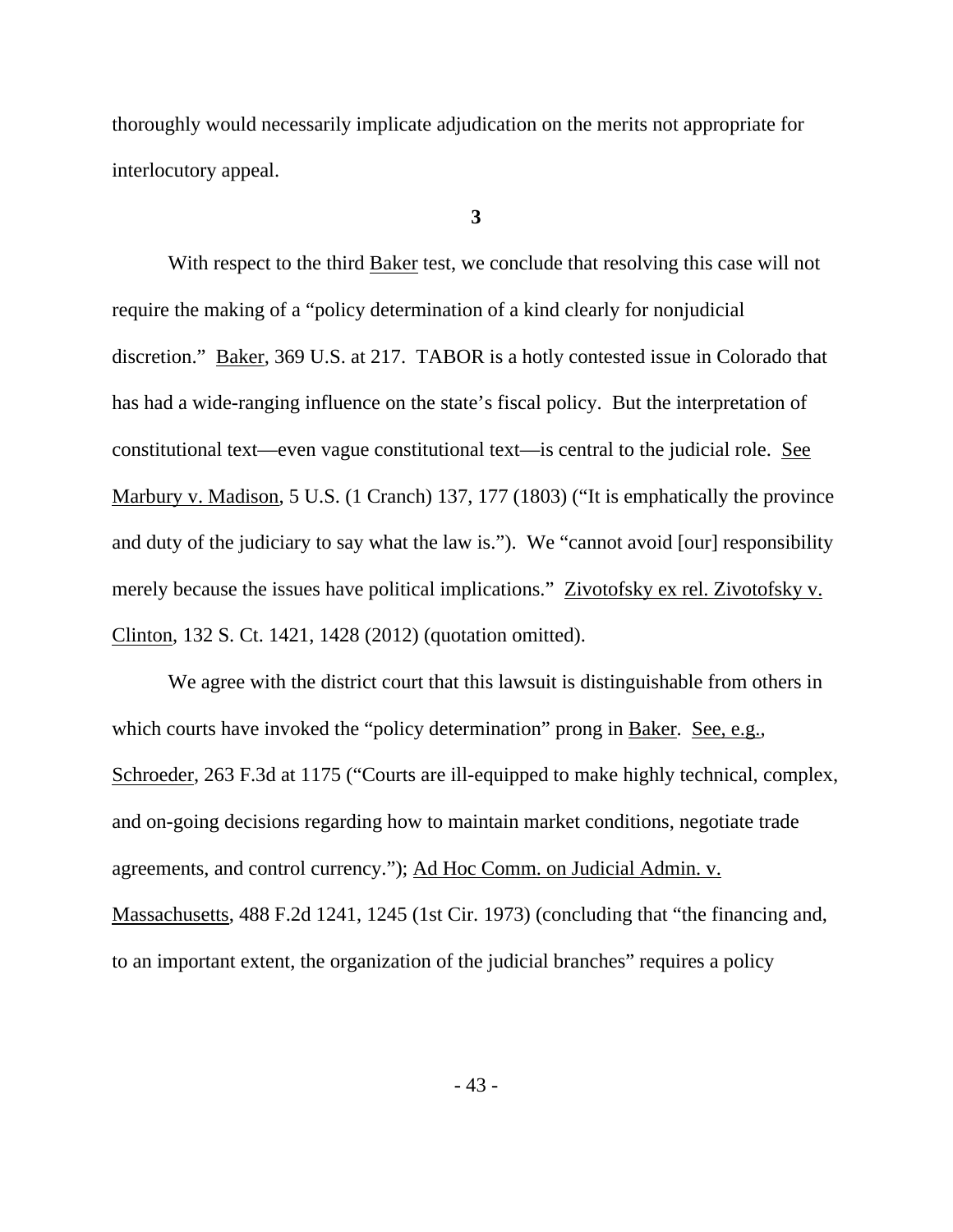determination);13 Orlando v. Laird, 443 F.2d 1039, 1043 (2d Cir. 1971) ("[D]ecisions regarding the form and substance of congressional enactments authorizing hostilities are determined by highly complex considerations of diplomacy, foreign policy, and military strategy inappropriate to judicial inquiry."). Plaintiffs do not ask the court to balance delicate policy matters similar to market conditions, budgeting priorities, or foreign policy concerns. Instead, they seek a ruling as to whether state government under TABOR is republican in form.

 If adjudicating this case required us or the district court to determine the wisdom of allocating certain traditionally legislative powers to the people, the third Baker factor would dictate dismissal. But deciding whether a state's form of government meets a constitutionally mandated threshold does not require any sort of "policy determination" as courts applying the Baker tests have understood that phrase. The case before us requires that we determine the meaning of a piece of constitutional text and then decide whether a state constitutional provision contravenes the federal command. See Goldwater, 444 U.S. at 999 ("Resolution of the question . . . requires us to apply normal principles of interpretation to the constitutional provisions at issue.").

 $13$  Ad Hoc Committee also includes the following language: "[I]t would be both unprecedented and unseemly for a federal judge to attempt a reordering of state priorities." 488 F.2d at 1245-46. We note that "priorities," as used in that case, refers directly to budget priorities. Plaintiffs alleged that the state's inadequate judicial financing violated their constitutional rights and requested as a remedy the "enlargement and restructuring of the entire state court system." Id. at 1243. The plaintiffs in this case seek no similar relief and do not ask the federal courts to become involved in the minutiae of Colorado's budget.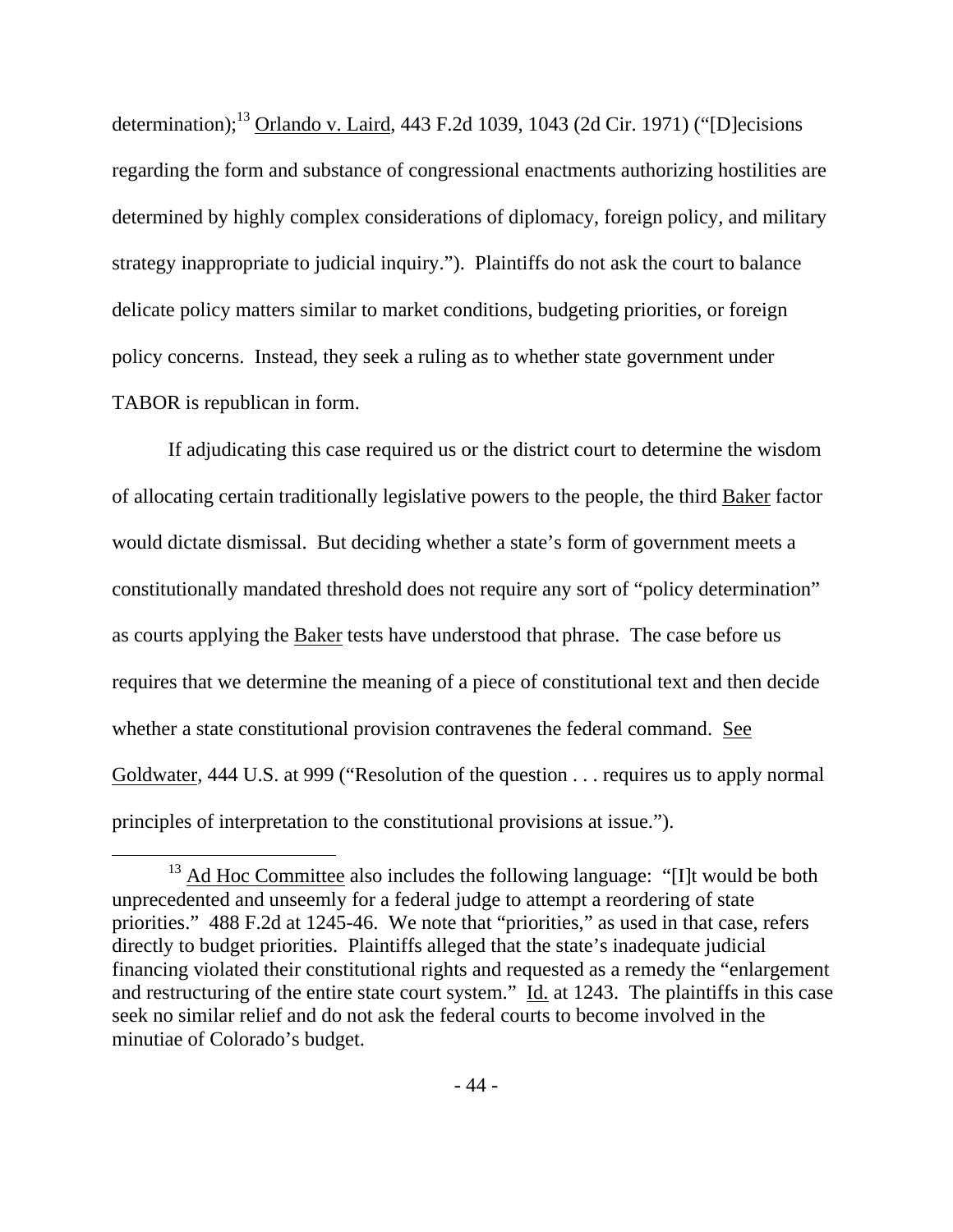We dispense briefly with the remaining three  $\frac{Baker}{A}$  factors: "[4] the impossibility of a court's undertaking independent resolution without expressing lack of the respect due coordinate branches of government; or [5] an unusual need for unquestioning adherence to a political decision already made; or [6] the potentiality of embarrassment from multifarious pronouncements by various departments on one question." 369 U.S. at 217. These factors are best understood as promoting separation-of-powers principles in cases featuring prior action on an issue by a coordinate branch. See Goldwater, 444 U.S. at 1000 (Powell, J., concurring) ("[T]he political-question doctrine rests in part on prudential concerns calling for mutual respect among the three branches of Government.").

 We are aware of no action taken by either Congress or the executive with respect to this litigation specifically or TABOR generally. Both the people and courts of Colorado have made pronouncements on TABOR. However, the possibility that federal judicial decisions will conflict with a state referendum or a state court decision does not implicate the political question doctrine. Such conflicts are an ordinary part of the judicial process. See, e.g., Romer v. Evans, 517 U.S. 620 (1996) (striking down Colorado's popularly enacted Amendment 2 as unconstitutional); Gallegos v. Colorado, 370 U.S. 49 (1962) (reversing decision of Colorado Supreme Court). TABOR's ratification by the people of Colorado was a "political decision," Baker, 369 U.S. at 217, but it was not a decision of the sort that we must adhere to unquestioningly. See Gross v.

- 45 -

**4**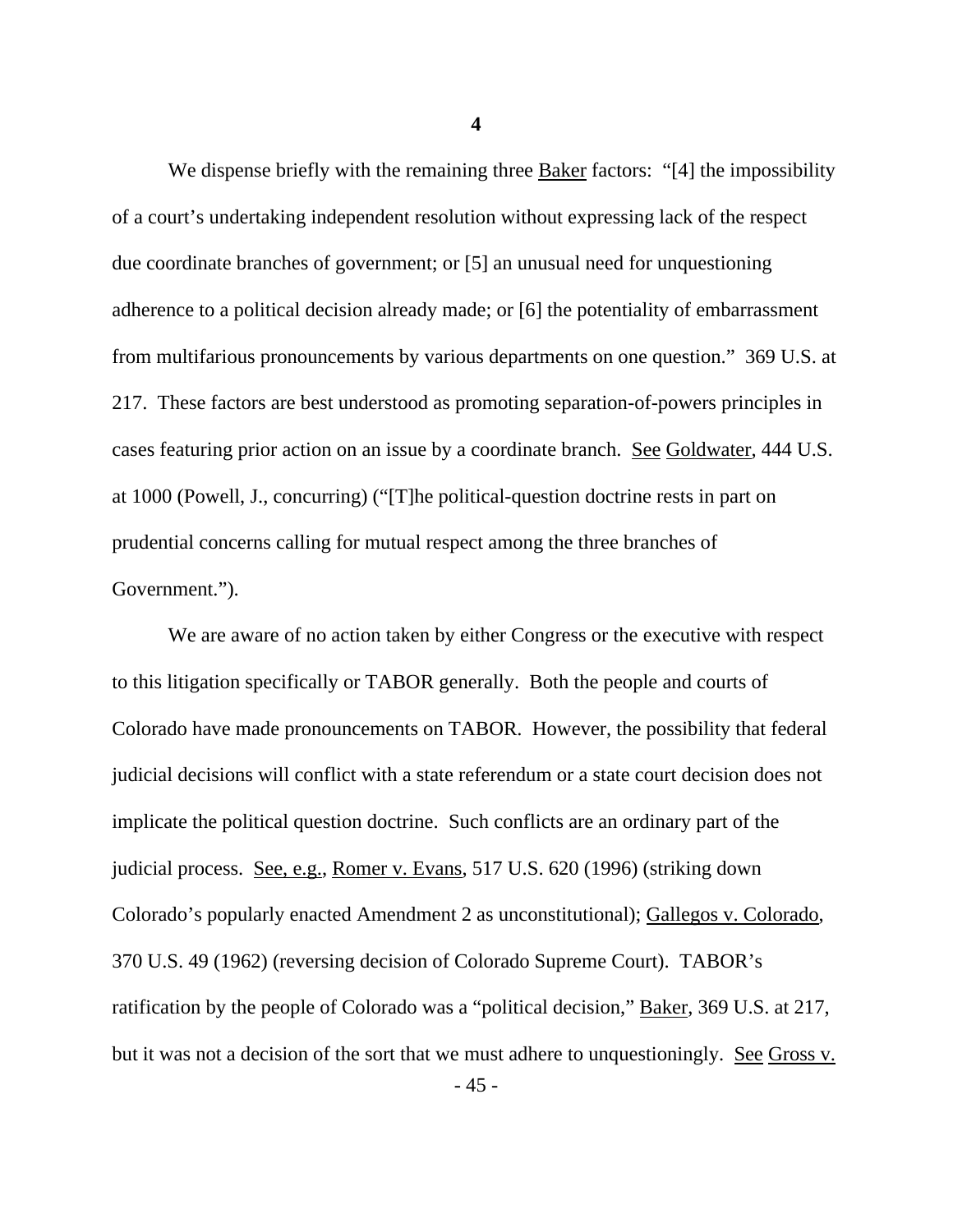German Found. Indus. Initiative, 456 F.3d 363, 390 (3d Cir. 2006) ("As Baker makes clear, the fifth factor contemplates cases of an 'emergency[] nature' that require 'finality in the political determination,' such as the cessation of armed conflict." (quoting Baker, 369 U.S. at 213-14 (alteration in Gross))).

We thus affirm the district court's conclusion that the specific Guarantee Clause claim asserted in this case is not barred by the political question doctrine.

## **IV**

 Governor Hickenlooper argues that the operative complaint fails to state a claim upon which relief can be granted because Colorado's government remains republican in form after the passage of TABOR. The Governor did not assert this traditional Fed. R. Civ. P. 12(b)(6) argument to the district court with respect to the Guarantee Clause claim; he sought dismissal of that claim only on standing, prudential standing, and political question grounds. And the district court order over which we exercise interlocutory review decided only the questions properly presented. Although we may exercise our discretion in certain circumstances to reach issues "fairly included" in an order subject to interlocutory review, we "may not reach beyond the certified order." Rural Water Dist. No. 4 v. City of Eudora, 720 F.3d 1269, 1278 (10th Cir. 2013) (citations omitted); see also Yamaha Motor Corp., U.S.A. v. Calhoun, 516 U.S. 199, 205 (1996) ("The court of appeals may not reach beyond the certified order . . . ."); Moore v. Liberty Nat'l Life Ins. Co., 267 F.3d 1209, 1219-20 (11th Cir. 2001) (declining to consider statute of limitations claim on interlocutory appeal because of insufficient development of claim at district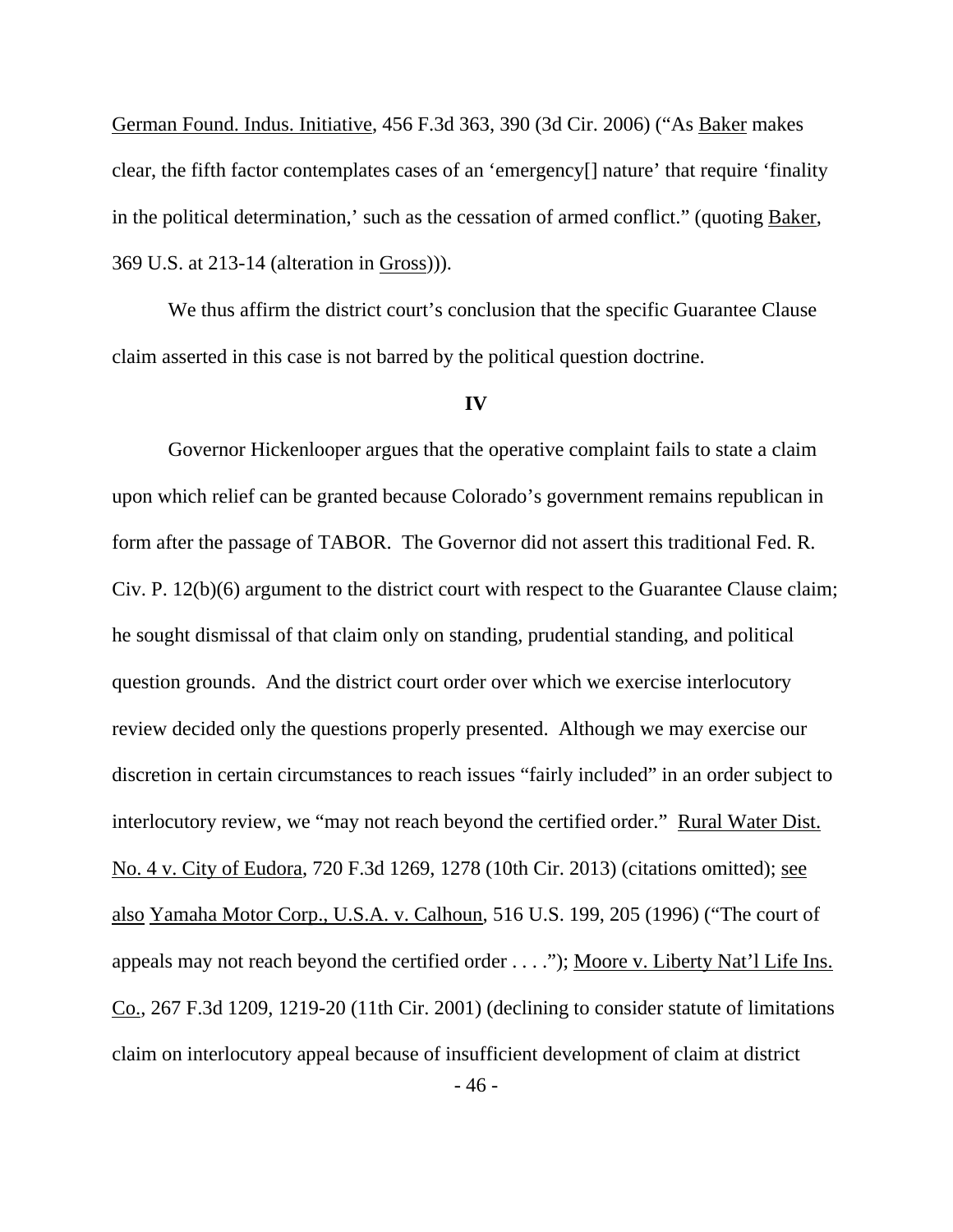court level); 16 Charles Alan Wright et al., Federal Practice & Procedure, § 3929, at 456- 57 (3d ed. 2012) ("[T]he court of appeals will not consider matters not yet ruled upon by the district court."). Because the order at issue in this limited interlocutory appeal does not include a decision as to whether the Guarantee Clause claim asserted by plaintiffs plausibly states a basis for relief under Fed. R. Civ. P. 12(b)(6), we cannot address that question. We stress that our decision on plaintiffs' Guarantee Clause claim is quite limited, leaving all issues other than standing, prudential standing, and the political question doctrine to the district court.

### **V**

Plaintiffs also allege that TABOR violates § 4 of the Colorado Enabling Act, which requires "[t]hat the constitution [of Colorado] shall be republican in form." Colorado Enabling Act, ch. 139, § 4, 18 Stat. 474, 474 (1875). The district court concluded that even if the Guarantee Clause claim were found non-justiciable on political question grounds, plaintiffs could proceed with their statutory Enabling Act claim. The Governor raises the same standing and political question challenges to the Enabling Act claim as to the Guarantee Clause claim. We do not need to conduct a separate Article III standing inquiry for the Enabling Act claim because the injury, causation, and redressability analyses are identical regardless of whether the claim for relief is statutory or constitutional. See Parts II.A & B, supra. Similarly, our prudential standing analysis above applies with equal force to the Enabling Act claim—we have already decided that the legislator-plaintiffs' particular claim does not constitute a generalized grievance. See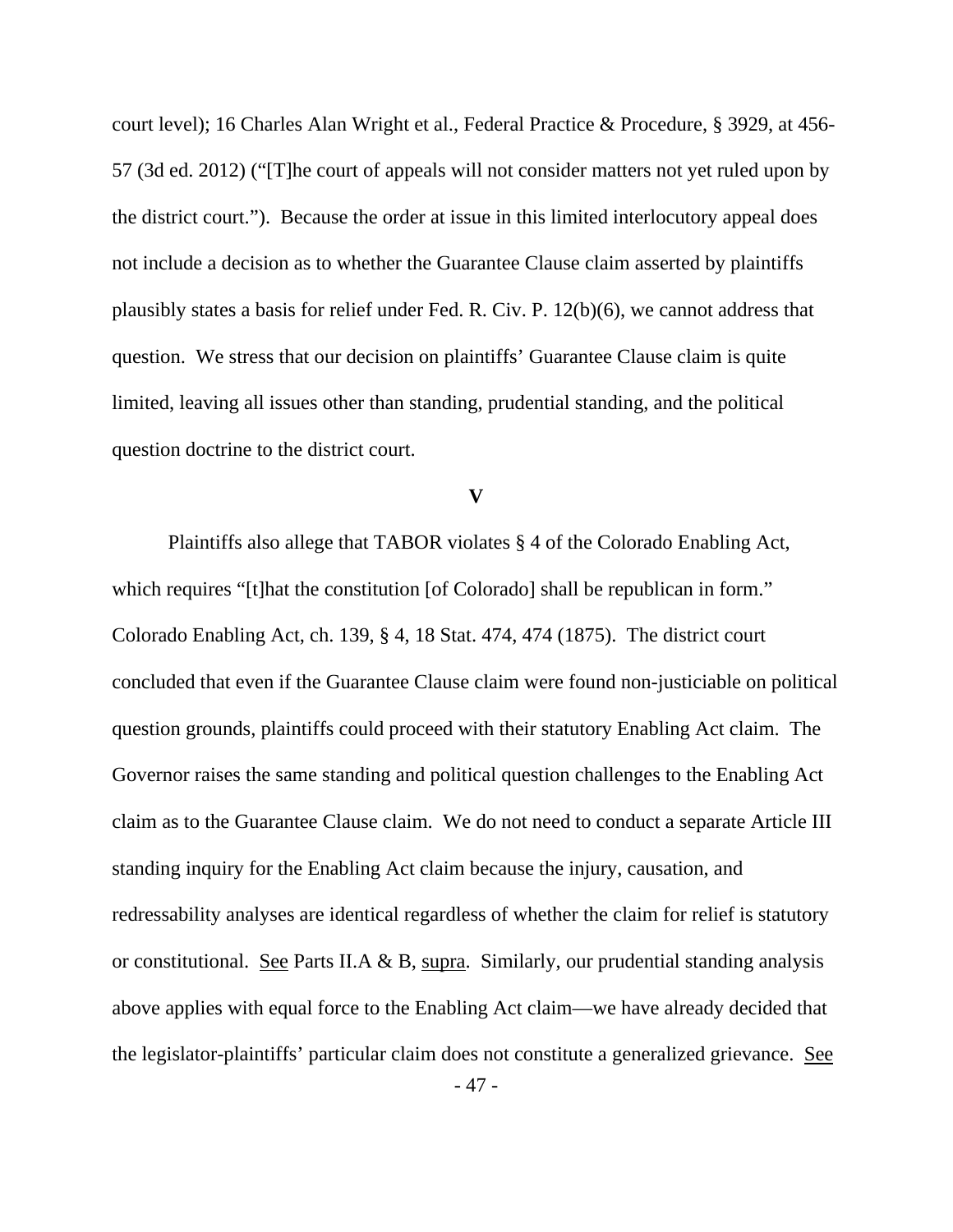Part II.C, supra.

 We agree with the district court that the political question analysis is not identical for statutory and constitutional claims. In Japan Whaling, the Supreme Court held that "it goes without saying that interpreting congressional legislation is a recurring and accepted task for the federal courts." 478 U.S. at 230. To be sure, the mere fact that a claim is statutory does not automatically obviate political question concerns. See Spectrum Stores, Inc. v. Citgo Petroleum Corp., 632 F.3d 938, 943 (5th Cir. 2011) (declining to adjudicate "challenge [to] the structure of OPEC and its relation to the worldwide production of petroleum"); Lin v. United States, 561 F.3d 502, 504 (D.C. Cir. 2009) (invoking political question doctrine where issue would have required determining "who exercises sovereignty over Taiwan"); Crockett v. Reagan, 720 F.2d 1355, 1356 (D.C. Cir. 1983) (per curiam) (political question doctrine barred challenge to U.S. military presence in Ecuador notwithstanding statutory War Powers Resolution). In each of these cases, the court could not address the question presented without rendering a decision on a question of foreign policy, thereby risking either "expressing lack of the respect due coordinate branches of government" or "potentiality of embarrassment from multifarious pronouncements by various departments on one question." Baker, 369 U.S. at 217. Neither danger is present in the case before us.

 The Supreme Court's recent decision in Zivotofsky elucidates the difference between the judiciary "being asked to supplant a foreign policy decision of the political branches with the courts' own unmoored determination" of foreign policy, 132 S. Ct. at